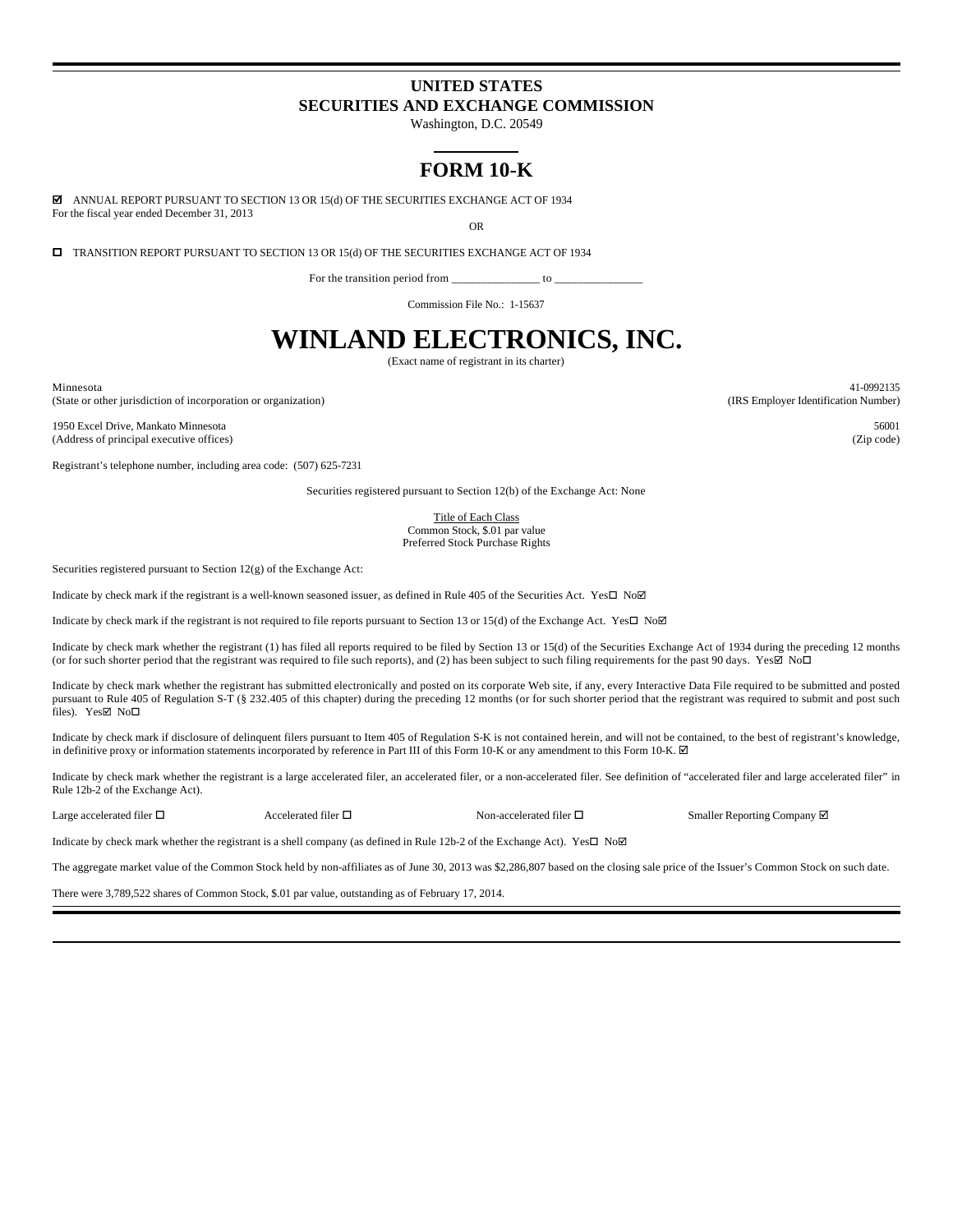# **TABLE OF CONTENTS**

| <b>PARTI</b>         |                                                                                                   | -----           |
|----------------------|---------------------------------------------------------------------------------------------------|-----------------|
| ITEM 1.              | <b>DESCRIPTION OF BUSINESS.</b>                                                                   | 3               |
| ITEM 1A.             | <b>RISK FACTORS.</b>                                                                              | $3 - 6$         |
| ITEM 1B.             | UNRESOLVED STAFF COMMENTS.                                                                        | 6               |
| ITEM 2.              | <b>DESCRIPTION OF PROPERTY.</b>                                                                   | $6 - 7$         |
| ITEM 3.              | LEGAL PROCEEDINGS.                                                                                | $7\phantom{.0}$ |
| ITEM 4.              | <b>MINE SAFETY DISCLOSURES</b>                                                                    |                 |
| <b>PART II</b>       |                                                                                                   |                 |
| ITEM 5.              | MARKET FOR REGISTRANT'S COMMON EQUITY, RELATED STOCKHOLDER MATTERS AND ISSUER PURCHASES OF EQUITY |                 |
|                      | <b>SECURITIES.</b>                                                                                |                 |
| ITEM 6.              | <b>SELECTED FINANCIAL DATA.</b>                                                                   | $\overline{7}$  |
| ITEM 7.              | MANAGEMENT'S DISCUSSION AND ANALYSIS OF FINANCIAL CONDITION AND RESULTS OF OPERATION.             | $7 - 12$        |
| ITEM 7A.             | <b>OUANTITATIVE AND OUALITATIVE DISCLOSURES ABOUT MARKET RISK.</b>                                | 12              |
| ITEM 8.              | FINANCIAL STATEMENTS AND SUPPLEMENTARY DATA.                                                      | $13 - 27$       |
| ITEM 9.              | CHANGES IN AND DISAGREEMENTS WITH ACCOUNTANTS ON ACCOUNTING AND FINANCIAL DISCLOSURE.             | 28              |
| ITEM 9A.             | <b>CONTROLS AND PROCEDURES.</b>                                                                   | $28 - 29$       |
| ITEM 9B.             | <b>OTHER INFORMATION.</b>                                                                         | 29              |
| <b>PART III</b>      |                                                                                                   |                 |
| <b>ITEM 10.</b>      | DIRECTORS AND EXECUTIVE OFFICERS OF THE REGISTRANT.                                               | $29 - 30$       |
| ITEM 11.             | <b>EXECUTIVE COMPENSATION.</b>                                                                    | $30 - 33$       |
| <b>ITEM 12.</b>      | SECURITY OWNERSHIP OF CERTAIN BENEFICIAL OWNERS AND MANAGEMENT AND RELATED STOCKHOLDER MATTERS.   | $33 - 34$       |
| ITEM 13.             | CERTAIN RELATIONSHIPS, RELATED TRANSACTIONS AND DIRECTOR INDEPENDENCE.                            | 35              |
| ITEM 14.             | PRINCIPAL ACCOUNTANT FEES AND SERVICES.                                                           | 35              |
| ITEM 15.             | <b>EXHIBITS AND FINANCIAL STATEMENT SCHEDULES</b>                                                 | 35              |
| <b>SIGNATURES</b>    |                                                                                                   | $36 - 37$       |
| <b>EXHIBIT INDEX</b> |                                                                                                   | $38 - 40$       |
|                      | Certification of Chief Financial Officer and Senior Vice President Pursuant to Section 302        | 41              |
|                      | Certification of Chief Financial Officer and Senior Vice President Pursuant to Section 906        | 42              |

PAGE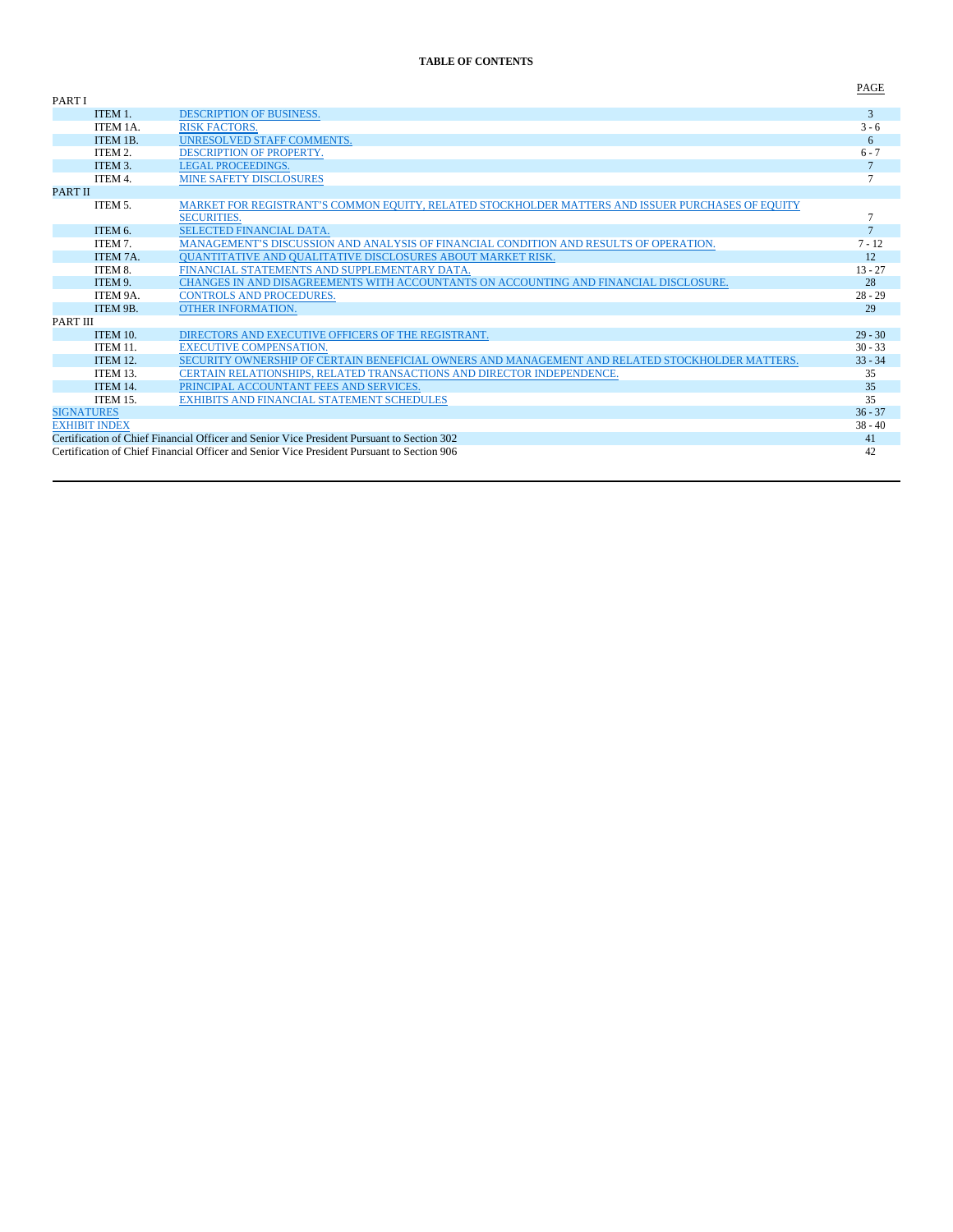## **ITEM 1. DESCRIPTION OF BUSINESS**

#### **General**

Winland Electronics, Inc. ("Winland", "Company", "we" or "our") was incorporated as a Minnesota corporation in October 1972. Through distribution to dealers and integrators, Winland provides a line of proprietary critical condition monitoring products to the security industry. In most cases, these products are manufactured to protect against loss of assets due to damage from water, excess humidity, extremes of temperature and loss of power. These Winland branded and trademarked products accounted for 100% of the Company's revenue in 2013 and 2012. We sold our land and building (asset group) on December 31, 2012 and classified the related operations as discontinued operations for 2012. All references contained herein relate to our continuing operations of our proprietary business unless identified as discontinued operations.

#### **Sales and Distribution**

Winland markets and sells its line of proprietary critical condition monitoring products primarily through an established network of distributors, dealers, security installers and integrators. Winland has engaged independent manufacturers' sales representative organizations who are responsible for territory-based commissioned sales. This distribution network is primarily located in the United States.

#### **Competition**

Competition among the security industry has increased in the last several years as additional companies have introduced competing products. Significant competitive factors in the market for security products include product effectiveness and features, price, reliability and company reputation. Winland believes that it competes favorably with respect to product effectiveness, features, price and reliability.

#### **Source of Goods Available for Sale**

Winland contracts with a single third party contract manufacturer to produce goods held for sale to the Company's customers. These assemblies are manufactured to design specifications furnished by Winland. Alternative sources are available should the Company's existing source be unable to perform.

#### **Significant Customers**

Approximately 50% and 52% of the Company's Proprietary Products sales in 2013 and 2012, respectively were to one of the world's largest distributors of security products. Winland derived approximately 13% and 12% of its revenues from sales outside the United States for the years ended December 31, 2013 and 2012, respectively.

## **Patents, Trademarks and Licenses**

Winland holds federal trademark registrations for marks used in its business as follows: WATERBUG, TEMP ALERT and ENVIROALERT.

#### **Personnel**

At December 31, 2013, Winland had 4 full time employees. During 2013 and 2012, Winland also used temporary labor services. Winland is not subject to a collective bargaining agreement and considers its relations with its employees to be good.

## **ITEM 1A. RISK FACTORS**

Based on current and known information, we believe that the following identifies the most significant risk factors that could affect our business. However, the risks and uncertainties we face are not limited to those discussed below. There could be other unknown or unpredictable economic, business, competitive or regulatory factors, including factors that we currently believe to be immaterial, that could in fact have material adverse effects on our financial position, liquidity, and results of operations. Past financial performance may not be a reliable indicator of future performance and historical trends should not be used to anticipate results or trends in future periods.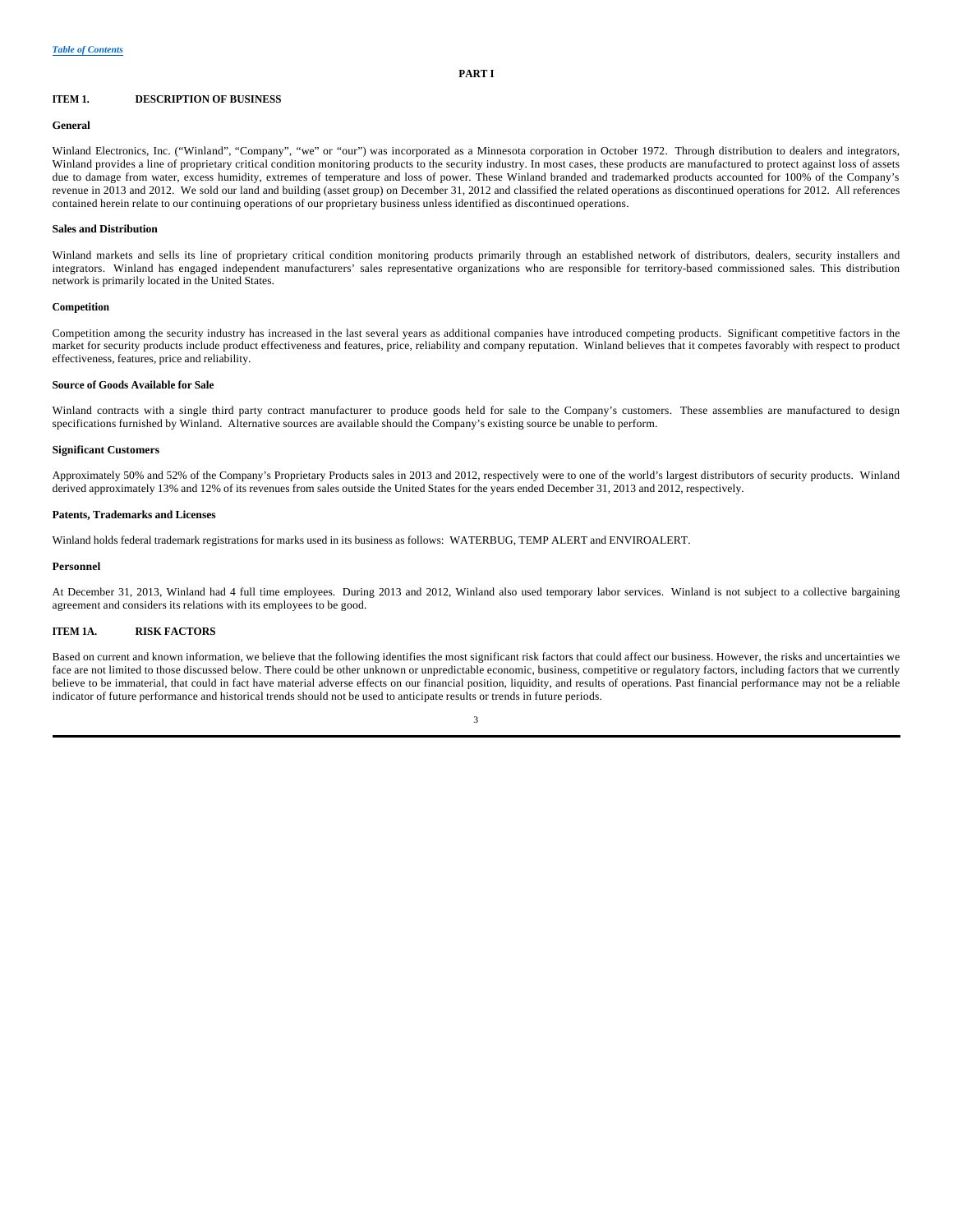You should consider the following risk factors, in addition to other information presented or incorporated by reference into this Annual Report on Form 10-K in evaluating our business and your investment in us.

#### *We are dependent on a small number of customers and such customer's response to the current uncertain economic conditions.*

Our Proprietary Products sales are dependent on a small number of security products distributors with the top five distributors together representing over 71% of our total sales in 2013 and over 65% of our total sales in 2012. We do not obtain firm, long-term purchase commitments from our customers. Customers may also cancel their orders, change quantities, or delay delivery for a number of reasons. Cancellations, reductions, or delays by a significant customer or by a group of customers may harm our results of operations by reducing the volumes of products sold.

#### *We outsource the manufacturing of our line of Proprietary Products.*

We contract with an outside contract manufacturing firm to manufacture our proprietary products. We issue purchase orders with definitive quantities, delivery dates and price. We cannot guarantee the ability of the manufacturer to timely deliver against the purchase orders which may cause us to experience delays in meeting our customer's delivery requirements. If experienced, these delays may impact sales volumes and increase costs.

#### *Our operating results may vary significantly from period to period.*

We experience fluctuations in our operating results. Some of the principal factors that contribute to these fluctuations are our effectiveness in managing inventory levels; changes in the cost and availability of finished goods purchased from our manufacturer; and changes in demand for our products. Results of operations in any period, therefore, should not be considered indicative of the results to be expected for any future period.

#### *Many of our customers are price sensitive, and if the prices we charge for our services are unacceptable to our customers, our operating results will be harmed.*

Many of our customers are price sensitive, and we have limited experience with respect to determining the appropriate prices for our services. As the market for our services matures, or as new competitors introduce new products or services that compete with ours, we may be unable to renew our agreements with existing customers or attract new customers at the same price or based on the same pricing model as previously used. As a result, it is possible that competitive dynamics in our market may require us to change our pricing model or reduce our prices, which could harm our revenue, gross margin and operating results.

## *We rely on key personnel to grow our business, and the loss of one or more key employees or our inability to attract and retain qualified personnel could harm our business.*

Our success and future growth depends to a significant degree on the skills and continued services of Brian Lawrence, our Chief Financial Officer. Our future success also depends on our ability to attract, retain and motivate skilled technical, managerial, sales, marketing and support personnel, including members of our management team. Competition for sales, marketing and technical personnel is particularly intense in the technology industries. As a result, we may be unable to successfully attract or retain qualified personnel. Our inability to attract and retain the necessary personnel could harm our business.

#### *If we fail to develop our brand cost-effectively, our business may suffer.*

We believe that developing and maintaining awareness of our brand in a cost-effective manner is critical to achieving widespread acceptance of our existing and future products and is an important element in attracting new customers. Furthermore, we believe that the importance of brand recognition will increase as competition in our market increases. Successful promotion of our brand will depend largely on the effectiveness of our marketing efforts and on our ability to provide reliable and useful products at competitive prices. Brand promotion activities may not yield increased revenue, and even if they do, any increased revenue may not offset the expenses we incurred in building our brand. If we fail to successfully promote and maintain our brand, or incur substantial expenses in an unsuccessful attempt to promote and maintain our brand, we may fail to attract enough new customers or retain our existing customers to the extent necessary to realize a sufficient return on our brand-building efforts, and our business could suffer.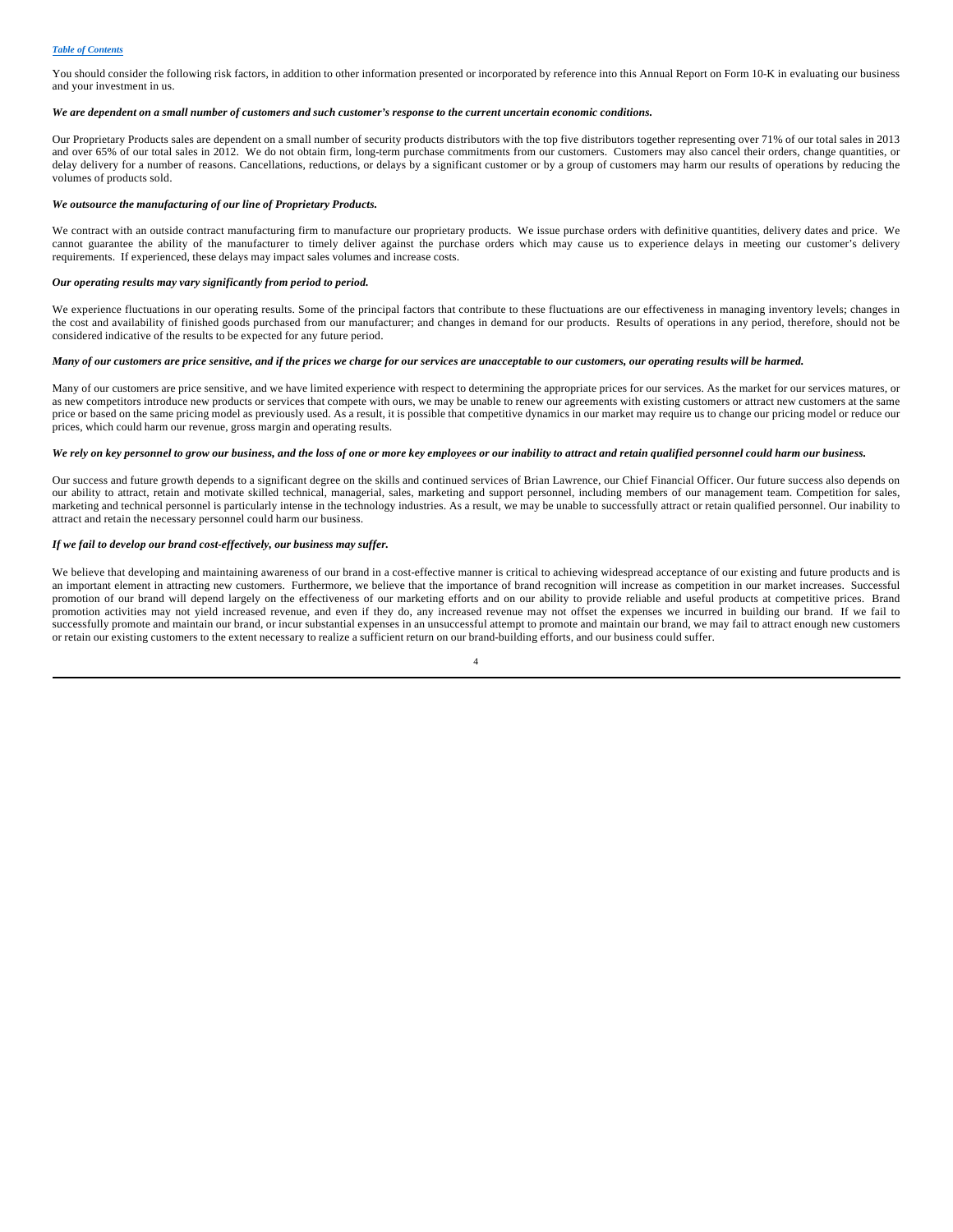## *We may experience delays in product and service development, including delays beyond our control, which could prevent us from achieving our growth objectives and hurt our business.*

Many of the problems, delays and expenses we may encounter may be beyond our control. Such problems may include, but are not limited to, problems related to the technical development of our products and services, the competitive environment in which we operate, marketing problems, consumer and advertiser acceptance and costs and expenses that may exceed current estimates. Problems, delays or expenses in any of these areas could have a negative impact on our business, financial conditions or results of operations.

#### *We might require additional capital to support our strategic business plan, and this capital might not be available on acceptable terms, if at all.*

We intend to continue to make investments to support our strategic business plan and may require additional funds to respond to business challenges, including the need to develop new solutions or enhance our existing solutions, enhance our operating infrastructure and update our product. Accordingly, we may need to engage in equity or debt financings to secure additional funds. If we raise additional funds through further issuances of equity or convertible debt securities, our existing shareholders could suffer significant dilution, and any new equity securities we issue could have rights, preferences and privileges superior to those of holders of our common stock. Any debt financing secured by us in the future could involve restrictive covenants relating to our capital raising activities and other financial and operational matters, which may make it more difficult for us to obtain additional capital and to pursue business opportunities. In addition, we may not be able to obtain additional financing on terms favorable to us, if at all. If we are unable to obtain adequate financing or financing on terms satisfactory to us, when we require it, our ability to continue to support our business growth and to respond to business challenges could be significantly limited, and our business, operating results, financial condition and prospects could be adversely affected.

#### *We may be unsuccessful against future competitors. If we do not compete effectively, our operating results and future growth could be harmed.*

We may encounter growing competition in our business from many sources. Many of our future competitors may have substantially greater financial, marketing, technological and other resources than we do. Some of these companies may even choose to offer services competitive with ours at no cost as a strategy to attract or retain customers of their other services. If we are unable to compete successfully with traditional and other emerging providers of competing services, our business, financial condition and results of operations could be adversely affected.

Demand for our services is sensitive to price. Many factors, including our advertising, customer acquisition and technology costs, and our current and future competitors' pricing and marketing strategies, can significantly affect our pricing strategies. There can be no assurance that we will not be forced to engage in price-cutting initiatives, or to increase our advertising and other expenses to attract and retain customers in response to competitive pressures, either of which could have a material adverse effect on our revenue, operating results and resources.

## *Our significant shareholders, two of which are directors, have substantial control over us and could limit shareholders' ability to influence the outcome of key transactions, including changes of control.*

As of February 17, 2014, five of our shareholders, including two who are directors, beneficially own 43.2% of our outstanding common stock. Together they may be able to effectively control or influence significantly all matters requiring approval by our shareholders, including the election of directors and the approval of mergers or other significant corporate transactions. These shareholders may have interests that differ from other shareholders, and they may vote in a way with which other shareholders disagree and that may be adverse to the interests of other shareholders. The concentration of ownership of our common stock may have the effect of delaying, preventing or deterring a change of control of our company, could deprive our shareholders of an opportunity to receive a control premium for their common stock as part of a sale of our company, and may affect the liquidity and market price of our common stock.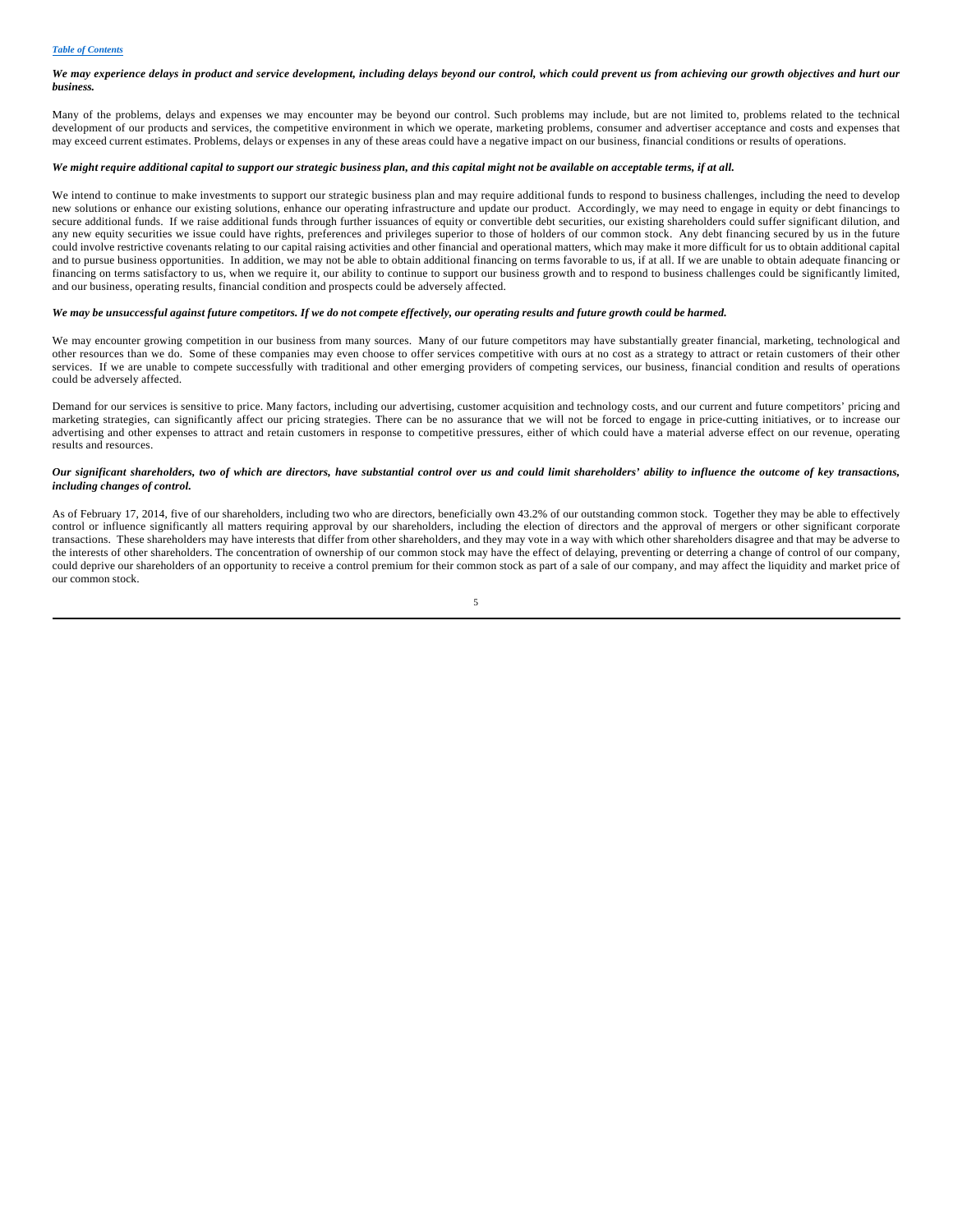#### *Our business could be adversely affected if our clients are not satisfied with our implementation and integration of our solutions or our professional services.*

The success of our strategic business plan will depend on our ability to satisfy our clients and meet their business needs. If a client is unsatisfied, we could lose the client, we could incur additional costs to remedy the situation, or the profitability of our relationship with that client may be impaired. Negative publicity resulting from issues related to our client relationships, regardless of accuracy, may damage our business by adversely affecting our ability to attract new clients and maintain and expand our relationships with existing clients.

#### *Internal control over financial reporting may not prevent or detect misstatements because of its inherent limitations.*

We require effective internal control over financial reporting in order to provide reasonable assurance with respect to our financial reports and to effectively prevent fraud. Internal control over financial reporting may not prevent or detect misstatements because of its inherent limitations, including the circumvention or overriding of controls, or fraud. Therefore, even effective internal controls can provide only reasonable assurances with respect to the preparation and fair presentation of financial statements.

#### *Our common stock was delisted from the NYSE Amex Exchange and investors may have difficulty trading and obtaining quotations for our common stock, which could impair their investments and our business.*

Despite our diligent efforts to meet the requirements of the NYSE Amex Exchange, on March 6, 2013 we were informed by the NYSE Amex Exchange that our common stock would be delisted. Our common stock was immediately eligible for quotation on the OTC Bulletin Board and began trading on the OTC Bulletin Board as of the open of business on March 21, 2013. The OTC Bulletin Board symbol of our common stock is WELX.

Because our common stock is listed on the OTC Bulletin Board, the liquidity of our common stock may be impaired and access to the capital markets, if necessary, may not be possible. An investor may find it difficult to dispose of, or to obtain accurate quotations of the price of, shares of our common stock. The lack of an established trading market severely limits the liquidity of our common stock, and could depress the market price of our common stock and limit our ability to raise additional capital.

#### *We intend to terminate our reporting obligations under the Securities Exchange Act and our stock price may decline.*

Because of our size and the number of holders of our common stock, we can suspend our reporting obligations under the Securities Exchange Act at any time by filing a Form 15 with the SEC. We intend to do so in the near future. Once we terminate our reporting obligations, we will no longer be required to file periodic reports, including financial information, proxy solicitation materials, or other information with the SEC. This will cause our common stock to be ineligible for quotation on the OTCBB, which will likely negatively impact the liquidity, trading volume and trading prices of our common stock. We do intend to have our common stock qualified for quotation on the "pink sheets". In addition, our ability to raise additional capital if needed could be negatively impacted due to a lack of publicly available information about us.

#### **ITEM 1B. UNRESOLVED STAFF COMMENTS**

*None.*

## **ITEM 2. DESCRIPTION OF PROPERTY**

On December 31, 2012, the Company sold its manufacturing facility to Nortech Systems, Inc. ("Nortech"), the then current lessee of the property for \$2,650,000. The building and land had a carrying cost of \$2,135,000, resulting in a gain of \$506,000, after deducting expenses related to the sale of \$9,000. Rental revenue for the year ended December 31, 2012, was \$261,000, reduced by \$218,000 for the reversal of unamortized rental revenue recognized on the straight-line basis in 2011. For the year ended December 31, 2012, the Company also recognized income of \$106,000 related to the remaining unamortized deferred revenue associated with the tax increment financing associated with the facility.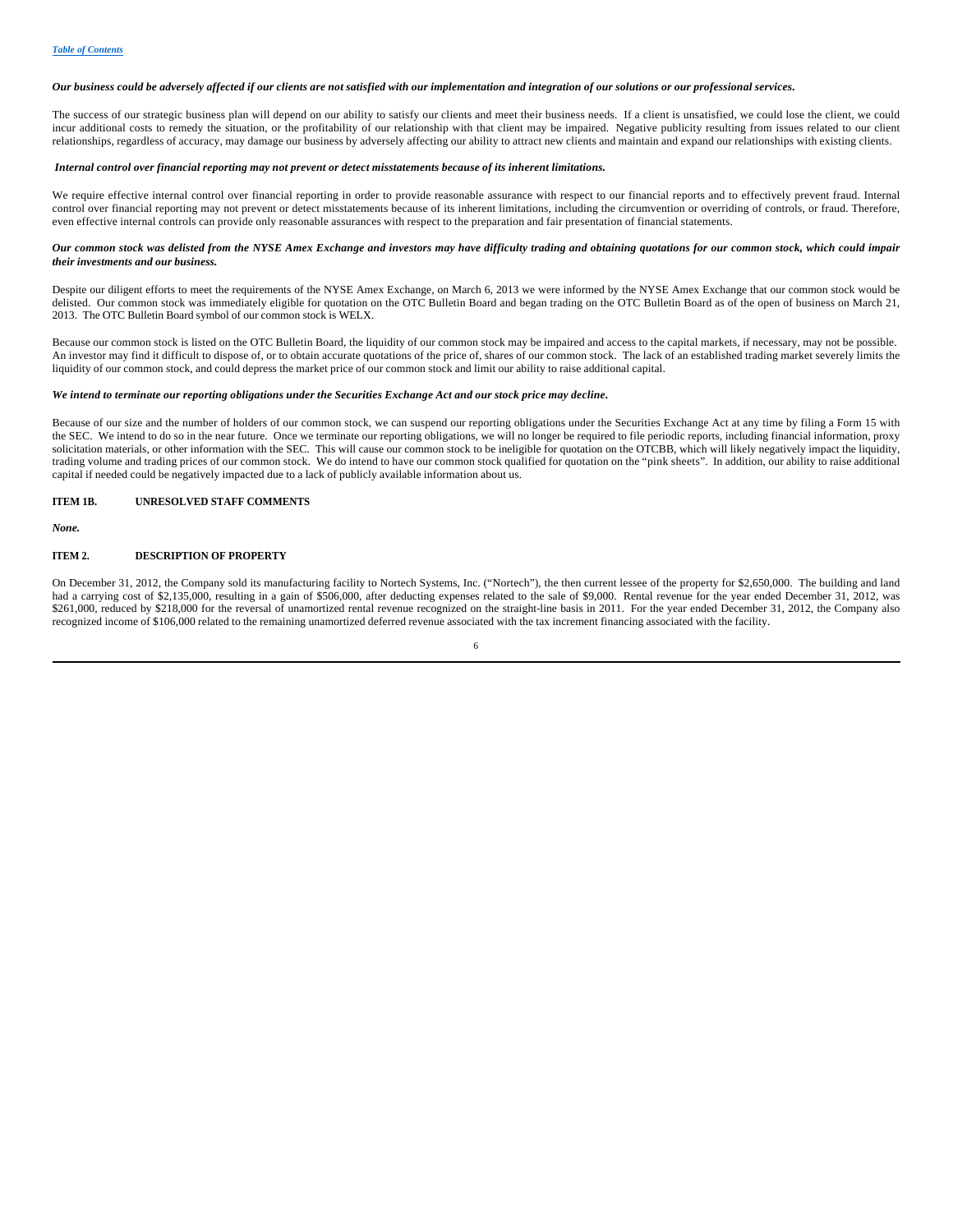On December 31, 2012, Winland entered in to a month-to-month lease with Nortech to lease 1,924 square feet of office space at 1950 Excel Drive, Mankato, MN, the Company's prior manufacturing facility. This office space is used for the Company's operations including customer service, technical support and finance.

**ITEM 3. LEGAL PROCEEDINGS**

None.

## **ITEM 4. MINE SAFETY DISCLOSURES**

None.

## **PART II**

## **ITEM 5. MARKET FOR REGISTRANT'S COMMON EQUITY, RELATED STOCKHOLDER MATTERS AND ISSUER PURCHASES OF EQUITY SECURITIES**

Winland's Common Stock is listed on the OTCQB Market under the symbol WELX. Prior to March 21, 2013, Winland's common stock was listed on the NYSE Amex under the symbol WEX. The following table sets forth the high and the low market closes, as reported by OTCQB Market and NYSE Amex during 2013 and 2012.

| Fiscal Year Ended December 31, 2013 |     | Low |      |     | High |      |
|-------------------------------------|-----|-----|------|-----|------|------|
| <b>First Quarter</b>                | \$. |     | 0.60 | \$. |      | 0.88 |
| Second Quarter                      |     |     | 0.63 | S   |      | 0.89 |
| <b>Third Quarter</b>                | \$  |     | 0.55 | \$  |      | 0.82 |
| Fourth Quarter                      | S   |     | 0.30 | S   |      | 0.75 |
|                                     |     |     |      |     |      |      |
| Fiscal Year Ended December 31, 2012 |     | Low |      |     | High |      |
| <b>First Quarter</b>                | ¢   |     | 0.44 | \$. |      | 0.83 |
| Second Quarter                      | ¢   |     | 0.47 | S   |      | 0.80 |
| <b>Third Quarter</b>                | \$. |     | 0.40 | \$. |      | 0.67 |
| Fourth Quarter                      |     |     | 0.43 |     |      | 0.85 |

On February 17, 2014, the fair market value of Winland's Common Stock was \$0.55 based on the closing sale price quoted by OTCQB Market on that date. As of December 31, 2013, Winland had 367 registered shareholders of record.

Winland has never paid cash dividends on its Common Stock. The Board of Directors presently intends to retain any earnings for use in its business and does not anticipate paying cash dividends on Common Stock in the foreseeable future. The payment of cash dividends in the future, if any, will be at the discretion of the Board of Directors and will depend on such factors as earnings levels, capital requirements, Winland's overall financial condition and any other factors deemed relevant by Winland's Board of Directors.

## **ITEM 6: SELECTED FINANCIAL DATA**

#### **None.**

## **ITEM 7: MANAGEMENT'S DISCUSSION AND ANALYSIS OR PLAN OF OPERATION**

## **EXECUTIVE SUMMARY**

Winland Electronics is a leader in designing and selling critical environmental monitoring solutions. We sell our solutions to customers around the world through a channel of distributors and security systems integrators.

Our solutions assist customers by helping them to: reduce product loss, comply with various regulations, reduce labor costs and potentially mitigate costly litigation.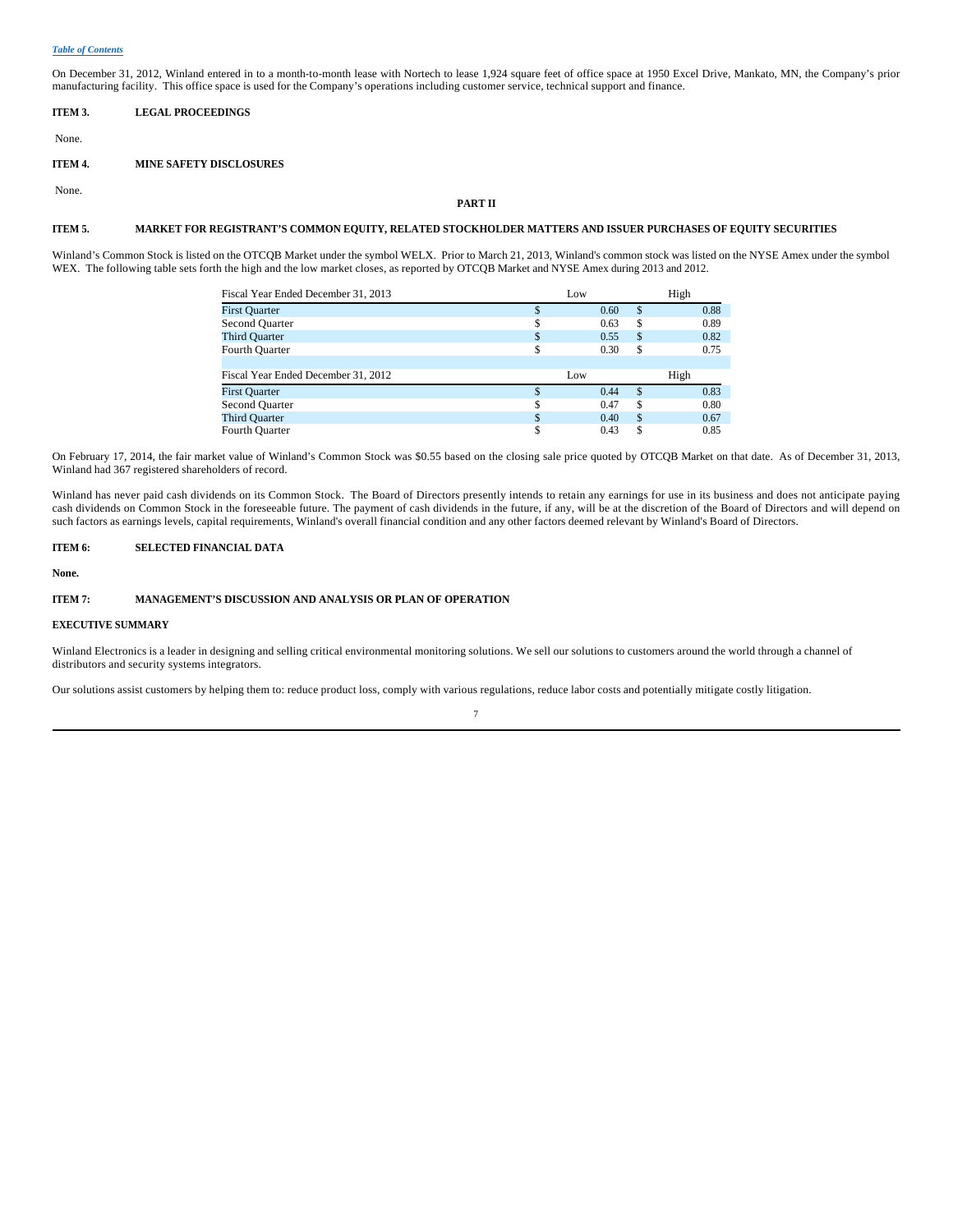Our solutions include:

- · The EnviroAlert (EA) product line accounts for approximately 50% of our revenue. The EA product line offers industrial, commercial and residential users the flexibility to simultaneously monitor temperature, humidity, water, gases, pressure and dry contacts in one or more critical environments. This product line includes our recently introduced EA800-ip solution, an industry-leading monitoring system that via software provides two-way access for users to remotely monitor, collect and view real-time data from up to eight sensors. Users can also modify their sensor settings via a wireless connection that eliminates the need for on-site adjustments or service calls.
- The WaterBug Alert, which is designed for dependable water detection, accounts for approximately 30% of our revenue.
- · The TempAlert solution, which accounts for approximately 15% of our revenue, delivers reliable and economical temperature detection for residential or commercial security systems.
- · Our HumidAlert solution monitors humidity and is ideal for any areas where too much moisture, or not enough, can damage commercial and residential property.

Key markets that we sell our solution into include the distribution and retail segments of the food, healthcare and drug industries.

#### **RESULTS OF OPERATIONS – 2013 vs. 2012**

The Company reported a net loss of \$2,615,000 or \$0.70 loss per basic and diluted share for the year ended December 31, 2013 compared to net income of \$21,000 or \$0.01 per basic and diluted share for the same period in 2012.

### *Net Sales*

Net sales for the year ended December 31, 2013 were \$3,640,000 down \$73,000 or 2% compared to the same period in 2012, the result of a one-time project recognized in 2012.

#### *Operating Loss*

In January 2013, the Company announced its strategic growth plan to become a provider of real-time, cloud-based environmental monitoring solutions by implementing a Software as a Service (SaaS) business model. For the year ended December 31, 2013, the Company expensed \$1,004,000 for sales, marketing and channel management resources and development of the Company's SaaS platform. These costs are contained in the following discussion of the Company's operating loss for the year ended December 31, 2013.

On November 15, 2013, the Company restructured its sales, marketing and channel management resources in response to the slower than anticipated adoption of the SaaS model. This restructuring led to the termination of various employees incurring approximately \$313,000 of severance payments to those who had employment agreements with the Company. In addition, lease and rental obligations for office space were terminated to which the Company incurred \$78,000 for the period ended December 31, 2013. These costs are contained in the following discussion of the Company's operating loss for the year ended December 31, 2013.

The Company reported an operating loss of \$2,618,000 and \$644,000 for the years ended December 31, 2013 and 2012, respectively. The Company's gross margin percentage of 24.7% in 2013 was down from 29.4% reported in 2012. The significant decrease in gross margins was due to \$215,000 for increased obsolescence reserve on inventory related to the SaaS model.

For the year ended December 31, 2013, general and administrative expenses were \$1,540,000 up from \$762,000 from the same period in 2012. The significant increase was driven by increased salaries expense of \$421,000 primarily for the Company's chief executive officer salary of \$213,000 and \$200,000 for severance paid due to the restructuring. Professional fees of \$362,000 were up \$140,000 for investor relations, audit, legal and tax preparation expenses. The Company incurred expenses of \$148,000 for leased offices in the Minneapolis, MN metropolitan area for the Company's sales, marketing and executive offices including \$78,000 for cancellation fees mentioned above. Compensation paid to the Company's Board of Directors of \$98,000 was up \$52,000 due to the compensation structure adopted by the board in May 2013 and an additional director being added to the board. Additionally, increased payroll taxes and benefits of \$44,000 and increased travel expenses of \$38,000 were primarily the result of the addition of the Company's chief executive officer during 2013. The increase in general and administrative expenses in fiscal 2013, as compared with fiscal 2012, was partially offset by \$117,000 for the strategic business project expense incurred in 2012.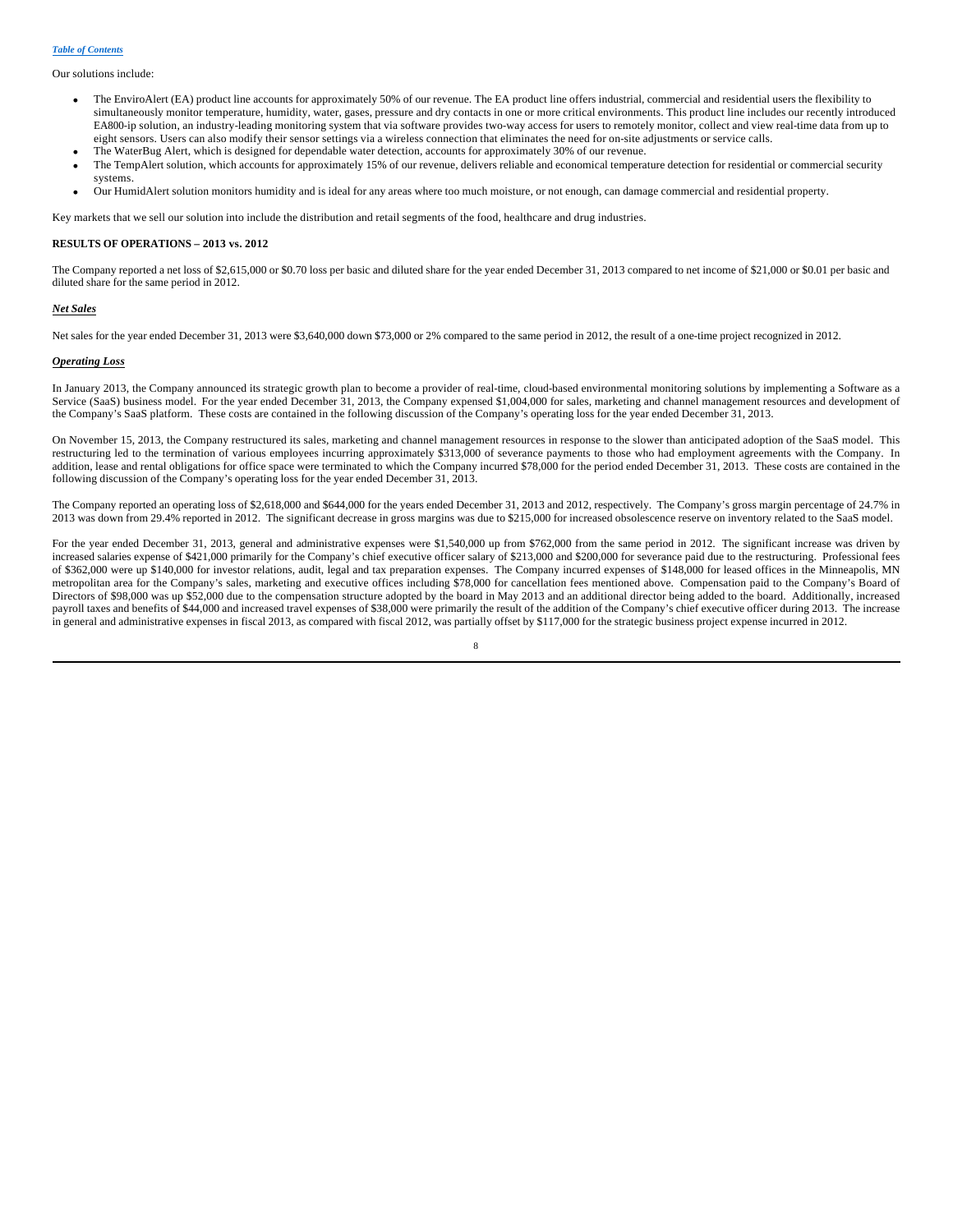For the year ended December 31, 2013, sales and marketing expenses were \$1,075,000, an increase of \$387,000 from the same period in 2012. The increase was primarily for \$285,000 for development of brand and marketing strategies, increased trade show expenses of \$38,000, increased salary and benefits expenses of \$35,000 and increased manufacturer representatives' commissions of \$30,000.

During 2013, the Company funded research and development activities incurring expenses of \$902,000 compared to \$285,000 for the same time period a year ago. These expenses were primarily for continued product development expenses of \$601,000 related to the Company's EnviroAlert EA800-ip and salary and benefit expenses of \$276,000.

#### *Income Tax*

Winland records a tax valuation allowance when it is more likely than not that it will not be able to recover the value of its deferred tax assets. The valuation allowance for deferred tax assets as of December 31, 2013 and 2012 was \$2,743,000 and \$1,853,000, respectively. The net change in the total valuation allowance for the years ended December 31, 2013 and 2012 was an increase (decrease) of \$890,000 and \$(36,000), respectively. The tax effect of the Company's valuation allowance for deferred tax assets is included in the annual effective tax rate. The Company calculated its estimated annualized effective tax expense (benefit) rate at 0% for both December 31, 2013 and 2012. The Company had no income tax expense based on its \$2,608,000 pre-tax loss from continuing operations for the year ended 2013. The Company had no income tax expense based on its \$634,000 pre-tax loss from continuing operations for the year ended 2012.

## *Gain from discontinued operations*

On December 31, 2012, the Company sold its manufacturing facility to Nortech, the then current lessee of the property for \$2,650,000. The building and land had a carrying cost of \$2,135,000, resulting in a gain of \$506,000, after deducting expenses related to the sale of \$9,000. Rental revenue for the year ended December 31, 2012, was \$261,000, reduced by \$218,000 for the reversal of unamortized rental revenue recognized on the straight-line basis in 2011. For the year ended December 31, 2012, the Company also recognized income of \$106,000 related to the remaining unamortized deferred revenue associated with the tax increment financing associated with the facility.

#### **LIQUIDITY AND CAPITAL RESOURCES**

Operating activities used cash of \$2,209,000 for the year ended December 31, 2013 the result of the net loss of \$2,615,000, which was partially offset by non-cash expenses of \$215,000 for increased obsolescence reserve, stock-based compensation of \$69,000 for stock issued to the Company's Board of Directors and vesting of stock options and \$28,000 of depreciation expense. The Company decreased its inventory position by \$247,000 as the Company has been focusing on reducing inventory on hand, and sold inventory in excess of purchases during the year. This was offset by a decrease in accounts payable of \$226,000 due to the timing of purchases and payments of inventories. Additionally, the Company increased its accrued liabilities by \$108,000 primarily related to severance payments for employees terminated due to the Company's restructuring efforts. The severance payments will be paid out in the first five months of 2014.

Operating activities used cash of \$634,000 for the year ended December 31, 2012 which resulted from a \$506,000 non-cash gain on the sale of building, a net increase in finished goods inventories of \$317,000 for future customer sales, a \$106,000 reduction in deferred revenue for the reversal of tax increment financing related to the building and reduced payroll related expenses of \$50,000 for the payment of accrued bonuses and severance partially offset by reduced deferred rent receivable of \$261,000 and increased accounts payable balances of \$82,000 for purchases of finished goods inventory.

Investing activities provided cash of \$2,560,000 for the year ended December 31, 2013 as a result of collecting \$2,641,000 held in escrow from the sale of the Company's building. Investing activities used cash of \$81,000 to acquire capital equipment for the year ended December 31, 2013. Investing activities used cash of \$7,000 for equipment purchases for the year ended December 31, 2012.

 $\overline{Q}$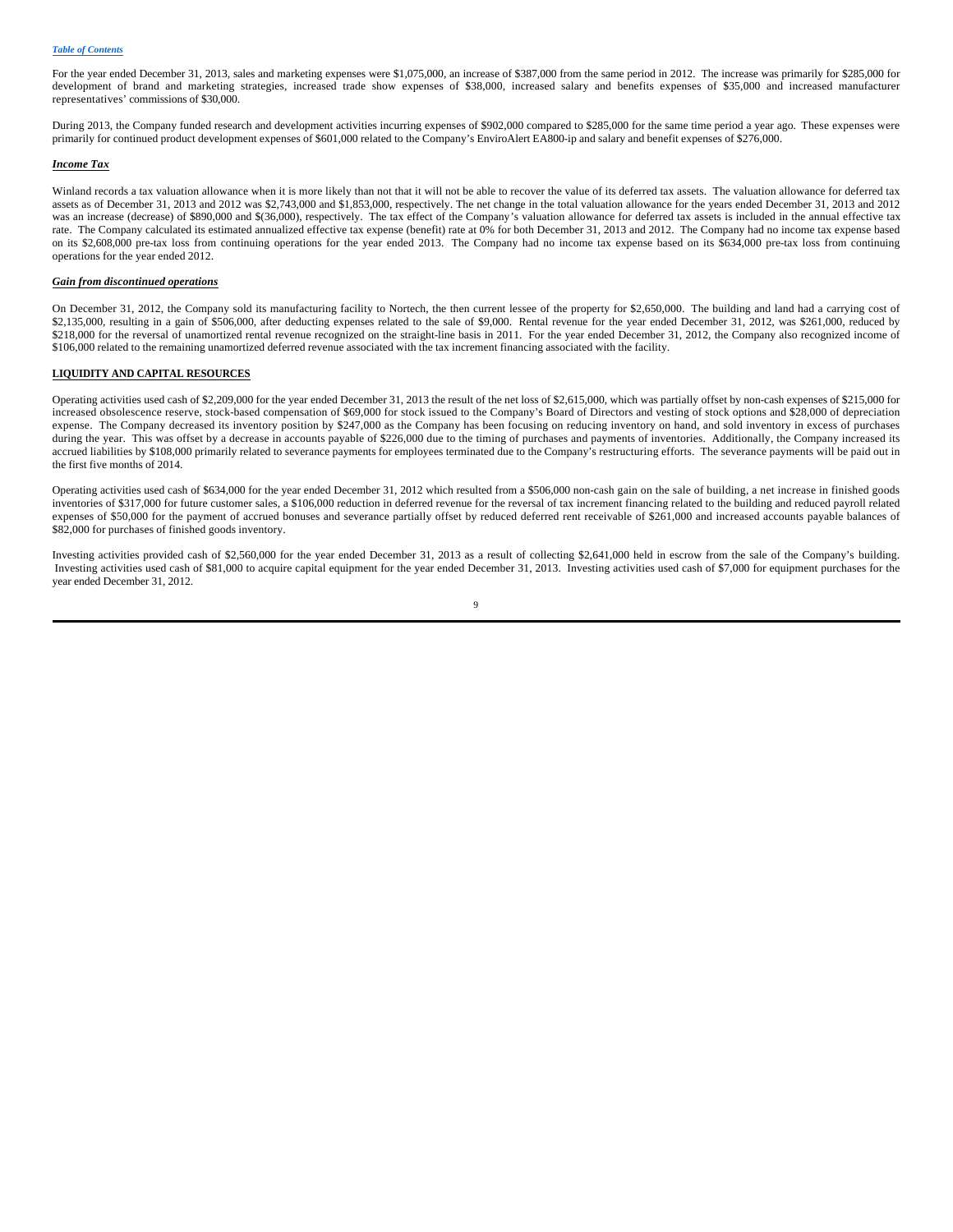The current ratio was 3.6 to 1 at December 31, 2013 and 7.6 to 1 at December 31, 2012. Working capital equaled \$1,239,000 on December 31, 2013, compared to \$3,894,000 on December 31, 2012.

The Company's future capital requirements will depend on many factors, including the timing and amount of its revenues and its investment decisions, which may affect the Company's ability to generate additional cash. With reduced overhead expenses in administrative, sales and marketing due the restructuring activities taken in November 2013, the Company's management believes that its cash balance and existing working capital will be adequate to fund its cash requirements for at least the next twelve months.

However, delays in, or changes to any of the above plans, and any additional unforeseen issues and circumstances, could result in the Company needing additional financing, which may not be available to the Company, or may not be available on terms favorable to the Company.

## **CRITICAL ACCOUNTING ESTIMATES**

The preparation of financial statements in conformity with accounting principles generally accepted in the United States requires management to make estimates and assumptions that affect the reported amounts of assets and liabilities and related disclosure of contingent assets and liabilities at the date of the financial statements and the reported amounts of revenues and expenses during the reporting period. Winland cannot assure you that actual results will not differ from those estimates. Winland believes the following are the most critical judgments and estimates used in the preparation of its financial statements.

**Revenue Recognition:** Revenue is recognized from the sale of products and out of warranty repairs when the product is delivered to a common carrier for shipment and title transfers.

Shipping and handling charges billed to customers are included in net sales, and shipping and handling costs incurred by the Company are included in cost of sales. For all sales, Winland has a binding purchase order from the customer. Winland does not generally accept returns but does provide a limited warranty as outlined below under Allowance for Rework and Warranty Costs. Sales and use taxes are reported on a net basis, excluding them from sales and cost of sales.

**Inventory Valuation:** Inventories are stated at the lower of cost or market and include materials, labor, and overhead costs. Cost is determined using the first-in, first-out method (FIFO). The majority of the inventory is purchased based upon contractual forecasts and customer purchase orders. Even though contractual arrangements may be in place, we are still required to assess the utilization of inventory. In assessing the ultimate realization of inventories, judgments as to future demand requirements are made and compared to the current or committed inventory levels and contractual inventory holding requirements. Reserve requirements generally increase as projected demand requirements decrease due to market conditions, technological and product life cycle changes as well as longer than previously expected usage periods. Management's estimated reserve for slow moving and obsolete finished goods inventories was \$239,000 and \$24,000 as of December 31, 2013 and 2012, respectively.

**Allowance for Doubtful Accounts:** The Company generally requires no collateral from its customer with respect to trade accounts receivable. Invoice terms vary by customer but are generally due 30 days after presentation. Accounts receivable are considered past due if not paid in accordance with the terms established with the customer. Winland evaluates its allowance for uncollectible accounts on a quarterly basis and reviews any significant customers with delinquent balances to determine future collectability. Winland bases its determinations on legal issues, past history, current financial and credit agency reports, and experience. Winland reserves for accounts deemed to be uncollectible in the quarter in which the determination is made. Management believes these values are estimates and may differ from actual results. Winland believes that, based on past history and credit policies, the net accounts receivable are of good quality. The Company had no bad debt expense for the years ended December 31, 2013 and 2012. The Company writes off accounts receivable when they are deemed uncollectible and records recoveries of trade receivables previously written off when collected. The Allowance for Doubtful Accounts was \$7,000 as of both December 31, 2013 and 2012.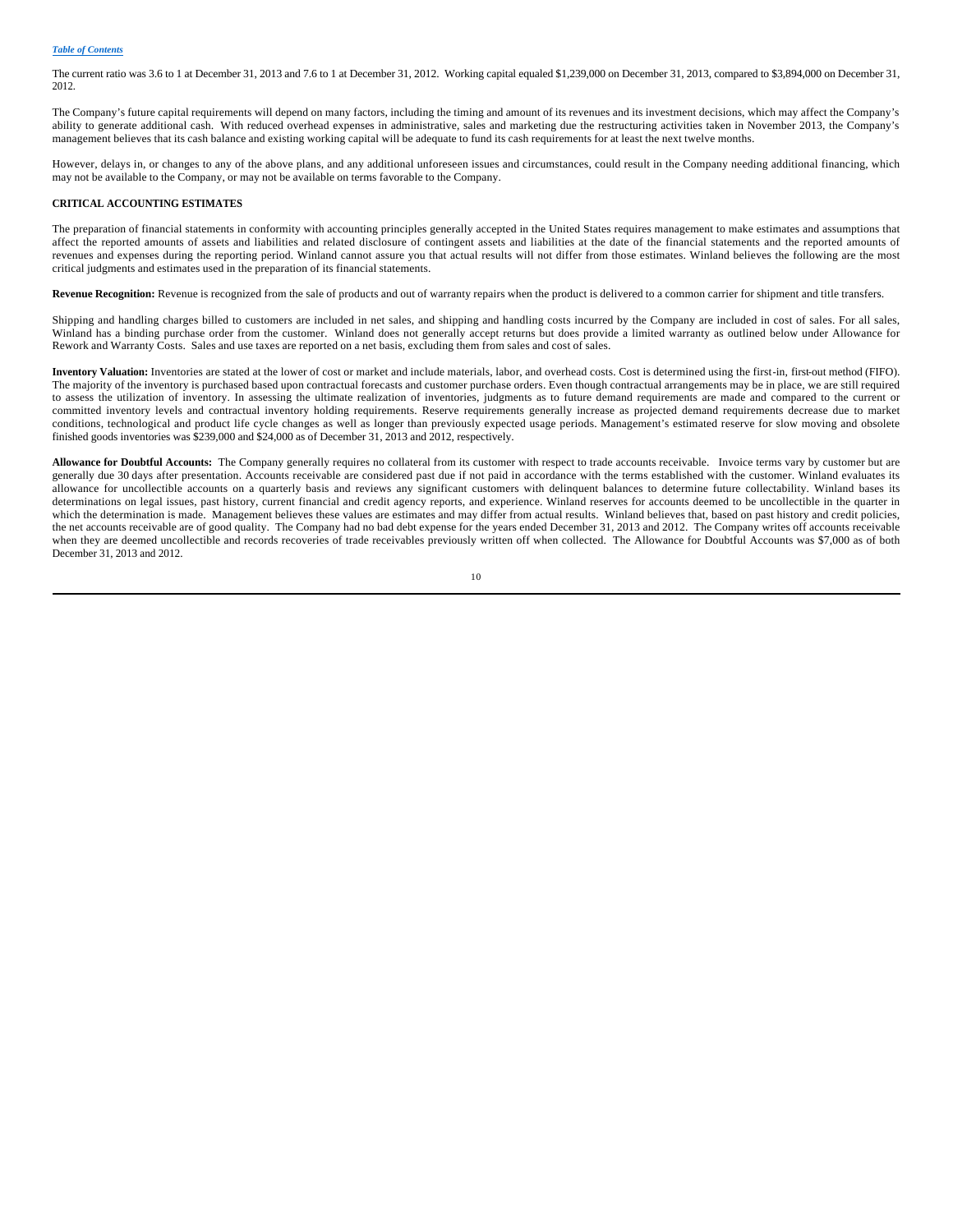**Allowance for Rework and Warranty Costs:** Winland provides a limited warranty for its products for a period of one year, which requires Winland to repair or replace defective product at no cost to the customer or refund the purchase price. Reserves are established based on historical experience and analysis for specific known and potential warranty issues. The reserve reflecting historical experience and potential warranty issues are determined based on experience factors including rate of return by item, average weeks outstanding from production to return, average cost of repair and relation of repair cost to original sales price. Any specific known warranty issues are considered individually. These are analyzed to determine the probability and the amount of financial exposure, and a specific reserve is established. The allowance for rework and warranty costs was \$15,000 as of both December 31, 2013 and 2012. The product warranty liability reflects management's best estimate of probable liability under Winland's product warranties and may differ from actual results.

**Income Taxes:** Income taxes are accounted for under the asset and liability method. Deferred tax assets and liabilities are measured using enacted tax rates expected to apply to taxable income in the years in which those temporary differences are expected to be recovered or settled. Winland records a tax valuation allowance when it is more likely than not that it will not be able to recover the value of its deferred tax assets. The valuation allowance for deferred tax assets as of December 31, 2013 and 2012 was \$2,743,000 and \$1,853,000, respectively. The net change in the total valuation allowance for the years ended December 31, 2013 and 2012 was an increase (decrease) of \$890,000 and \$(36,000), respectively. The tax effect of the Company's valuation allowance for deferred tax assets is included in the annual effective tax rate. The Company calculated its estimated annualized effective tax expense (benefit) rate at 0% for both December 31, 2013 and 2012. The Company had no income tax expense based on its \$2,615,000 pre-tax loss from continuing operations for the year ended 2013. The Company had no income tax expense based on its \$634,000 pre-tax loss from continuing operations for the year ended 2012.

In addition, Winland reevaluates the technical merits of its tax positions and recognizes an uncertain tax benefit, or derecognizes a previously recorded tax benefit, when (i) there is a completion of a tax audit, (ii) there is a change in applicable tax law including a tax case or legislative guidance, or (iii) there is an expiration of the statute of limitations. Significant judgment is required in accounting for tax reserves. Although Winland believes that it has adequately provided for liabilities resulting from tax assessments by taxing authorities, positions taken by these tax authorities could have a material impact on Winland's effective tax rate in future periods.

## **CAUTIONARY STATEMENTS**

Certain statements contained in this Annual Report on Form 10-K and other written and oral statements made from time to time by Winland do not relate strictly to historical or current facts. As such, they are considered "forward-looking statements" that provide current expectations or forecasts of future events. Such statements can be identified by the use of terminology such as "anticipate," "believe," "estimate," "expect," "intend," "may," "could," "possible," "plan," "project," "should," "will," "forecast" and similar words or expressions. Winland's forward-looking statements generally relate to its purchase order levels, growth strategies, financial results, our intentions with respect to ceasing our public reporting obligations and the future quotation of our stock, product development, sales efforts and sufficiency of capital. One must carefully consider forward-looking statements and understand that such statements involve a variety of risks and uncertainties, known and unknown, and may be affected by inaccurate assumptions, including, among others, those discussed below. Consequently, no forward-looking statement can be guaranteed, and actual results may vary materially from results or circumstances described in such forward looking statements. As provided for under the Private Securities Litigation Reform Act of 1995, Winland wishes to caution investors that the following important factors, among others, in some cases have affected and in the future could affect Winland's actual results of operations and cause such results to differ materially from those anticipated in forward-looking statements made in this document and elsewhere by or on behalf of Winland.

- Winland derives a significant portion of its revenues from a limited number of distributors that are not subject to long-term contracts with Winland;
- Winland's ability to compete successfully depends, in part, upon the price at which Winland is willing to sell a proposed product and the quality of its design;
- there is no assurance that Winland will be able to continue to obtain purchase orders from existing and new customers on financially advantageous terms, and the failure to do so could prevent it from achieving the growth it anticipates;
- an overall uncertainty in economic activity may have a negative impact on Winland's customer's ability to pay for the products they purchase from Winland;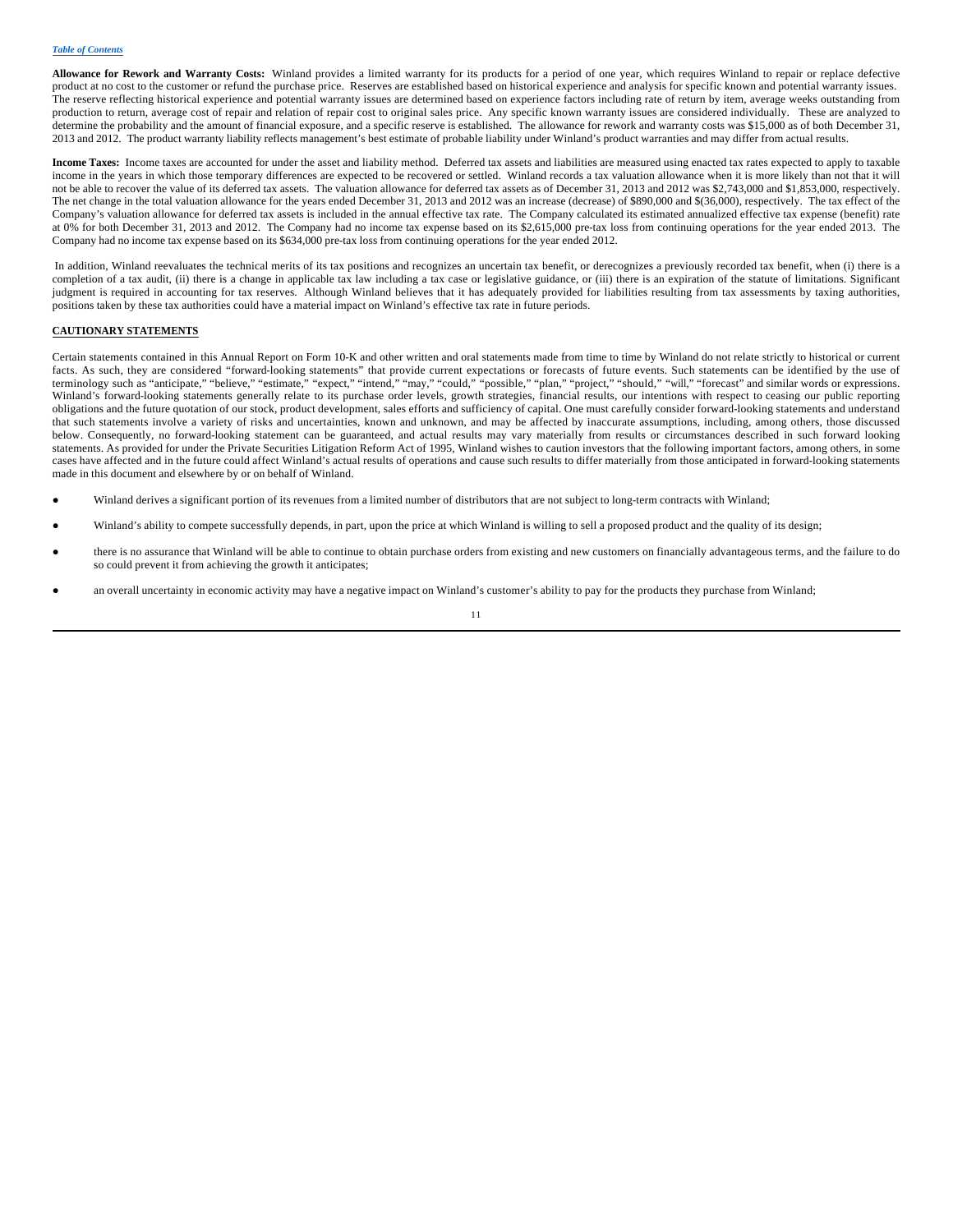- Winland's ability to increase revenues and profits is dependent upon its ability to retain valued existing customers and obtain new customers that fit its customer profile;
- Winland might require additional capital to support its strategic business plan, and this capital might not be available on acceptable terms, if at all; and
- In the event Winland is unable to retain existing proprietary product customers or add new customers, its operating results will be adversely affected.

In addition, see "Risk Factors" under Item 1A, which includes a discussion of additional risk factors and a more complete discussion of some of the cautionary statements noted above.

## **ITEM 7A. QUANTITATIVE AND QUALITATIVE DISCLOSURES ABOUT MARKET RISK**

None.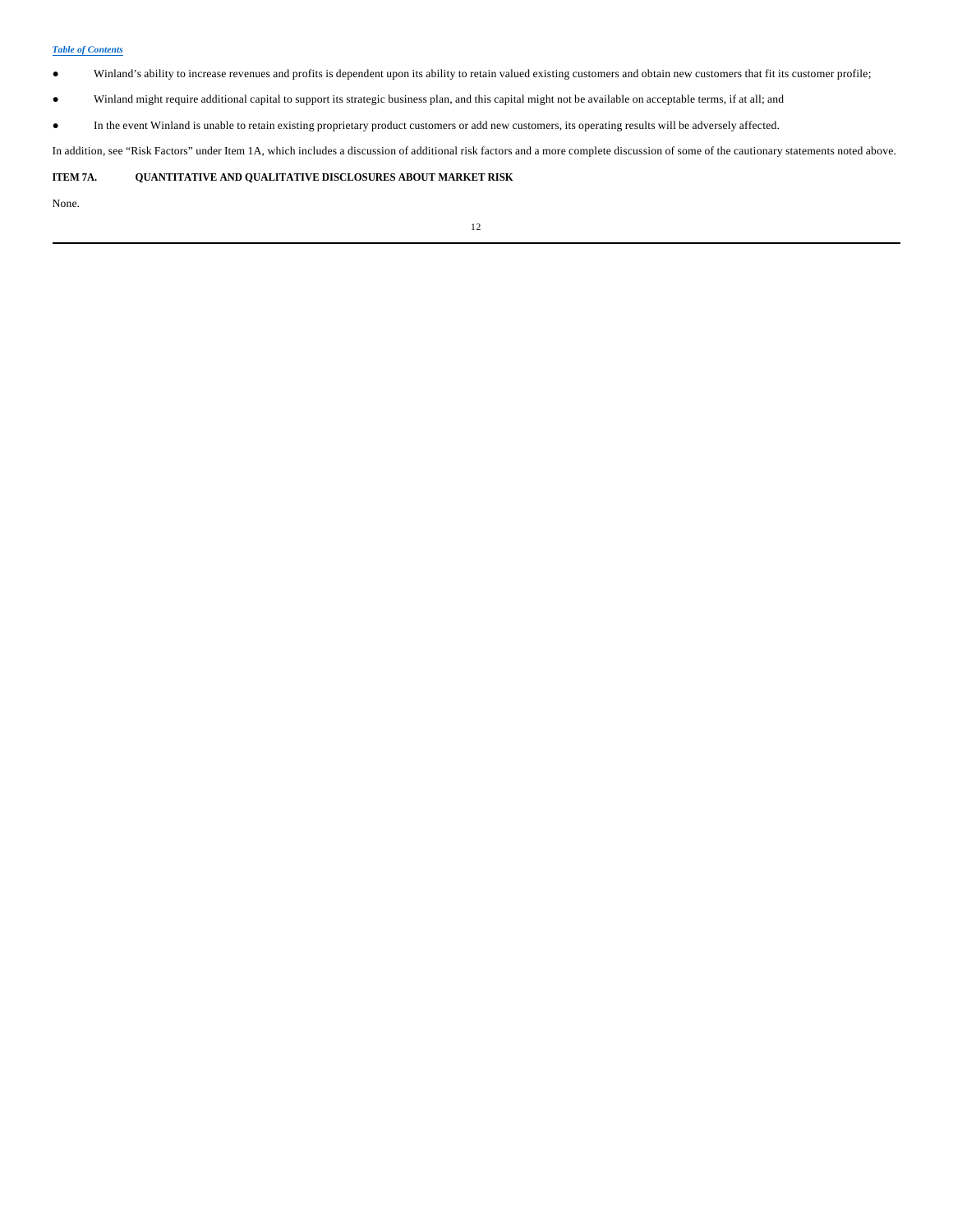# **ITEM 8. FINANCIAL STATEMENTS AND SUPPLEMENTARY DATA**

The following financial statements are at the pages set forth below:

| Report of Independent Registered Public Accounting Firm as of and for the Years Ended December 31, 2013 and 2012 | 14        |
|------------------------------------------------------------------------------------------------------------------|-----------|
| Balance Sheets as of December 31, 2013 and 2012                                                                  | 15        |
| Statements of Operations for the Years Ended December 31, 2013 and 2012                                          | 16        |
| Statements of Changes in Stockholders' Equity for the Years Ended December 31, 2013 and 2012                     | 17        |
| Statements of Cash Flows for the Years Ended December 31, 2013 and 2012                                          | 18        |
| <b>Notes to Financial Statements</b>                                                                             | $19 - 27$ |
| 13                                                                                                               |           |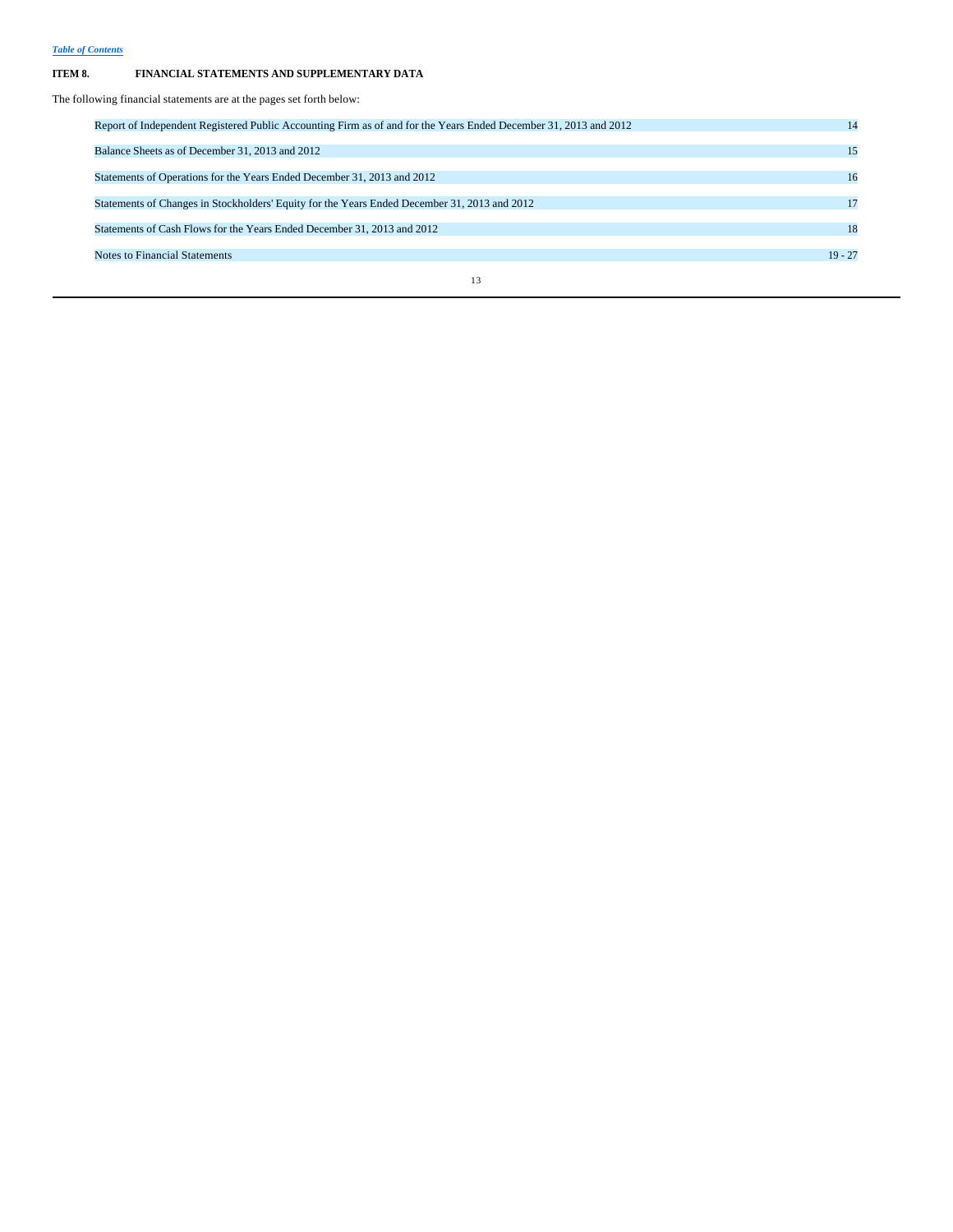

Candor. Insight. Results.

## REPORT OF INDEPENDENT REGISTERED PUBLIC ACCOUNTING FIRM

To the Shareholders, Audit Committee and Board of Directors Winland Electronics, Inc. Mankato, Minnesota

We have audited the accompanying balance sheets of Winland Electronics, Inc. as of December 31, 2013 and 2012, and the related statements of operations, changes in stockholders' equity and cash flows for the years then ended. These financial statements are the responsibility of the company's management. Our responsibility is to express an opinion on these financial statements based on our audits.

We conducted our audits in accordance with the standards of the Public Company Accounting Oversight Board (United States). Those standards require that we plan and perform the audit to obtain reasonable assurance about whether the financial statements are free of material misstatement. The company is not required to have, nor were we engaged to perform, an and the outlier of the company is not r audit of its internal control over financial reporting. Our audits included consideration of its internal control over financial reporting as a basis for designing audit procedures that are appropriate in the circumstances, but not for the purpose of expressing an opinion on the effectiveness of the company's internal control over financial reporting. Accordingly, we express no such opinion. An audit includes examining, on a test basis, evidence supporting the amounts and disclosures in the financial statements. An audit also includes assessing the accounting principles used and significant estimates made by management as well as evaluating the overall financial statement presentation. We believe that our audits provide a reasonable basis for our opinion.

In our opinion, the financial statements referred to above present fairly, in all material respects, the financial position of Winland Electronics, Inc. as of December 31, 2013 and 2012 and the results of its operations and cash flows for the years then ended, in conformity with U.S. generally accepted accounting principles.

/s/ Baker Tilly Virchow Krause, LLP

Minneapolis, Minnesota February 27, 2014

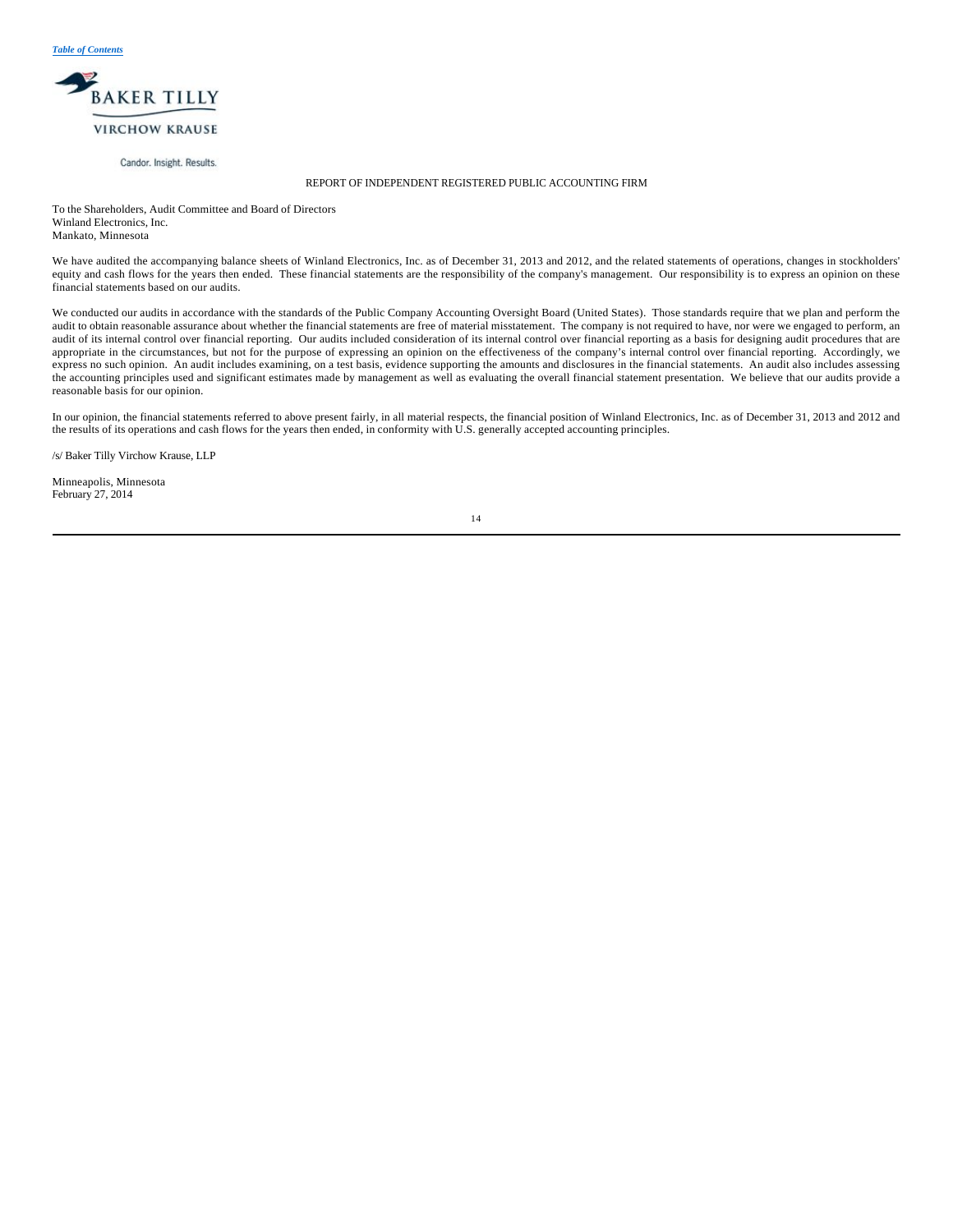## **Winland Electronics, Inc. Balance Sheets As of December 31, 2013 and 2012** (In Thousands)

|                                                                                                                                    | December 31, |              |          |  |
|------------------------------------------------------------------------------------------------------------------------------------|--------------|--------------|----------|--|
| Assets                                                                                                                             | 2013         |              | 2012     |  |
| <b>Current Assets</b>                                                                                                              |              |              |          |  |
| Cash and cash equivalents                                                                                                          | \$<br>741    | $\mathbb{S}$ | 390      |  |
| Funds held in escrow from sale of manuafacturing facility, including land (Note 6)                                                 |              |              | 2,641    |  |
| Accounts receivable, less allowance for doubtful accounts of \$7as of both December 31, 2013 and 2012 (Note 9)                     | 509          |              | 516      |  |
| Inventories (Note 2)                                                                                                               | 366          |              | 884      |  |
| Prepaid expenses and other assets                                                                                                  | 98           |              | 56       |  |
| <b>Total current assets</b>                                                                                                        | 1,714        |              | 4,487    |  |
|                                                                                                                                    |              |              |          |  |
| Property and Equipment, at cost (Note 1)<br>Machinery and equipment                                                                | 213          |              | 153      |  |
| Data processing equipment                                                                                                          | 107          |              | 125      |  |
| Office furniture and equipment                                                                                                     | 19           |              | 43       |  |
| <b>Total property and equipment</b>                                                                                                | 339          |              | 321      |  |
| Less accumulated depreciation and amortization                                                                                     | 243          |              | 278      |  |
|                                                                                                                                    | 96           |              |          |  |
| Net property and equipment                                                                                                         |              |              | 43       |  |
| Long-term inventories (Note 2)                                                                                                     | 56           |              |          |  |
| <b>Total assets</b>                                                                                                                | \$<br>1.866  | $\mathbb{S}$ | 4.530    |  |
| <b>Liabilities and Stockholders' Equity</b>                                                                                        |              |              |          |  |
| <b>Current Liabilities</b>                                                                                                         |              |              |          |  |
| Accounts payable                                                                                                                   | \$<br>277    | \$           | 503      |  |
| Accrued liabilities:                                                                                                               |              |              |          |  |
| Compensation (Note 11)                                                                                                             | 130          |              | 60       |  |
| Other                                                                                                                              | 68           |              | 30       |  |
| <b>Total current liabilities</b>                                                                                                   | 475          |              | 593      |  |
| Commitments and Contingencies                                                                                                      |              |              |          |  |
| Stockholders' Equity (Notes 5 and 10)                                                                                              |              |              |          |  |
| Common stock, par value \$0.01 per share; authorized 20,000,000shares; issued and outstanding 3,789,522 and 3,701,630 shares as of |              |              |          |  |
| December 31, 2013 and 2012, respectively                                                                                           | 38           |              | 37       |  |
| Additional paid-in capital                                                                                                         | 5,123        |              | 5,055    |  |
| Accumulated deficit                                                                                                                | (3,770)      |              | (1, 155) |  |
| Total stockholders' equity                                                                                                         | 1,391        |              | 3,937    |  |
| Total liabilities and stockholders' equity                                                                                         | 1,866        | $\mathbb{S}$ | 4,530    |  |
| See Notes to Financial Statements                                                                                                  |              |              |          |  |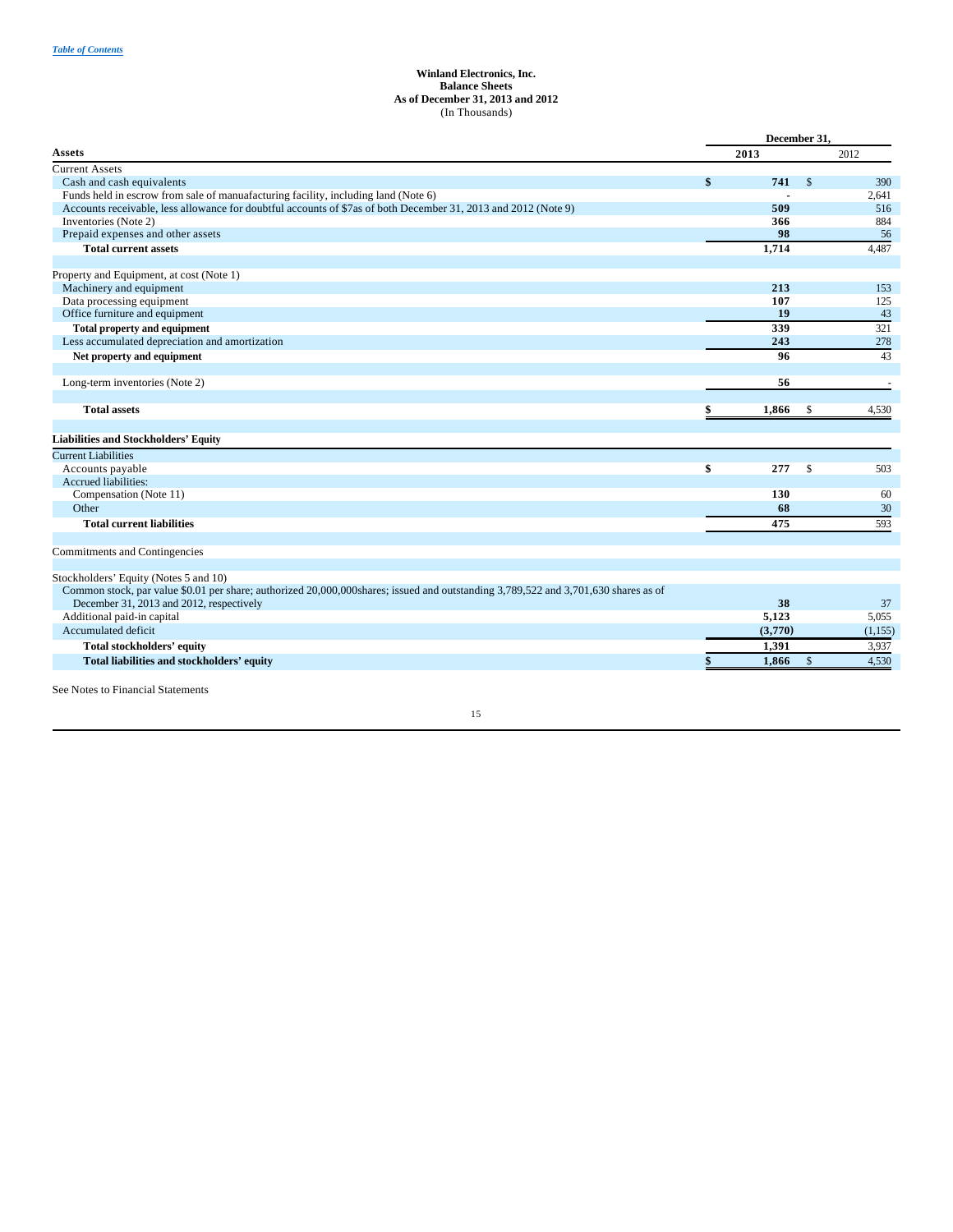## **Winland Electronics, Inc. Statements of Operations For the Years Ended December 31, 2013 and 2012** (In Thousands, Except Share and Per Share Data)

|                                                            |                      | December 31,          |
|------------------------------------------------------------|----------------------|-----------------------|
|                                                            | 2013                 | 2012                  |
| Net sales (Note 9)                                         | \$<br>3,640          | $\mathbb{S}$<br>3,713 |
| Cost of sales                                              | 2,741                | 2,622                 |
| Gross profit                                               | 899                  | 1,091                 |
| Operating expenses:                                        |                      |                       |
| General and administrative                                 | 1,540                | 762                   |
| Sales and marketing                                        | 1,075                | 688                   |
| Research and development                                   | 902                  | 285                   |
|                                                            | 3,517                | 1,735                 |
| <b>Operating loss</b>                                      | (2,618)              | (644)                 |
|                                                            |                      |                       |
| Other income:                                              |                      |                       |
| Other, net                                                 | 3<br>3               | 10<br>10              |
|                                                            |                      |                       |
| Loss from continuing operations before income taxes        | (2,615)              | (634)                 |
| Income tax expense (Note 4)                                | ٠                    |                       |
| Loss from continuing operations                            | (2,615)              | (634)                 |
| Income from discontinued operations, net of tax            |                      | 655                   |
| Net income (loss)                                          | (2,615)<br>\$        | 21<br>$^{\circ}$      |
| Income (loss) per common share data:                       |                      |                       |
| Basic and diluted                                          | \$<br>$(0.70)$ \$    | 0.01                  |
| Loss from continuing operations per common share data:     |                      |                       |
| Basic and diluted                                          | \$<br>$(0.70)$ \$    | (0.17)                |
| Income from discontinued operations per common share data: |                      |                       |
| Basic and diluted                                          | \$<br>$\overline{a}$ | $\mathcal{S}$<br>0.18 |
| Weighted-average number of common shares outstanding:      |                      |                       |
| Basic and diluted                                          | 3,753,561            | 3,701,630             |
| See Notes to Financial Statements                          |                      |                       |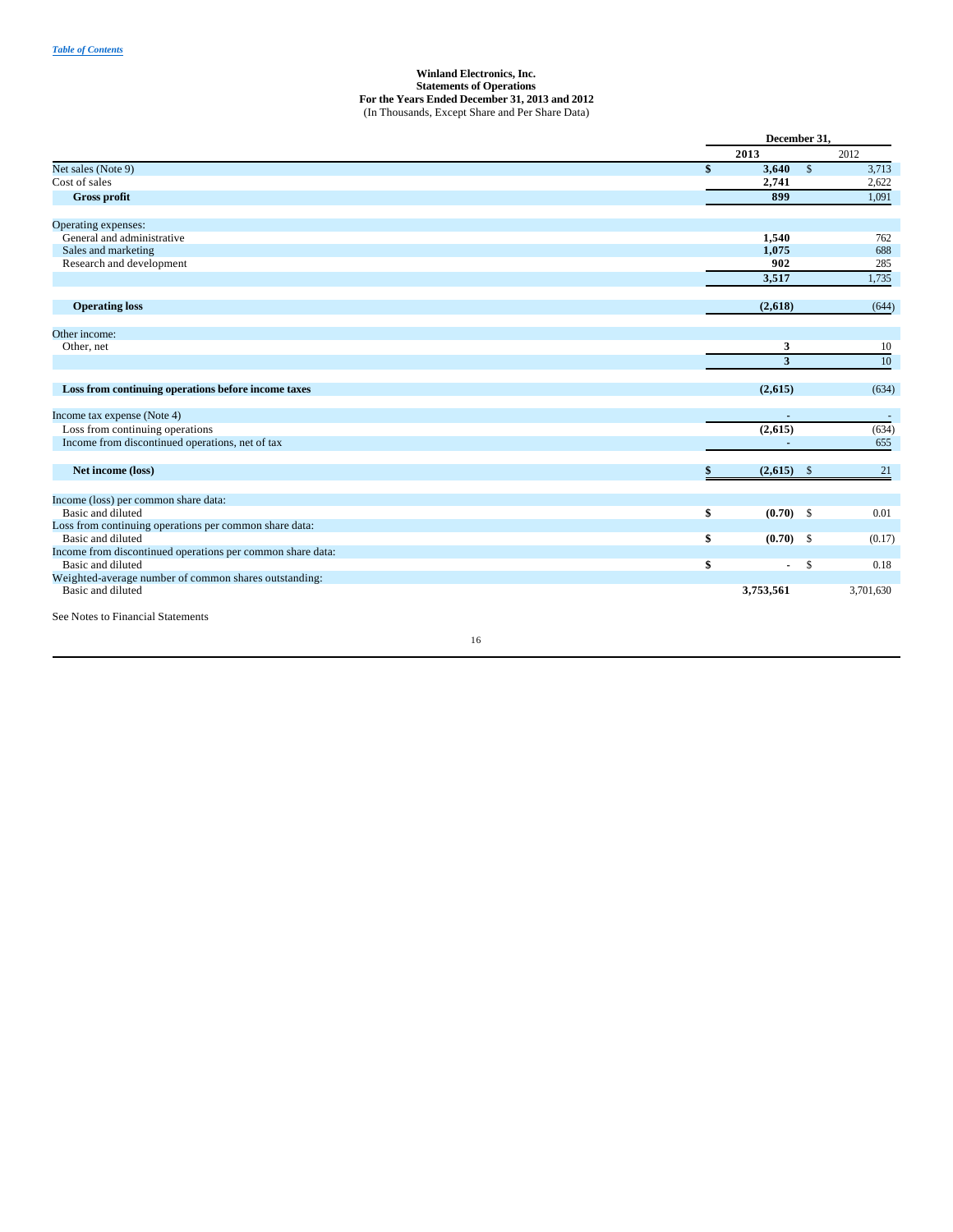#### **Winland Electronics, Inc. Statements of Changes in Stockholders' Equity For the Years Ended December 31, 2013 and 2012** (In Thousands, Except Share Data)

|                                     | <b>Common Stock</b>      |        | Additional<br>Paid-In    | Accumulated              |         |
|-------------------------------------|--------------------------|--------|--------------------------|--------------------------|---------|
|                                     | <b>Shares</b>            | Amount | Capital                  | Deficit                  | Total   |
| <b>Balance on December 31, 2011</b> | 3,701,630                | 37     | 5,014                    | $(1,176)$ \$             | 3,875   |
| Stock-based compensation expense    | ٠                        | ۰      | 41                       | $\overline{\phantom{a}}$ | 41      |
| Net income                          |                          |        |                          | 21                       | 21      |
| <b>Balance on December 31, 2012</b> | 3,701,630                | 37     | 5,055                    | (1,155)                  | 3,937   |
| Issuance of restricted common stock | 87,892                   |        | 59                       |                          | 60      |
| Stock-based compensation expense    | $\overline{\phantom{a}}$ |        | Q                        |                          | 9       |
| Net income                          | $\overline{\phantom{a}}$ | ۰      | $\overline{\phantom{a}}$ | (2,615)                  | (2,615) |
| <b>Balance on December 31, 2013</b> | 3,789,522                | 38     | 5,123                    | (3,770)                  | 1,391   |
| _____                               |                          |        |                          |                          |         |

See Notes to Financial Statements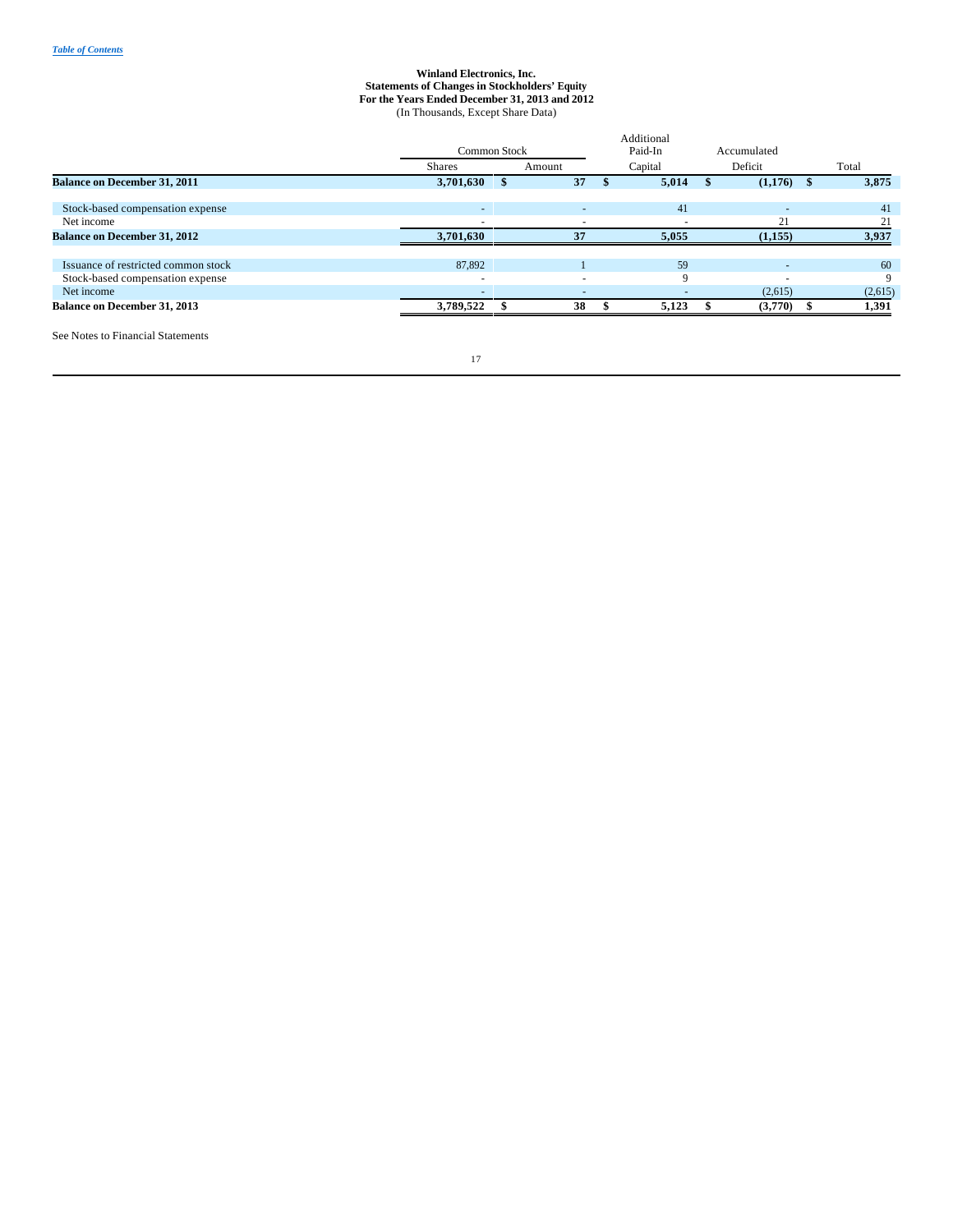## **Winland Electronics, Inc. Statements of Cash Flows For the Years Ended December 31, 2013 and 2012** (In Thousands)

|                                                                                      | 2013          |              | 2012  |
|--------------------------------------------------------------------------------------|---------------|--------------|-------|
| <b>Cash Flows From Operating Activities</b>                                          |               |              |       |
| Net income (loss)                                                                    | \$<br>(2,615) | $\mathbb{S}$ | 21    |
| Adjustments to reconcile net income (loss) to net cash used in operating activities: |               |              |       |
| Depreciation and amortization                                                        | 28            |              | 32    |
| Non-cash stock based compensation expense                                            | 69            |              | 41    |
| Gain on sale of facility, including land                                             |               |              | (506) |
| Increase in allowance for obsolete inventory                                         | 215           |              |       |
| Changes in operating assets and liabilities:                                         |               |              |       |
| Accounts receivable                                                                  |               |              | (67)  |
| Inventories                                                                          | 247           |              | (317) |
| Deferred rent receivable                                                             |               |              | 261   |
| Prepaid expenses and other assets                                                    | (42)          |              | (25)  |
| Accounts payable                                                                     | (226)         |              | 82    |
| Accrued liabilities, including deferred revenue                                      | 108           |              | (156) |
| Net cash used in operating activities                                                | (2,209)       |              | (634) |
| <b>Cash Flows From Investing Activities</b>                                          |               |              |       |
| Purchases of property and equipment                                                  | (81)          |              | (7)   |
| Receipt of funds held in escrow                                                      | 2,641         |              |       |
|                                                                                      | 2.560         |              |       |
| Net cash provided by (used in) investing activities                                  |               |              | (7)   |
| Net increase (decrease) in cash and cash equivalents                                 | 351           |              | (641) |
| <b>Cash and cash equivalents</b>                                                     |               |              |       |
| Beginning of year                                                                    | 390           |              | 1,031 |
| End of year                                                                          | 741           | $\mathbb{S}$ | 390   |
|                                                                                      |               |              |       |
| Non-cash investing activities:                                                       |               |              |       |
| Funds held in escrow from sale of manufacturing facility                             | ٠             | \$           | 2,641 |

See Notes to Financial Statements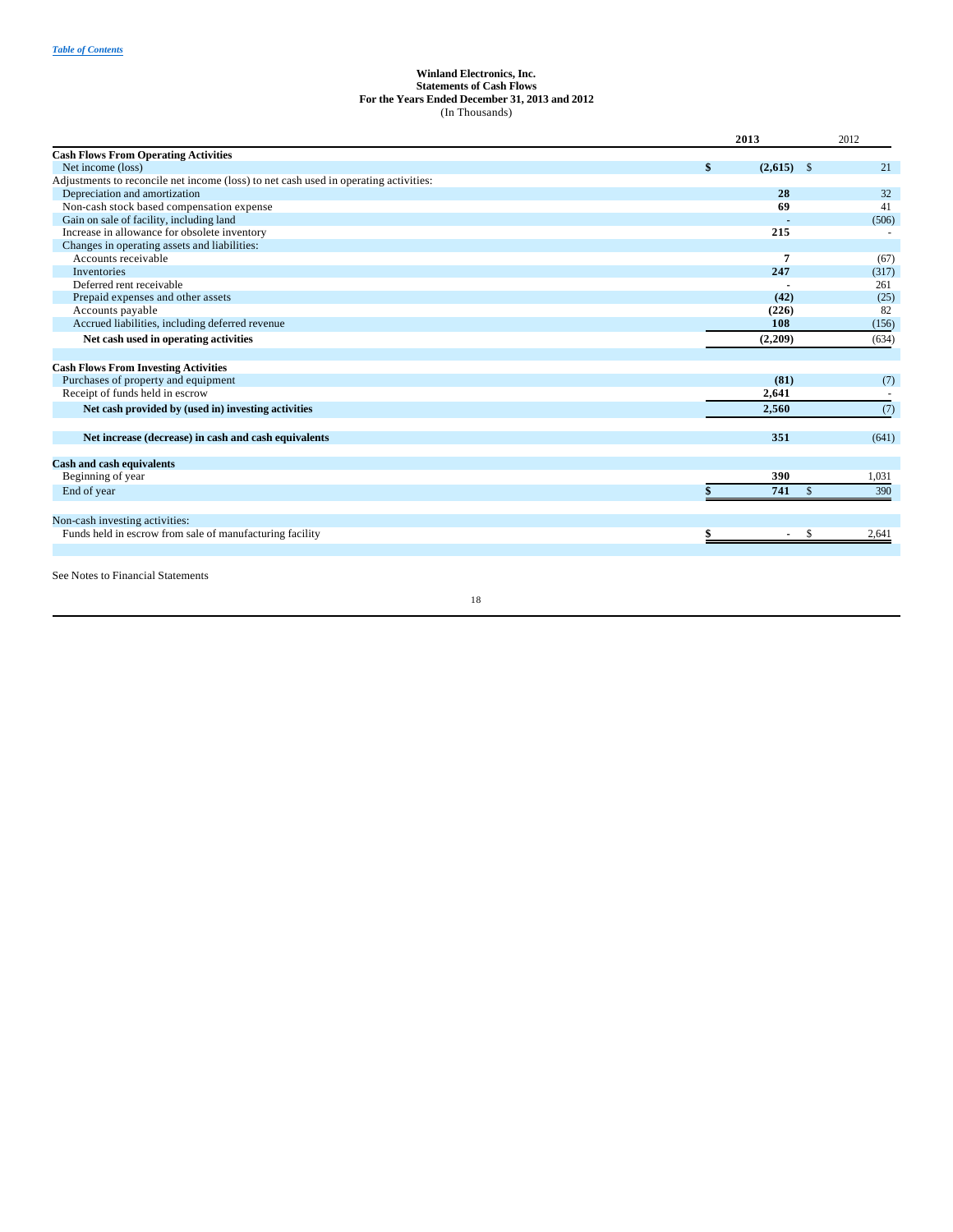#### **Note 1. Nature of Business and Significant Accounting Policies**

Nature of business: Winland Electronics, Inc. ("Winland" or the "Company") provides a line of proprietary environmental monitoring products to the security industry. In most cases, these products are manufactured to protect against loss of assets due to damage from water, excess humidity, extremes of temperature and loss of power. These Winland branded and trademarked products accounted for 100% of the Company's revenue in 2013 and 2012.

**Discontinued Operations:** Included in discontinued operations is Winland's land and building. The assets were not classified as non-current discontinued assets prior to the sale of the assets on December 31, 2012, as the Company received significant cash flows from the asset group until the sale date. As a result of the sale of the land and building on December 31, 2012, the Company determined it would not have any significant continuing involvement in the operations of the asset group after the disposal date and, therefore, reclassified for all periods presented the operations and the gain on sale of the land and building as discontinued operations.

This transaction met the requirements of ASC 205-20 "Discontinued Operations" as being held for sale as December 31, 2012. Accordingly, the Company has restated the previously reported financial results to report the net results as a separate line in the statements of operations as "Income from discontinued operations, net of tax" for all periods presented. In accordance with ASC 205-20-S99-3 "Allocation of Interest to Discontinued Operations", the Company elected to not allocate interest expense to the discontinued operations where the debt is not directly attributed to or related to the discontinued operations. Notes to the financial statements have been revised to reflect only the results of continuing operations (see Note 6).

A summary of Winland's significant accounting policies follow:

**Use of estimates:** The preparation of financial statements in conformity with accounting principles generally accepted in the United States requires management to make estimates and assumptions that affect the reported amounts of assets and liabilities and related disclosure of contingent assets and liabilities at the date of the financial statements and the reported amounts of revenues and expenses during the reporting period. Significant estimates include allowances for obsolete inventories, rework and warranties, valuation of long-lived assets and doubtful accounts. Winland cannot assure that actual results will not differ from those estimates.

**Revenue Recognition:** Revenue is recognized from the sale of products and out of warranty repairs when the product is delivered to a common carrier for shipment and title transfers.

Shipping and handling charges billed to customers are included in net sales, and shipping and handling costs incurred by the Company are included in cost of sales. For all sales, Winland has a binding purchase order from the customer. Winland does not generally accept returns but does provide a limited warranty as outlined below under Allowance for Rework and Warranty Costs. Sales and use taxes are reported on a net basis, excluding them from sales and cost of sales.

**Cash and cash equivalents:** Cash and cash equivalents include money market mutual funds and other highly liquid investments defined as maturities of three months or less from date of purchase. Winland maintains its cash in bank deposit accounts which, at times, may exceed federally insured limits. Winland has not experienced any losses in such accounts.

**Allowance for Doubtful Accounts:** The Company generally requires no collateral from its customer with respect to trade accounts receivable. Invoices are generally due 30 days after presentation. Accounts receivable over 30 days are considered past due. No interest is charged on past due accounts. Winland evaluates its allowance for uncollectible accounts on a quarterly basis and reviews any significant customers with delinquent balances to determine future collectability. Winland bases its determinations on legal issues, past history, current financial and credit agency reports, and experience. Winland reserves for accounts deemed to be uncollectible in the quarter in which the determination is made. Management believes these values are estimates and may differ from actual results. Winland believes that, based on past history and credit policies, the net accounts receivable are of good quality. The Company writes off accounts receivable when they are deemed uncollectible and records recoveries of trade receivables previously written off when collected. The Allowance for Doubtful Accounts was \$7 at both December 31, 2013 and 2012.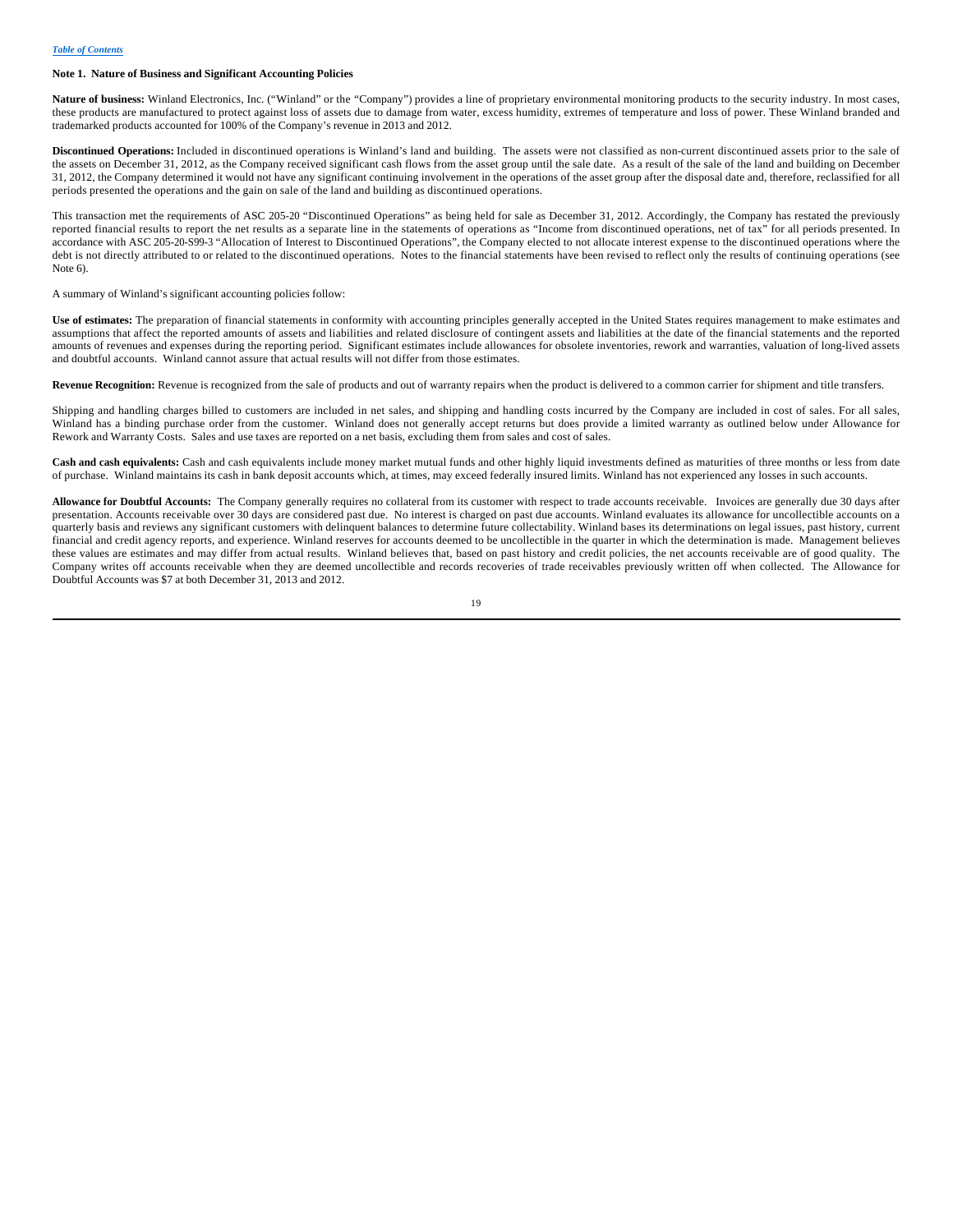#### **Note 1. Nature of Business and Significant Accounting Policies (Continued)**

**Inventory Valuation:** Raw component and finished goods inventories are stated at the lower of cost, using the first-in, first-out (FIFO) method, or market value. Winland estimates excess, slow moving and obsolete reserves for inventory on a quarterly basis based upon order demand and production requirements for its major customers and annual reviews for other customers. Management's estimated reserve for slow moving and obsolete finished goods inventories was \$239 and \$24 as of December 31, 2013 and 2012, respectively.

**Depreciation:** Depreciation is computed using the straight-line method based on the estimated useful lives of the various assets, as follows:

|                                | Years                    |
|--------------------------------|--------------------------|
| Machinery and equipment        | $\overline{\phantom{0}}$ |
| Data processing equipment      | $\overline{\phantom{0}}$ |
| Office furniture and equipment | $\sim$<br>$\mathbf{I}$   |

Long-lived assets: Considerable management judgment is necessary in estimating future cash flows and other factors affecting the valuation of long-lived assets including the operating and macroeconomic factors that may affect them. The Company uses historical financial information, internal plans and projections and industry information in making such estimates. While the Company currently believes the expected cash flows from these long-lived assets exceeds the carrying amount, materially different assumptions regarding future performance and discount rates could result in future impairment losses. Such impairment would adversely affect earnings. No impairment losses were recognized in 2013 or 2012.

**Allowance for Rework and Warranty Costs:** Winland provides a limited warranty for its products for a period of one year, which requires Winland to repair or replace defective product at no cost to the customer or refund the purchase price. Reserves are established based on historical experience and analysis for specific known and potential warranty issues. The reserve reflecting historical experience and potential warranty issues is determined based on experience factors including rate of return by item, average weeks outstanding from production to return, average cost of repair and relation of repair cost to original sales price. Any specific known warranty issues are considered individually. These are analyzed to determine the probability and the amount of financial exposure, and a specific reserve is established. The allowance for rework and warranty costs was \$15 at both December 31, 2013 and 2012. The product warranty liability reflects management's best estimate of probable liability under Winland's product warranties and may differ from actual results.

Changes in Winland's warranty liability, which is included in other accrued liabilities on the balance sheets, are approximately as follows:

|                                      | For the Years Ended<br>December 31, |      |
|--------------------------------------|-------------------------------------|------|
| $(S \in \mathcal{S})$ in thousands)  | 2013                                | 2012 |
| Balance, Beginning                   | 15                                  |      |
| Accruals for products sold           | 10                                  | 20   |
| Expensing of specific warranty items | (10)                                | (15) |
| Change in estimate                   |                                     | (3)  |
| Balance, Ending                      | כו                                  |      |

**Income taxes:** Income taxes are accounted for in accordance with FASB ASC Topic 740 Income Taxes. Deferred tax assets and liabilities are recognized for the future tax consequences attributable to the differences between the financial statement carrying amounts of existing assets and liabilities and their respective tax bases and operating loss and tax credit carry forwards. Deferred tax assets and liabilities are measured using enacted rates expected to apply to taxable income in the years in which those temporary differences are expected to be recovered or settled. The effect on deferred tax assets and liabilities of a change in tax rates is recognized in income in the period that includes the enactment date.

In assessing the realizability of deferred income tax assets, Winland considers whether it is "more likely than not," according to the criteria that some portion or all of the deferred income tax assets will be realized. The ultimate realization of deferred income tax assets is dependent upon the generation of future taxable income during the periods in which those temporary differences become deductible.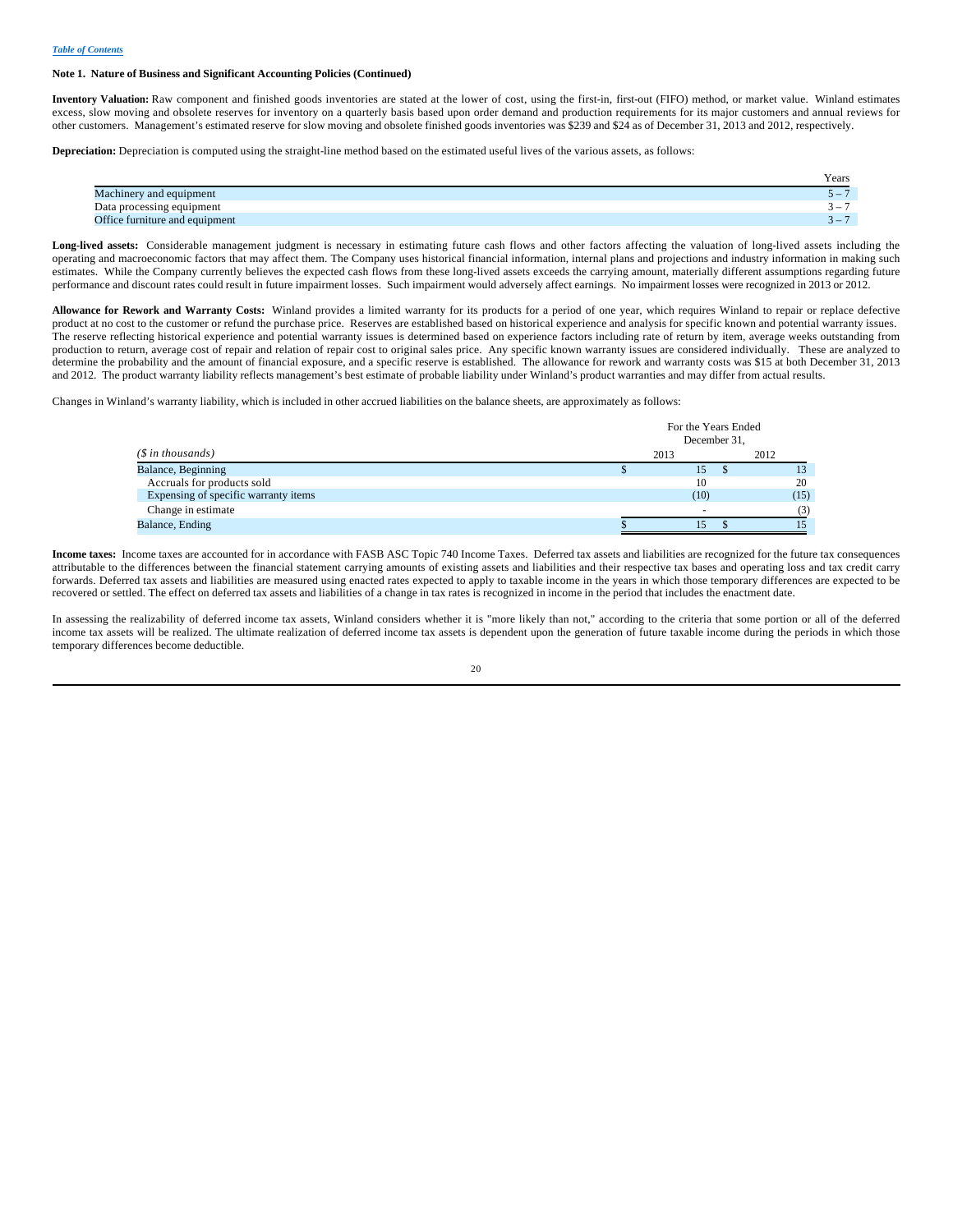#### **Note 1. Nature of Business and Significant Accounting Policies (Continued)**

Per FASB ASC 740-10-25-5 Winland recognizes the financial statement benefit of a tax position only after determining that the relevant tax authority would more likely than not sustain the position following an audit. For tax positions meeting the more likely than not threshold, the amount recognized in the financial statements is the largest benefit that has a greater than 50% likelihood of being realized upon ultimate settlement with the relevant tax authority.

Fair value of financial instruments: The carrying values of cash and cash equivalents, accounts receivable and accounts payable approximate their fair value due to the short-term nature of these instruments.

**Income (loss) per common share:** Basic income (loss) per common share is computed by dividing the net income (loss) by the weighted-average number of common shares outstanding during the period. Diluted income (loss) per common share is computed by dividing the net income (loss) by the weighted-average number of common shares outstanding during the period, including potentially dilutive shares such as the options and warrants to purchase shares of common stock at various amounts per share (see Note 5).

For years ended December 31, 2013 and 2012, the diluted loss per share was the same as basic loss per share since the effects of options and warrants would have been anti-dilutive. The diluted share calculation excluded 303,000 and 471,000 shares for the years ended December 31, 2013 and 2012, respectively, as inclusion of these shares would have been antidilutive.

**Employee stock based compensation plans:** At December 31, 2013, Winland had stock-based compensation plans, which are described more fully in Note 5. Winland accounts for these plans under FASB ASC Topic 718, Stock Compensation.

**Advertising expense:** Advertising is expensed as incurred and was \$7 and \$14 for the years ended December 31, 2013 and 2012, respectively.

**Research and Development Expense:** The Company expenses research and development costs as incurred. Research and development expenses of \$902 and \$285 were charged to operations during the years ended December 31, 2013 and 2012, respectively.

**Subsequent events:** The Company evaluates events occurring after the date of the financial statements for events requiring recording or disclosure in the financial statements.

#### **Note 2. Inventories**

The components of inventories at December 31, 2013 and 2012 were as follows:

|                |      | December 31 |  |      |     |  |
|----------------|------|-------------|--|------|-----|--|
|                | 2013 |             |  | 2012 |     |  |
| Raw materials  |      | 16.         |  |      | 114 |  |
| Finished goods |      | 406         |  |      | 770 |  |
| Total, net     |      | 422         |  |      | 884 |  |

As of December 31, 2013, \$56 represents long-term inventories, net that the Company does not expect to sell within the next twelve months and do not consider these items excess or obsolete. The December 31, 2012 balance was all considered short-term inventory.

#### **Note 3. Deferred Revenue**

During 1994, Winland and the city of Mankato entered into a tax increment financing agreement for the construction of its operating facility. In connection with this agreement, the city donated land improvements to Winland with a fair value of

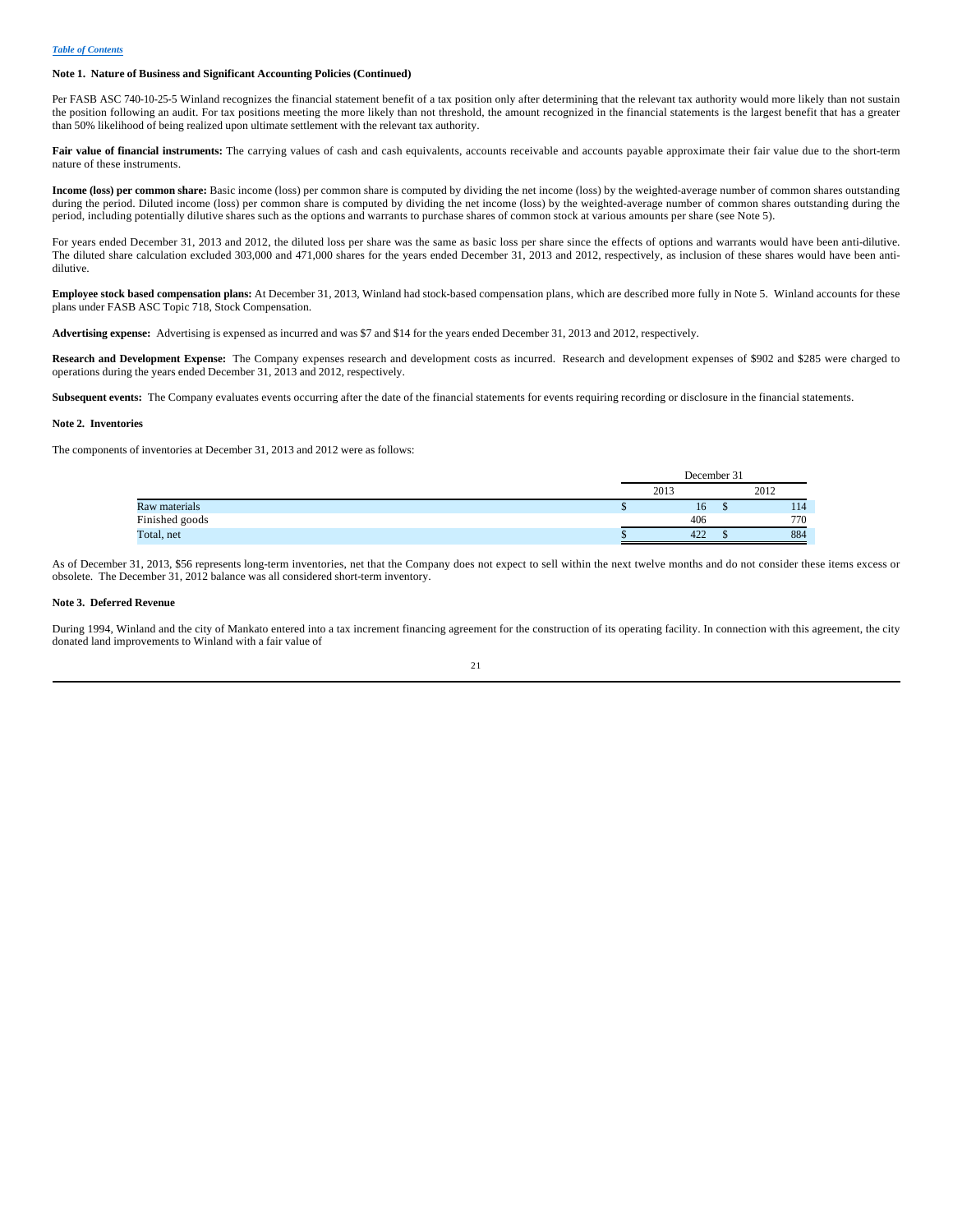#### **Note 3. Deferred Revenue (Continued)**

\$270. The fair value of land improvements donated was accounted for as deferred revenue and is being amortized over 39 years, which is the life of the building. On December 31, 2012, deferred revenue remaining of \$106 was recognized as income due to the sale of the manufacturing facility and is included in income from discontinued operations on the Statement of Operations for the year ended December 31, 2012.

## **Note 4. Income Taxes**

The statutory income tax rate reconciliation for continuing operations to the effective rate is as follows:

|                                          | December 31 |      |  |  |
|------------------------------------------|-------------|------|--|--|
|                                          | 2013        | 2012 |  |  |
| Statutory U.S. income tax rate           | 34%         | 34%  |  |  |
| State benefit, net of federal tax effect |             |      |  |  |
| Change in valuation allowance            | (35)        | (40) |  |  |
| Other, including permanent differences   |             |      |  |  |
| Effective income tax benefit rate        | $-9/0$      |      |  |  |

Deferred tax assets (liabilities) consist of the following components as of:

|                                 |               | December 31    |               |          |
|---------------------------------|---------------|----------------|---------------|----------|
|                                 |               | 2013           |               | 2012     |
| Deferred tax assets:            |               |                |               |          |
| Inventory                       | $\mathcal{S}$ | 89             | <sup>\$</sup> | 23       |
| Allowance for doubtful accounts |               | ↑              |               |          |
| Non-qualified stock options     |               | 95             |               | 89       |
| Accrued expenses                |               | $\overline{c}$ |               | 3        |
| Research credit carryover       |               | 8              |               | 8        |
| Net operating loss carryforward |               | 2,584          |               | 1,733    |
| Other                           |               | 14             |               | 23       |
| Valuation allowance             |               | (2,743)        |               | (1, 853) |
|                                 |               | 51             |               | 28       |
| Deferred tax liabilities:       |               |                |               |          |
| Property and equipment          |               | (19)           |               | (9)      |
| Prepaid expenses                |               | (32)           |               | (19)     |
|                                 |               | (51)           |               | (28)     |
| Net deferred tax assets         | \$            | ۰              | J.            |          |

Income taxes are accounted for under the asset and liability method. Deferred tax assets and liabilities are measured using enacted tax rates expected to apply to taxable income in the years in which those temporary differences are expected to be recovered or settled. The Company records a tax valuation allowance when it is more likely than not that it will not be able to recover the value of its deferred tax assets. The valuation allowance for deferred tax assets as of December 31, 2013 and 2012 was \$2,743 and \$1,853, respectively. The net change in the total valuation allowance for the years ended December 31, 2013 and 2012 was an increase (decrease) of \$890 and \$(36), respectively. The tax effect of the Company's valuation allowance for deferred tax assets is included in the annual effective tax rate.

The Company calculated its estimated annualized effective tax expense (benefit) rate at 0% for both December 31, 2013 and 2012. The Company had no income tax expense based on its \$2,615 pre-tax loss from continuing operations for the year ended 2013. The Company had no income tax expense based on its \$634 pre-tax loss from continuing operations for the year ended 2012.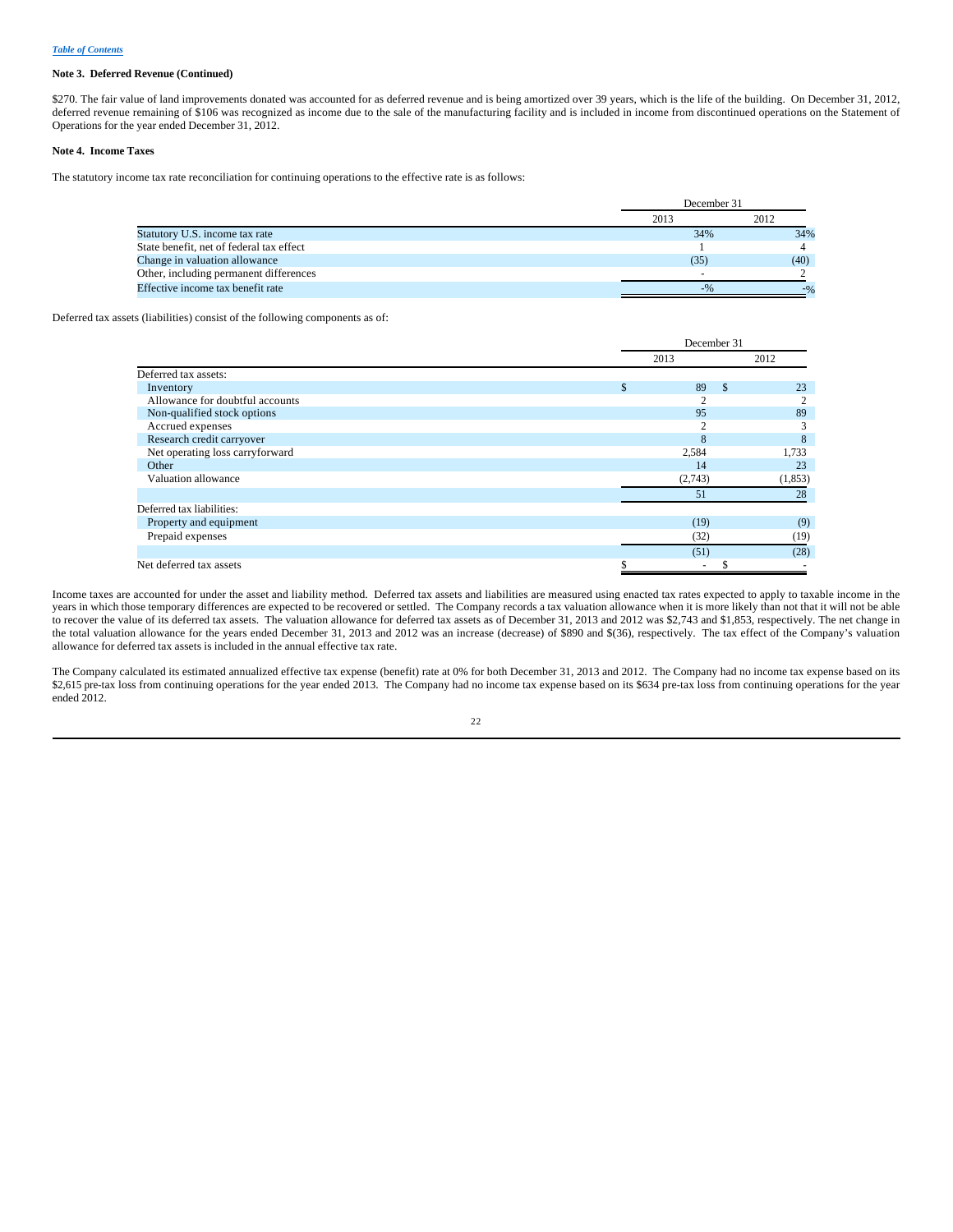#### **Note 4. Income Taxes (Continued)**

The Company recognizes the financial statement benefit of a tax position only after determining that the relevant tax authority would more likely than not sustain the position following an audit. For tax positions meeting the more-likely-than-not threshold, the amount recognized in the financial statements is the largest benefit that has a greater than 50% likelihood of being realized upon ultimate settlement with the relevant tax authority.

The Company files income tax returns in the U.S. federal and state jurisdictions with years 2010 through 2013 remaining open for examination by the IRS and state agencies.

The Company recognizes interest accrued on unrecognized tax benefits as well as interest received from favorable tax settlements within interest expense. The Company recognizes penalties accrued on unrecognized tax benefits within general and administrative expenses. As of December 31, 2013 and 2012, the Company recognized no interest or penalties related to uncertain tax positions due to their insignificance to its financial position and results of operations.

At December 31, 2013, the Company had net operating loss carryforwards for federal purposes of \$6,712 and \$4,660 for state income tax purposes that are available to offset future taxable income and begin to expire in the year 2022. At December 31, 2013, the Company had Minnesota research and development tax credit carryforwards of \$12, which begin to expire in the year 2022.

The Company does not anticipate that the total amount of unrecognized tax benefits will change significantly in the next twelve months.

#### **Note 5. Warrants and Stock-Based Compensation Plans**

Warrants: The Company has warrants outstanding to purchase 2,500 shares of common stock at a weighted average exercise price of \$4.01 per share. These warrants were granted prior to 2007 and expire on February 16, 2016.

**Stock option plans:** As of December 31, 2013, Winland had one equity-based compensation plan, the 2013 Equity Incentive Plan, from which stock-based compensation awards can be granted to eligible employees, officers or directors. Previous to this plan, stock-based compensation awards were granted from the 2008 and 2005 Equity Incentive Plan. The plans are as follows:

2013 Equity Incentive Plan – This plan provides awards in the form of incentive stock options, nonqualified stock options, and restricted stock. Currently, this is the only plan under which awards are authorized for grant. As approved by the shareholders in May 2013, up to 350,000 shares are authorized for issuance under the plan. Awards issued under the plan as of December 31, 2013 include 30,000 shares of incentive stock options of which none are vested at December 31, 2013. The exercise price is equal to the fair market value of Winland's common stock at the date of grant. Options generally vest over five years and have a contractual life up to ten years. Option awards provide for accelerated vesting if substantially all of Winland's assets are transferred through an acquisition, merger, reorganization or other similar change of control transaction. The Company issues new shares upon the exercise of options.

2008 Equity Incentive Plan – This plan provided grants in the form of incentive stock options, nonqualified stock options, and restricted stock. This plan was terminated as to future grants in May 2013. As of December 31, 2013, there were 259,500 options outstanding under this plan of which 209,500 are vested.

2005 Equity Incentive Plan – This plan provided grants in the form of incentive stock options, nonqualified stock options, and restricted stock. This plan was terminated as to future grants in May 2008. As of December 31, 2013, there were 11,000 options outstanding under this plan of which 11,000 are vested.

Winland uses the Black-Scholes option pricing model to estimate the fair value of stock-based awards with the following weighted-average assumptions for the indicated periods.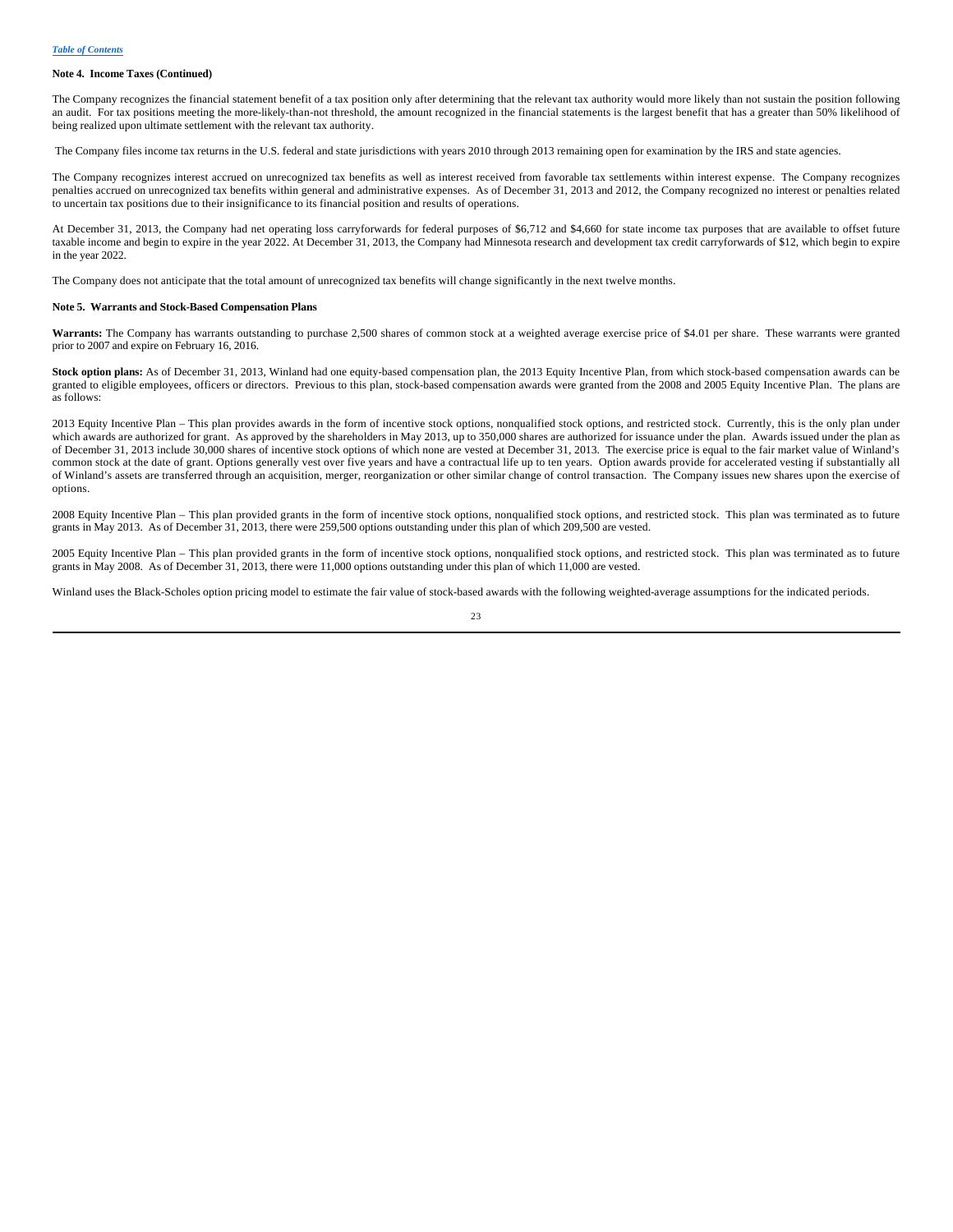#### **Note 5. Warrants and Stock-Based Compensation Plans (Continued)**

|                         | December 31 |         |  |
|-------------------------|-------------|---------|--|
|                         | 2013        | 2012    |  |
| Expected life, in years |             |         |  |
| Expected volatility     | 79.1%       | 79.1%   |  |
| Risk-free interest rate | 0.4%        | 0.4%    |  |
| Dividend vield          | 0.0%        | $0.0\%$ |  |

Winland calculates the expected life of awards using historical data to estimate option exercises and employee terminations. Expected volatility is based on daily historical fluctuations of Winland's common stock using the closing market value for the number of days of the expected term immediately preceding the grant. The risk-free interest rate is based on the U.S. Treasury yield curve in effect at the time of the grant for a bond with a similar term. The dividend yield is based on the expectation that Winland will not pay dividends.

Winland receives a tax deduction for certain stock option exercises and disqualifying stock dispositions during the period the options are exercised or the stock is sold, generally for the excess of the price at which the shares are sold over the exercise prices of the options. In accordance with FASB ASC 718-10-50-1, Winland revised its presentation in the Statements of Cash Flows to report any tax benefit from the exercise of stock options as financing cash flows. For the years ended December 31, 2013 and 2012, there were no such stock option exercises and disqualifying stock dispositions. No options were exercised for the years ended December 31, 2013 and 2012.

 $\cdots$ 

 $\cdots$ 

The following table represents stock option activity for the years ended December 31, 2013 and 2012:

|                                          | Number of<br><b>Shares</b> | Weighted<br>Average<br>Exercise<br>Price | Weighted<br>Average<br>Remaining<br><b>Contract Life</b> |   | Aggregate<br>Intrinsic<br>Value |
|------------------------------------------|----------------------------|------------------------------------------|----------------------------------------------------------|---|---------------------------------|
| Outstanding options at January 1, 2012   | 187,500                    | 1.62                                     |                                                          |   |                                 |
| Granted                                  | 305,000                    | 0.72                                     |                                                          |   |                                 |
| Forfeited                                | (24,000)                   | 3.62                                     |                                                          |   |                                 |
| Outstanding options at December 31, 2012 | 468,500                    | 0.93                                     | 8.2                                                      |   | 42                              |
| Exercisable at December 31, 2012         | 283,500                    | 0.99                                     | 7.1                                                      | S | 42                              |
| Outstanding options at January 1, 2013   |                            |                                          |                                                          |   |                                 |
| Granted                                  | 285,000                    | 0.66                                     |                                                          |   |                                 |
| Forfeited                                | (453,000)                  | 0.86                                     |                                                          |   |                                 |
| Outstanding options at December 31, 2013 | 300,500                    | 0.78                                     | 6.4                                                      |   | 6                               |
| Exercisable at December 31, 2013         | 220,500                    | 0.81                                     | 5.4                                                      |   | 6                               |

The aggregate intrinsic value of options outstanding and options exercisable is based upon the Company's closing stock price on the last trading day of the fiscal year for the in-themoney options.

The weighted average fair value of stock options granted with an exercise price equal to the deemed stock price on the date of grant was \$0.41 during both 2013 and 2012.

The total fair value of shares vested during the years ended December 31, 2013 and 2012 was \$0 and \$38, respectively.

The following table summarizes information about stock options outstanding at December 31, 2013: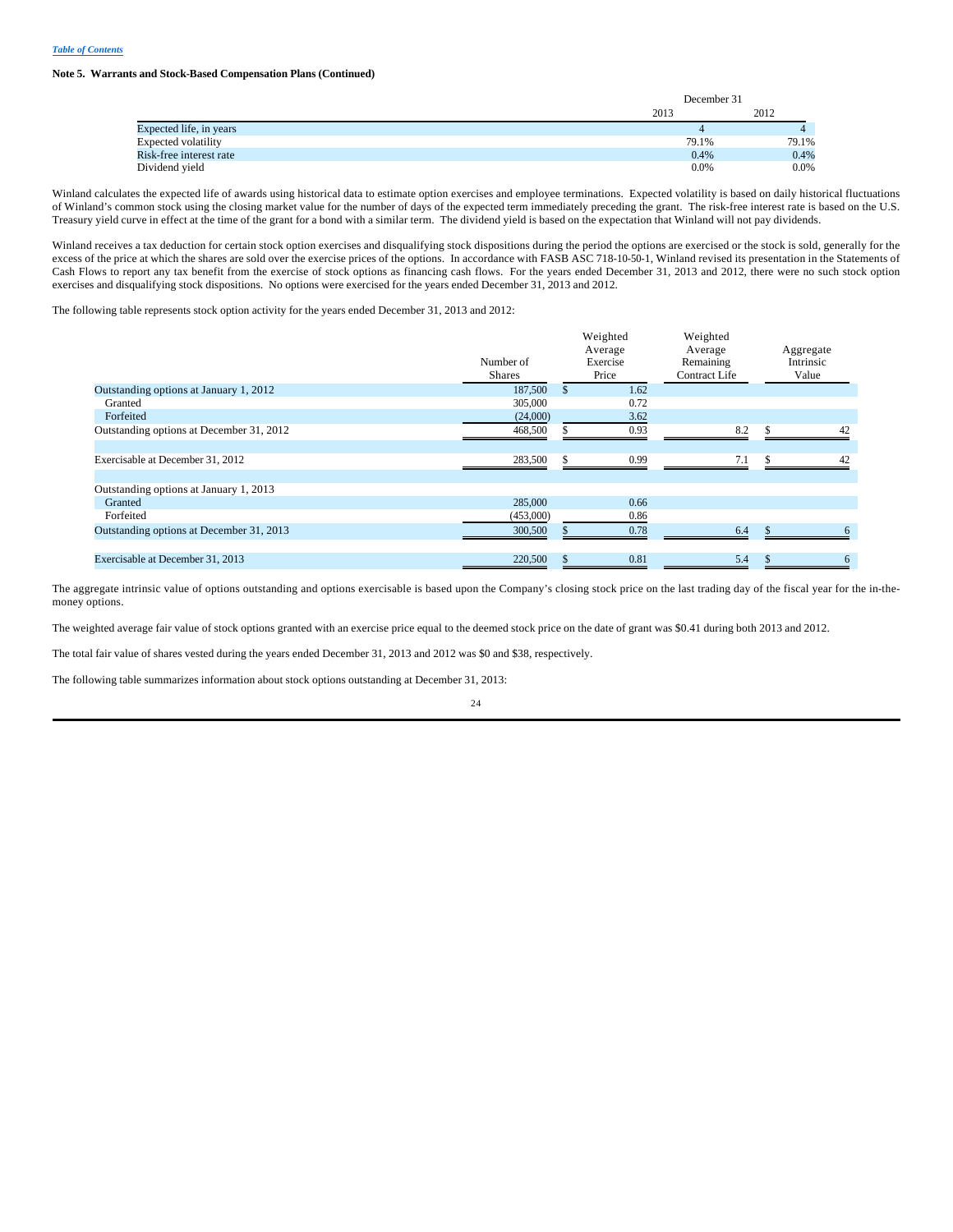#### **Note 5. Warrants and Stock-Based Compensation Plans (Continued)**

|                        |               | <b>Options Outstanding</b>   |                  | <b>Options Exercisable</b> |                  |
|------------------------|---------------|------------------------------|------------------|----------------------------|------------------|
|                        |               | Weighted-Average             | Weighted-        |                            | Weighted-        |
| Range of               | Number of     | <b>Remaining Contractual</b> | Average Exercise | Number of                  | Average Exercise |
| <b>Exercise Prices</b> | <b>Shares</b> | Life (Years)                 | Price            | <b>Shares</b>              | Price            |
| $$0,448 - $0,896$      | 273,000       | 6.6                          | 0.64             | 193,000                    | 0.63             |
| $$0.896 - $1.792$      | 16,500        | 4.3                          | 1.74             | 16.500                     | 1.74             |
| $$1.792 - $2.240$      | 5,500         | 4.0                          | 2.23             | 5,500                      | 2.23             |
| \$2.240 - \$3.584      | 5.500         | 3.4                          | 3.25             | 5.500                      | 3.25             |
|                        | 300,500       | 6.4                          | 0.78             | 220,500                    | 0.81             |

At December 31, 2013, there was \$19 unrecognized compensation cost, adjusted for estimated forfeitures, related to share-based payments which is expected to be recognized over a weighted-average period of 2.2 years and will be adjusted for any future changes in estimated forfeitures.

#### **Note 6. Discontinued Operations**

On January 1, 2011, Nortech entered into a commercial building lease (the "Lease") with the Company to lease the entire office and manufacturing facility located at 1950 Excel Drive, Mankato, MN from the Company. The term of the Lease was scheduled to terminate on January 1, 2017 with Nortech required to pay rent of \$5.25 per square foot (\$305 annually) commencing on January 1, 2012. The Lease provided for a 2.5% increase on the third anniversary and requires Nortech to pay all operating costs including real estate taxes. Nortech also had the right of first refusal upon sale of the property as defined in the Lease. The lease terminated on December 31, 2012 with the sale of the building as noted below.

On November 27, 2012, Winland executed a Purchase Agreement ("Agreement") with Nortech Systems, Inc. ("Nortech") to sell the above mentioned facility and land. The agreed upon purchase price was \$2,650. Winland and Nortech executed the closing documents on December 31, 2012 with the funds placed in to escrow with North American Title Company. Winland received the funds on January 8, 2013. The building and land had a carrying cost of \$2,135, resulting in a gain of \$506, after deducting expenses related to the sale of \$9. Rental revenue for the year ended December 31, 2012, was \$261 reduced by \$218 for the reversal of unamortized rental revenue recognized on the straight-line basis in 2011. For the year ended December 31, 2012, the Company also recognized income of \$106 related to the remaining unamortized deferred revenue associated with the tax increment financing associated with the facility.

The assets were not classified as non-current discontinued assets prior to the sale of the assets on December 31, 2012, as the Company received significant cash flows from the asset group until the sale date. As a result of the sale of the land and building on December 31, 2012, the Company determined it would not have any significant continuing involvement in the operations of the asset group after the disposal date and, therefore, reclassified for all periods presented the operations and the gain on sale of the land and building as discontinued operations.

In connection with the Company's sale of its office and manufacturing facility and improvements to Nortech, the Company entered into a month-to-month lease agreement with Nortech for the lease of 1,900 square feet of office space at \$5.25 per square foot.

Amounts included in discontinued operations for the years ended December 31, 2013 and 2012 were as follows:

|                                         |      | Year ended December 31, |      |  |
|-----------------------------------------|------|-------------------------|------|--|
| (in thousands)                          | 2013 |                         | 2012 |  |
| Net sales                               |      | -                       |      |  |
| Gross profit (loss)                     |      |                         |      |  |
| Income from discontinued operations (1) |      |                         | 655  |  |
|                                         |      |                         |      |  |

(1) 2012 includes gain on sale of land and building of \$506

There was no income tax expense or benefit from discontinued operations for either year ended December 31, 2013 or 2012.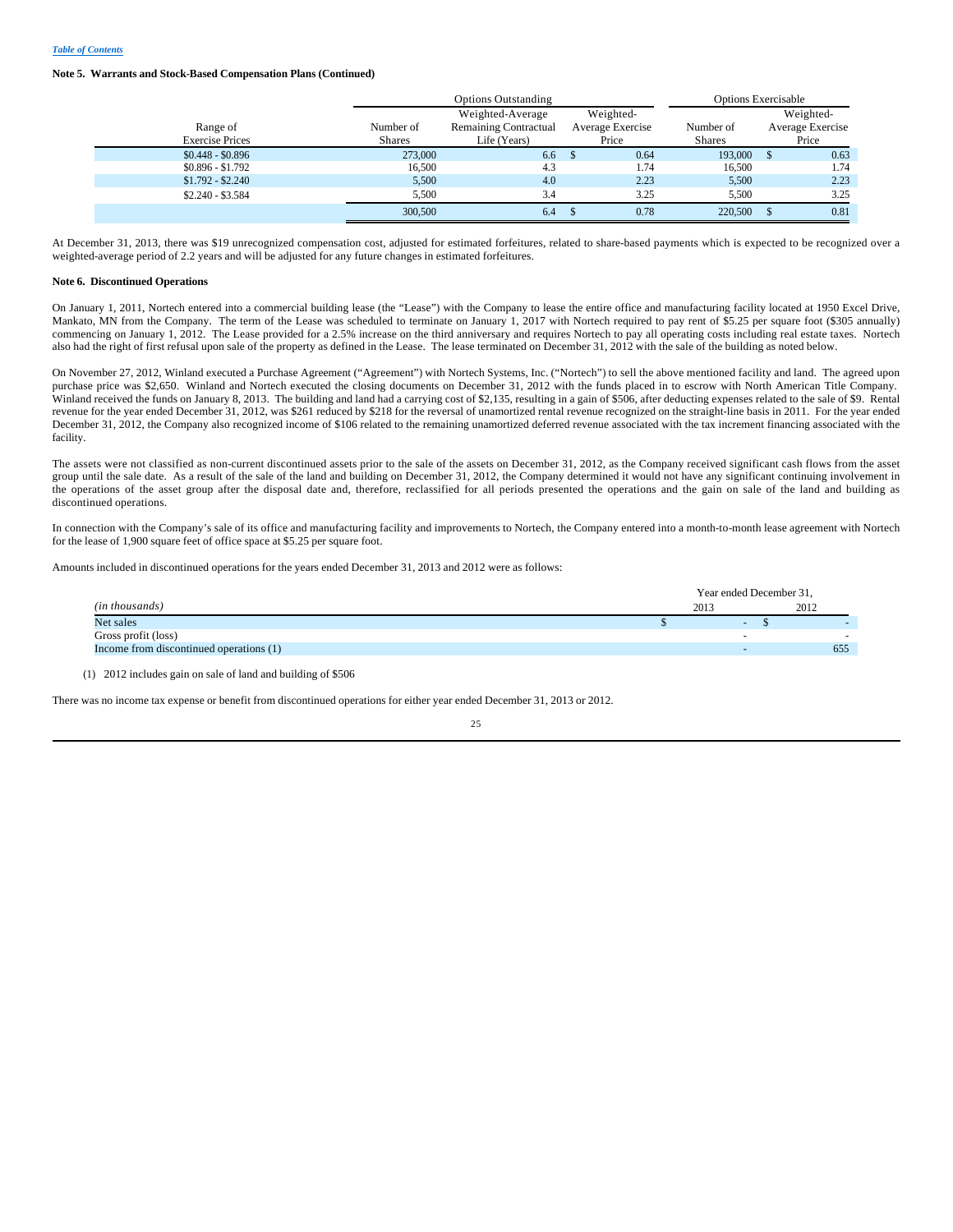#### **Note 7. Commitments and Contingencies**

**Operating leases:** On December 31, 2012, Winland entered in to a month-to-month lease with Nortech to lease 1,924 square feet of office space at 1950 Excel Drive, Mankato, MN, the Company's prior manufacturing facility. This office space is used for the Company's operations including customer service, technical support and finance.

On September 11, 2013, the Company entered in to a twelve month lease for office space at 100 North Sixth Street, Suite 604A, Minneapolis, MN with a commencement date of October 1, 2013. The office was used for the Company's sales and marketing, product management and executive staff. The lease was cancelled on December 31, 2013 with the Company incurring \$44 of cancellation expense which was included in general and administrative expense for the year ended December 31, 2013. No further obligations associated with this lease exist as of December 31, 2013.

Rent expense of \$102 and \$11 for the years ended December 31, 2013 and 2012, respectively is included in general and administrative expenses.

## **Note 8. Employee Benefit Plans**

**Health Savings Account:** Winland has a health savings account plan for its employees who meet certain service requirements. The plan provides for Winland to make contributions equal to one-half the deductible limit elected by the employee. The employee may also make contributions equal to one-half the deductible limit elected. Winland makes contributions to the plan on a quarterly basis on the first day of each quarter. The contributions cannot be refunded to Winland if the employee's employment with Winland is terminated voluntarily or involuntarily. Winland contributed approximately \$18 and \$13 to the plan for the years ended December 31, 2013 and 2012, respectively.

#### **Note 9. Major Customers**

Winland had customers which accounted for more than 10 percent of net sales and accounts receivable for the years ended December 31, 2013 and 2012, as follows:

|                                                | 2013 | 2012 |
|------------------------------------------------|------|------|
| Sales percentage:                              |      |      |
| Customer A                                     | 50%  | 52%  |
| Customer B                                     | 12%  | 10%  |
| Accounts receivable percentage at December 31: |      |      |
| Customer A                                     | 55%  | 56%  |
| Customer B                                     | 21%  | 16%  |

## **Note 10. Shareholder Rights Plan**

On February 27, 2014, the Company entered into a Section 382 Rights Agreement with its transfer agent Registrar and Transfer Company, dated as of February 27, 2014 (the "382 Rights Agreement"). The purpose of the 382 Rights Agreement is to help protect the Company's net operating loss tax asset by deterring certain acquisitions of Company stock by persons or groups beneficially owning 5% or more of the Company's outstanding stock, which could have the effect of limiting the Company's ability to use its built in losses and any resulting net loss carry forwards to reduce potential future federal income tax obligations. The Company's ability to use its net loss carry forwards in the future may be significantly limited if it experiences an "ownership change" for U.S. federal income tax purposes. In general, an ownership change will occur when the percentage of the Company's ownership (by value) of one or more "5 percent shareholders" (as defined in the Internal Revenue Code of 1986, as amended) has increased by more than 50 percent over the lowest percentage owned by such shareholders at any time during the prior three years (calculated on a rolling basis).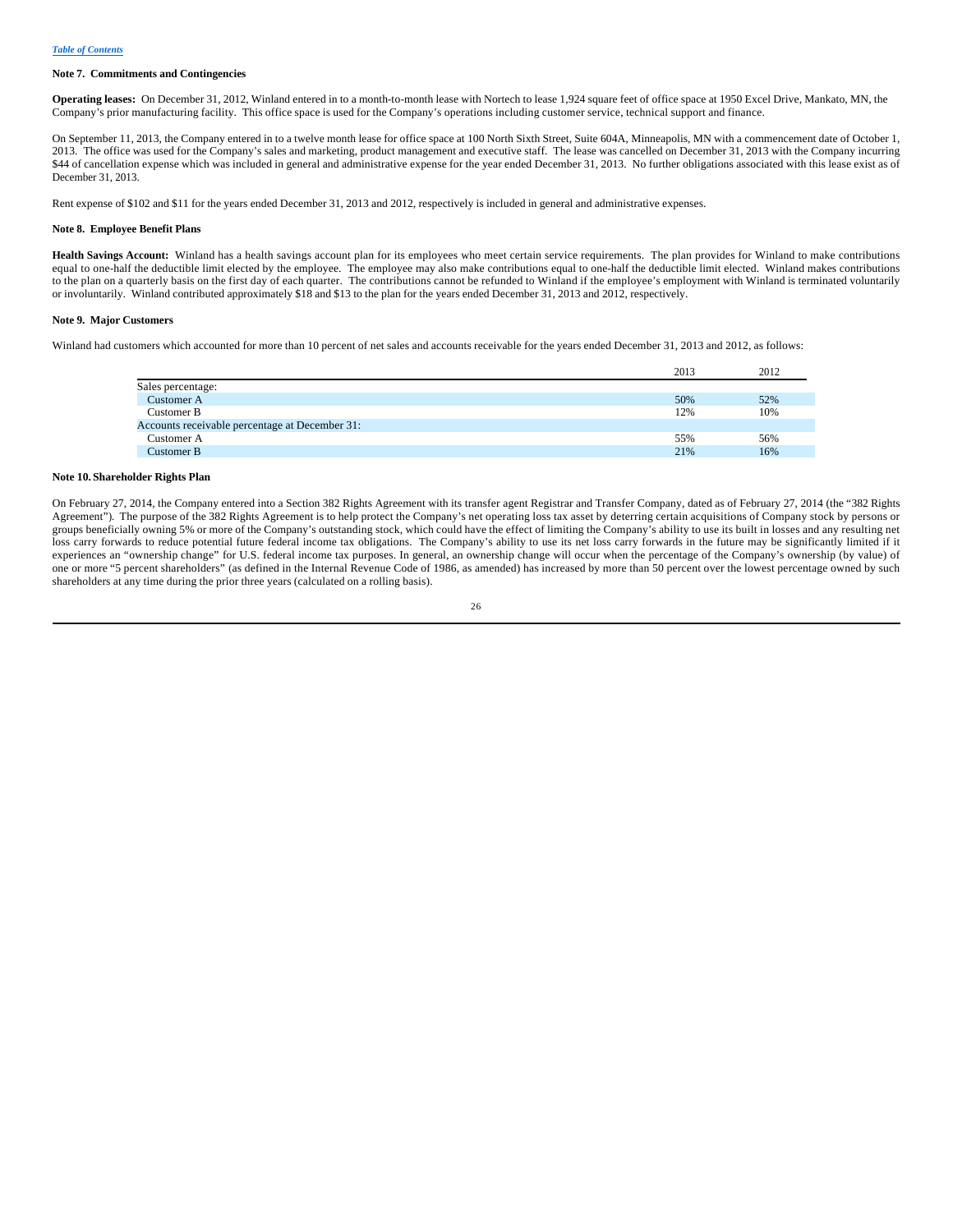#### **Note 10. Shareholder Rights Plan (Continued)**

Under the 382 Rights Agreement, from and after the record date of March 10, 2014 (the "Record Date"), each share of Company Common Stock will carry with it one preferred share purchase right (a "Right"). In connection with adoption of the Section 382 Rights Agreement, the Board declared a dividend distribution of the Rights to shareholders of record on the Record Date. Each Right will allow its holder to purchase from the Company one one-thousandth of a share of Series B Junior Participating Preferred Stock for \$14.00 (the "Exercise Price"). The Rights will not be exercisable until 10 days after the public announcement that a person or group has become an "Acquiring Person" by obtaining beneficial ownership of 4.99% or more of the Company's outstanding Common Stock, or by the future acquisition of any shares of Company common stock by any person or group who held 4.99% or more of the Company's outstanding common stock as of the date the 382 Rights Agreement was adopted. If a person or group becomes an Acquiring Person, all holders of Rights except the Acquiring Person may, for payment of the Exercise Price, purchase shares of Common Stock with a market value of twice the Exercise Price, based on the market price of the Common Stock as of the acquisition that resulted in such person or group becoming an Acquiring Person. Prior to exercise, the Right does not give its holder any dividend, voting, or liquidation rights. The Rights will expire on March 10, 2019 and are redeemable by the Board for \$0.000001 per Right at any time prior to a person or group becoming an Acquiring Person. The Board has discretion under the 382 Rights Agreement to exempt any person or group from status as an Acquiring Person if the Board determines such person or group's acquisition will not limit the Company's use of its net loss carry forwards. The Company previously had a Shareholder Rights Plan, the Rights under which expired on December 9, 2013.

## **Note 11. Severance Expense**

On January 1, 2011, the Company agreed to terminate the employment relationships of its then Chief Executive Officer and Chief Financial Officer. Pursuant to the separation agreements, the Company agreed to pay salaries due to the former executives totaling \$358. The agreements call for the amounts to be paid at regular payroll intervals over the term of the agreement. The final \$43 of severance payments associated with these separation agreements were made in the first quarter of 2012.

On November 15, 2013, the Company agreed to terminate the employment relationship of its then Chief Executive Officer. Pursuant to the separation agreement, the Company agreed to pay a lump sum to the former executive totaling \$200 which is included in general and administrative expense.

On November 15, 2013, the Company agreed to terminate the employment relationship of its then Vice President of Marketing. Pursuant to the separation agreement, the Company agreed to pay salaries due to the former employee totaling \$34 which is included in sales and marketing expense. The agreement calls for the amount to be paid at regular payroll intervals over the term of the agreement. The accrual for severance was included in Accrued Liabilities: Compensation on the balance sheet at December 31, 2013.

On December 27, 2013, the Company agreed to terminate the employment relationship of its then Chief Information Officer. Pursuant to the separation agreement, the Company agreed to pay salaries due to the former employee totaling \$79 which is included in research and development expense. The agreement calls for the amount to be paid at regular payroll intervals over the term of the agreement. The accrual for severance was included in Accrued Liabilities: Compensation on the balance sheet at December 31, 2013.

The following table provides financial information on the employee severance expense payable at December 31, 2013 and 2012.

|                                   | December 31,<br>2011 | Net Additions | Payments | December 31,<br>2012 |
|-----------------------------------|----------------------|---------------|----------|----------------------|
| <b>Employee Severance Expense</b> | 43                   |               | (43)     |                      |
|                                   | December 31,<br>2012 | Net Additions | Payments | December 31,<br>2013 |
| <b>Employee Severance Expense</b> |                      | 313           | (208)    | 105                  |

The \$105 of severance expense payable will be paid out during the first five months of 2014.

As part of the Company's employment agreement with its Chief Financial Officer, if such executive officer is terminated without cause, severance payments may be due to such executive officer.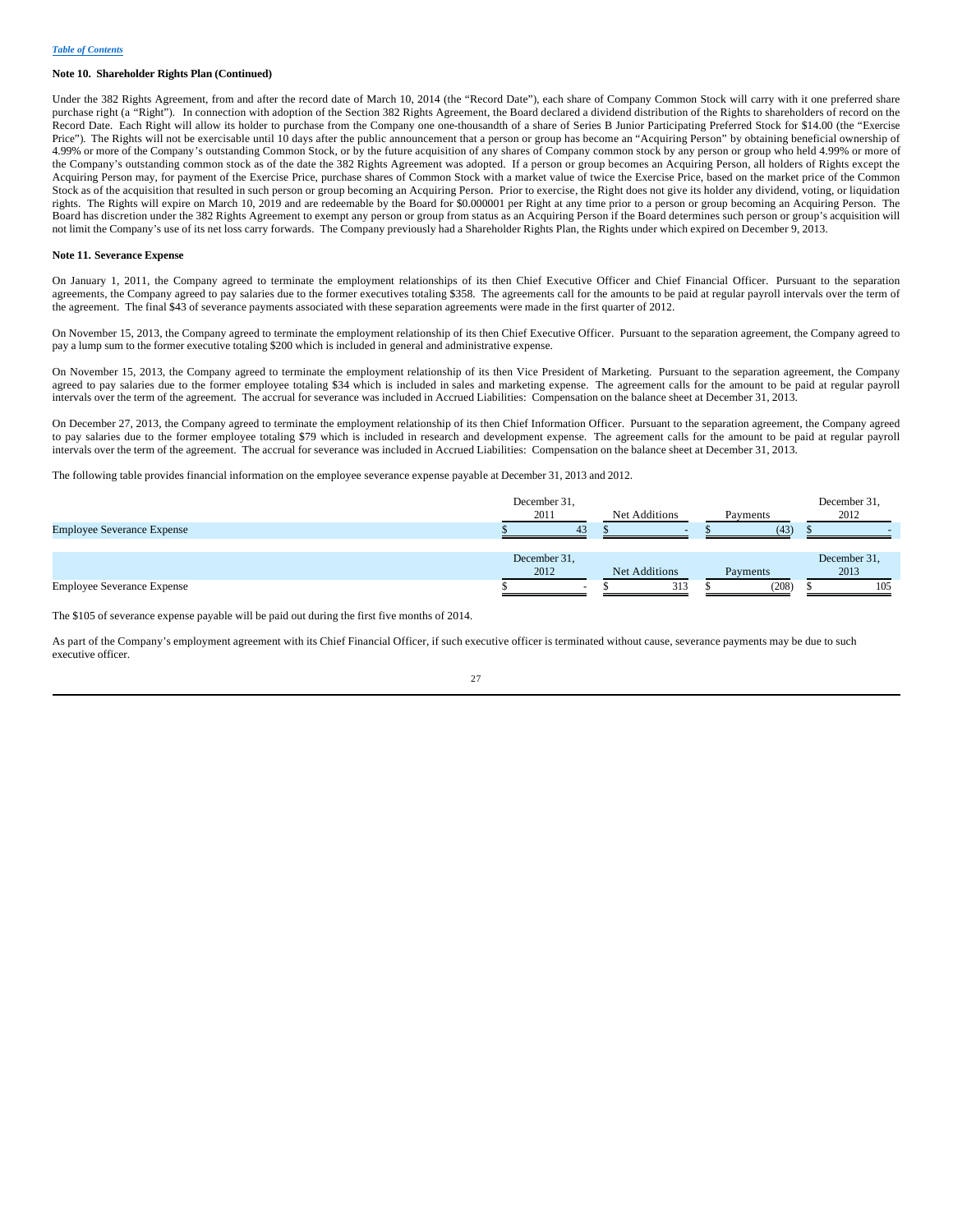#### **ITEM 9. CHANGES IN AND DISAGREEMENTS WITH ACCOUNTANTS ON ACCOUNTING AND FINANCIAL DISCLOSURE**

None.

## **ITEM 9A. CONTROLS AND PROCEDURES**

## *Disclosure Controls and Procedures*

Winland's principal executive and financial officer, its Chief Financial Officer and Senior Vice President, evaluated its disclosure controls and procedures (as defined in Rules 13a-15(e) and 15d-15(e) under the Exchange Act) as of December 31, 2013. Based upon that evaluation, it was concluded as of December 31, 2013, that Winland's disclosure controls and procedures were effective to ensure that information it is required to disclose in the reports that Winland files under the Exchange Act is recorded, processed, summarized and reported within time periods specified in Securities and Exchange Commission rules and forms. In addition, the principal executive and financial officer concluded as of December 31, 2013 that its disclosure controls and procedures are also effective to ensure that information required to be disclosed in reports that Winland files or submits under the Exchange Act is accumulated and communicated to its management, including Winland's chief financial officer, to allow timely decisions regarding required disclosure.

#### *Management's Report on Internal Control Over Financial Reporting*

Winland's management is responsible for establishing and maintaining adequate internal control over financial reporting as defined in Rules 13a-15(f) and 15d-15(f) under the Securities Exchange Act of 1934. Winland's internal control system over financial reporting is designed by, or under the supervision of, its chief financial officer, and is effected by its board of directors, management and other personnel to provide reasonable assurance regarding the reliability of financial reporting and the preparation of financial statements for external purposes in accordance with generally accepted accounting principles. Winland's internal control over financial reporting includes those policies and procedures that:

- (i) pertain to the maintenance of records that, in reasonable detail, accurately and fairly reflect the assets of the company;
- (ii) provide reasonable assurance that transactions are recorded as necessary to permit preparation of financial statements in accordance with U.S. generally accepted accounting principles and that transactions are made only in accordance with the authorization of our management and directors; and
	- (iii) provide reasonable assurance regarding prevention or timely detection of unauthorized transactions that could have a material effect on the financial statements.

Because of inherent limitations, internal control over financial reporting may not prevent or detect misstatements. Therefore, even those systems determined to be effective can provide only reasonable assurance with respect to financial statement preparation and presentation. Also, projections of any evaluation of effectiveness to future periods are subject to risk that controls may become inadequate because of changes in condition, or that the degree of compliance with the policies or procedures may deteriorate.

Winland's management assessed the effectiveness of Winland's internal control over financial reporting as of December 31, 2013. In making this assessment, Winland's management used the criteria set forth by the Committee of Sponsoring Organizations of the Treadway Commission (COSO) in Internal Control-Integrated Framework. Based on management's assessment and those criteria, Winland's management concluded that its internal control over financial reporting was effective as of December 31, 2013.

This annual report does not include an attestation report of the Company's independent registered public accounting firm regarding internal control over financial reporting pursuant to the rules of the Securities and Exchange Commission that permit the Company to provide only management's report in this annual report.

#### **Changes in Internal Control.**

During the interim reporting periods March 31, June 30 and September 30, 2013, the Company's Chief Executive Officer provided a secondary review of the financials as prepared by the Chief Financial Officer. Upon termination of the Chief Executive officer on November 15, 2013, Winland's Audit Committee Chair provided a secondary review of the financials for the three months ended December 31, 2013 as prepared by the Company's Chief Financial Officer. This process may be deemed a change in the Company's internal control over financial reporting during the period that has materially affected, or is reasonably likely to materially affect, the Company's internal control over financial reporting.

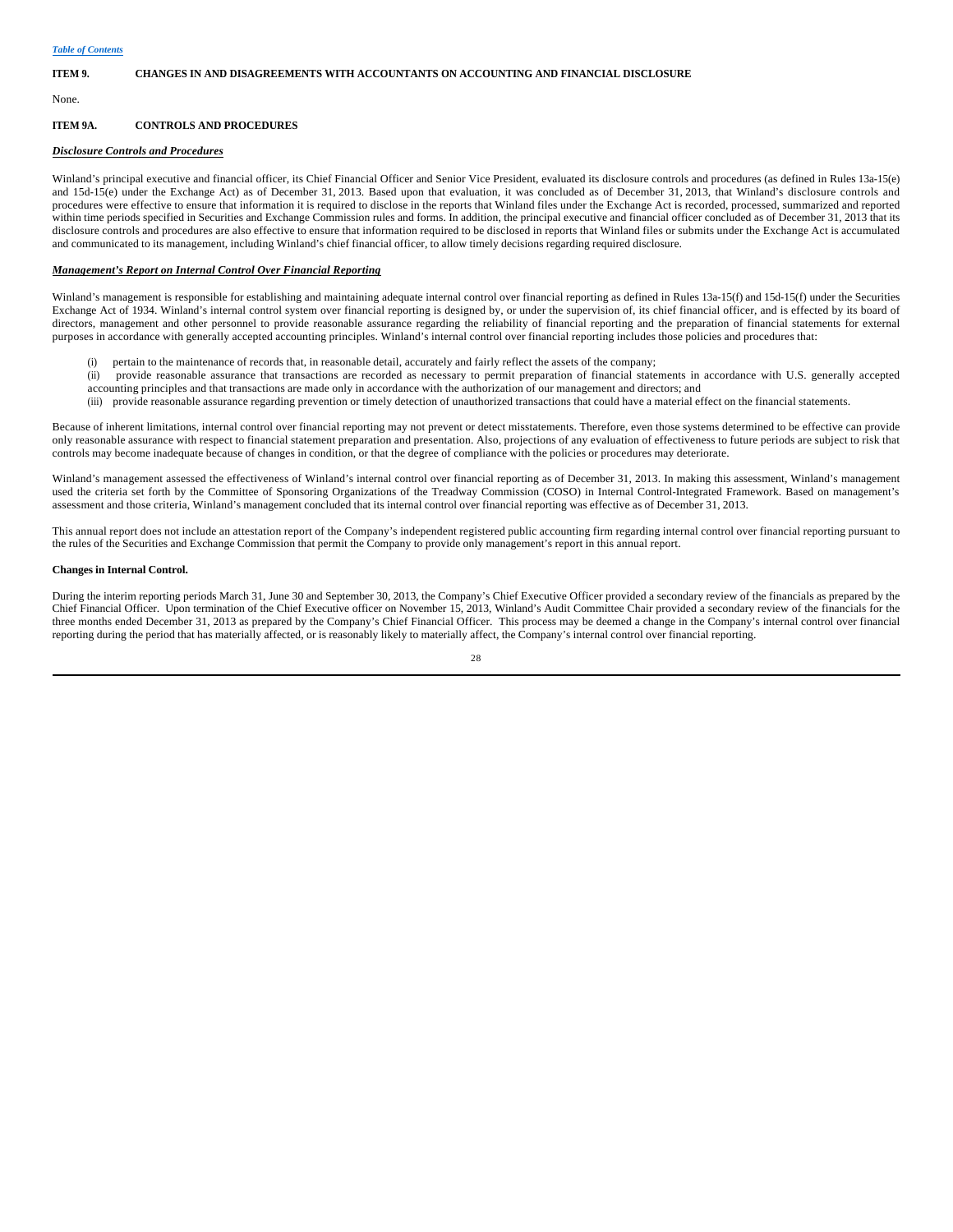#### **ITEM 9B. OTHER INFORMATION**

None.

#### **PART III**

## **ITEM 10. DIRECTORS AND EXECUTIVE OFFICERS OF THE REGISTRANT**

The following table lists our executive officer and directors and their respective ages and positions as of the date of this report.

| Name of Director/Nominee<br>Brian D. Lawrence | Age<br>43 | Current Position With Winland Electronics, Inc.<br>Chief Financial Officer and Senior Vice President | Director Since |
|-----------------------------------------------|-----------|------------------------------------------------------------------------------------------------------|----------------|
| Lorin E. Krueger                              | 58        | <b>Director</b>                                                                                      | 1983           |
| Thomas J. Goodmanson                          | 44        | Director                                                                                             | 2007           |
| Thomas J. Brady                               | 49        | Director                                                                                             | 2008           |
| Thomas Braziel                                | 29        | Director                                                                                             | 2013           |
| Matthew D. Houk                               | 32        | <b>Director</b>                                                                                      | 2013           |

*Brian D. Lawrence* was appointed Chief Financial Officer and Senior Vice President on March 28, 2011. Mr. Lawrence joined Winland in August 2004 as its Senior Cost Accountant and served as Controller from April 2005 to March 2011. From May 2002 to August 2004, Mr. Lawrence served as Oracle Systems Implementation Manager for Midwest Electric Products, a division of General Electric Co. Mr. Lawrence held various accounting positions, including field financial representative, plant accountant, finance specialist and finance manager from June 1993 to May 2002.

*Lorin E. Krueger* serves as a Director. Mr. Krueger is currently the Chief Executive Officer and President of RT 66 Holding, a private investment holding company and Chairman and CFO of Supply Tigers Inc., a purchasing consulting group and group buying company. From June 1, 2001 to January 2, 2008, Mr. Krueger served as President and Chief Executive Officer of the Company and as President of the Company from January 1999 until June of 2001 when he assumed the additional role of Chief Executive Officer. Mr. Krueger has served as a Director of the Company since 1983. Mr. Krueger served as the Company's Chief Operating Officer, and other executive officer positions in the Company, from 1983 until January of 1999. Mr. Krueger was one of the founding partners of the Company. Mr. Krueger's qualifications to serve on the Board of Directors include his senior leadership experience serving as the Company's past Chief Executive Officer and his breadth of managerial and operational experiences derived from various positions held with the Company and his other business interests.

*Thomas J. Goodmanson* serves as a Director and Chairman of the Board of Directors. He is the President and Chief Executive Officer, of Calabrio, Inc., a leading provider of workforce optimization and unified desktop software for IP-based contact centers. From March 2006 to January 2008, Mr. Goodmanson served as the Chief Financial and Administrative Officer of Gelco Information Network, Inc., a leading provider of global software-as-a-service and other on-demand business services. From September 1999 to March 2006, Mr. Goodmanson was Chief Financial Officer of Magenic Technologies. From August 1992 to September 1999, he was a senior manager at KPMG LLP and is a CPA, inactive, in the state of Minnesota. Mr. Goodmanson's qualifications to serve on the Board of Directors include senior leadership experience serving as Chief Executive Officer Calabrio, Inc. and specific expertise and knowledge in various areas of banking, finance, corporate governance, compensation and operations.

*Thomas J. Brady* serves as a Director and Chairman of the Audit Committee. He is the Chief Financial Officer of Digineer, Inc., an IT consulting firm, which he joined in October 2006. At Digineer, he is responsible for all aspects of internal and external financial reporting, as well as legal and general administration. Previously, Mr. Brady spent 19 years with KPMG LLP, most recently as Audit Partner, where he was responsible for corporate audits in a wide range of companies and industries with revenues ranging from under \$10 million to over \$1 billion. Mr. Brady's qualifications to serve on the Board of Directors include senior leadership experience serving as Chief Financial Officer of Digineer, Inc. and specific expertise and knowledge in various areas of financial reporting, finance, corporate governance, compensation and operations.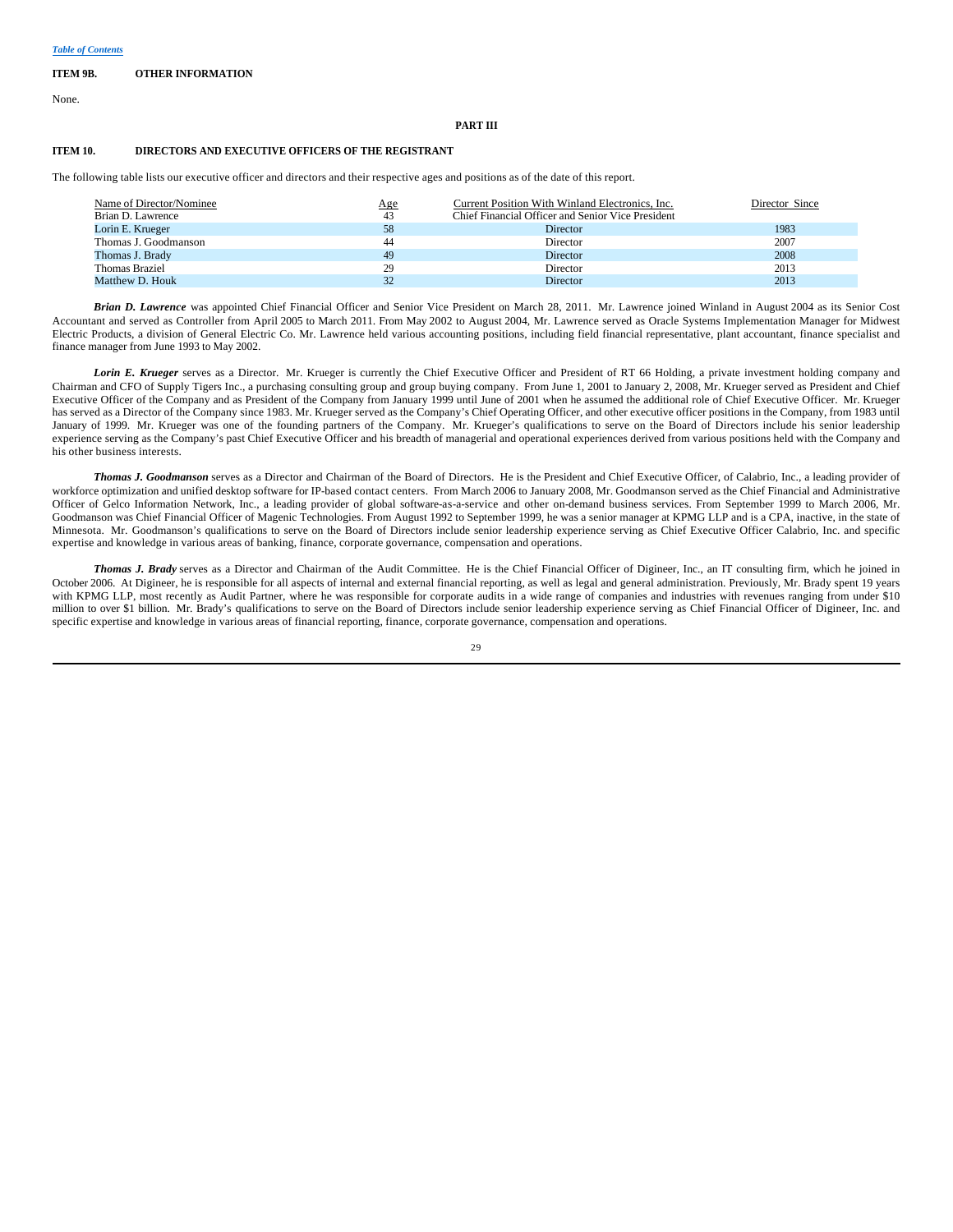*Thomas Braziel* is a Co-Founder and Managing Partner in B.E. Capital Management, a private investment partnership that focuses on small and micro-capitalization companies and securities. Prior to co-founding B.E. Capital Management, Mr. Braziel was an Economist in the Transfer Pricing and Economic Consulting Group of Thomson Reuters from 2007 to 2009. Mr. Braziel holds a Masters in the Mathematics of Finance from Columbia University and a B.A. from New York University. Mr. Braziel is one of the Company's largest shareholders and his experience with analyzing and investing in small and micro-capitalization companies make him qualified to serve on the Company's Board of Directors.

*Matthew D. Houk* is a Portfolio Manager at Horizon Kinetics LLC, an investment management services firm. Mr. Houk has been with Horizon Kinetics since August 2008. Mr. Houk is responsible for identifying, analyzing and monitoring investment opportunities and portfolio companies for Horizon Kinetics. Previously, Mr. Houk was with Goldman, Sachs & Co., an investment bank, which he joined in August 2005. Mr. Houk holds a B.A. from Yale University. Through his work in investment management, Mr. Houk brings to the Board of Directors an ability to assess and oversee corporate and financial performance. Mr. Houk is one of the Company's largest outside shareholders and has experience as an investor and an understanding of the methods by which companies may unlock value for their shareholders.

#### *Section 16(a) Beneficial Ownership Reporting Compliance*

Section 16(a) of the Exchange Act requires executive officers, directors and persons who beneficially own more than 5% of our common stock to file reports of ownership and reports of changes in ownership with the SEC and to furnish Winland with copies of such reports. To our knowledge all Section 16(a) filing requirements were filed in a timely manner based solely on review of the copies of such reports furnished to us for the fiscal year ended December 31, 2013.

## *Code of Ethics and Business Conduct*

The Board of Directors has approved a Code of Ethics and Business Conduct that applies to all of our employees, directors and officers, including our principal financial officer. The Code of Ethics and Business Conduct addresses such topics as protection and proper use of our assets, compliance with applicable laws and regulations, accuracy and preservation of records, accounting and financial reporting, conflicts of interest and insider trading. The Code of Ethics and Business Conduct is available on our website at www.winland.com. We intend to disclose on our website any amendment to, or waiver from, a provision of our Code of Ethics and Business Conduct relating to any element of the code of ethics definition enumerated in Item 406(b) of Regulation S-K. We've contracted with an independent professional organization to provide anonymous hotline services that permit our employees to communicate any concerns about behavior or practices of Winland Electronics, its employees, officers or directors.

#### *Audit Committee*

The Audit Committee is comprised of Thomas J. Brady (Chairman), Thomas J. Goodmanson, Lorin E. Krueger and Thomas Braziel. Messrs. Brady and Goodmanson are "audit committee financial experts" as defined by Item 401(e) of Regulation S-K under the Securities Act of 1933.

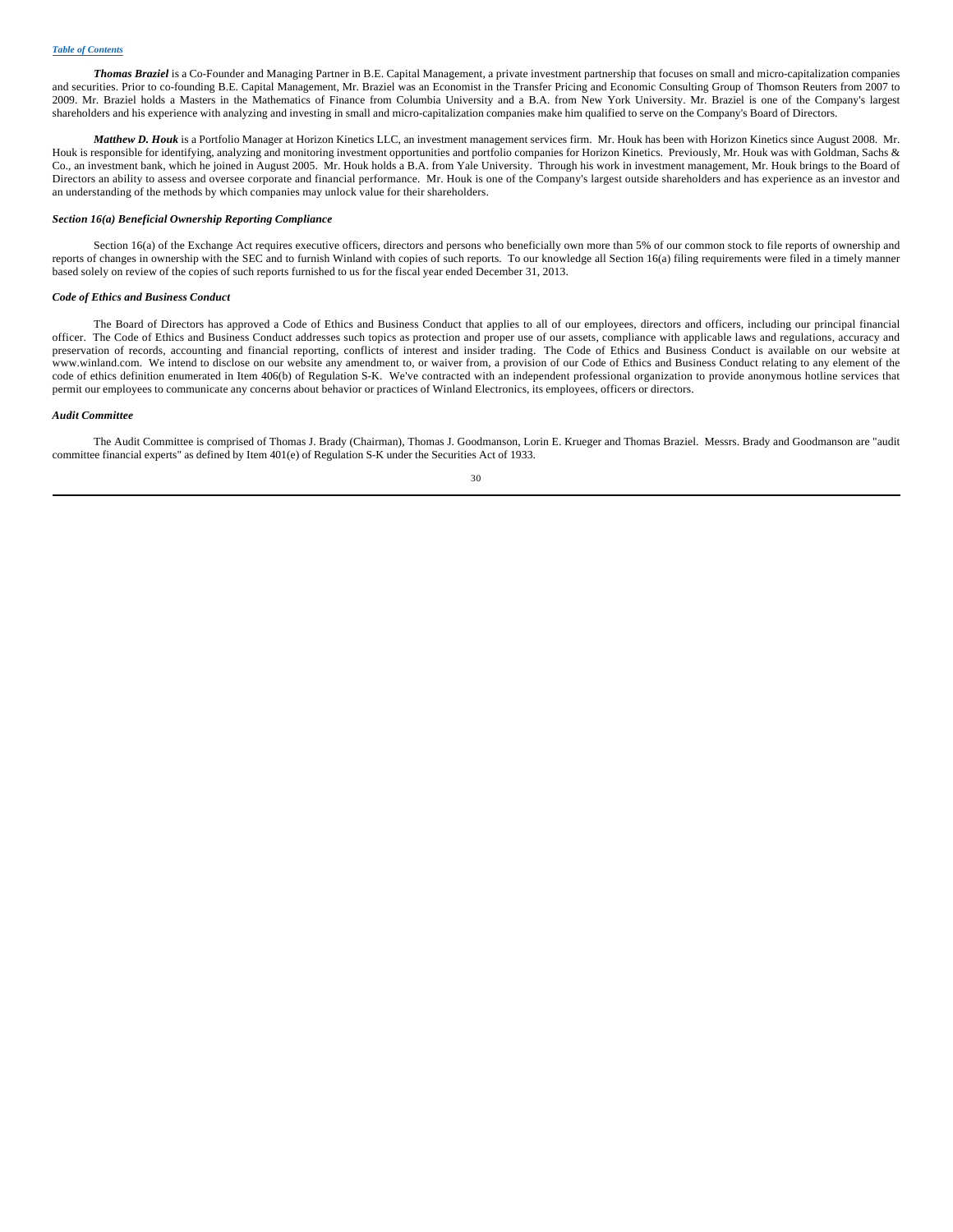#### **ITEM 11. EXECUTIVE COMPENSATION**

#### **Summary Compensation Table**

The following table sets forth certain information regarding compensation paid or accrued for the Company's last two fiscal years to the Company's Chief Executive Officer, Chief Financial Officer and one highest paid executive officer whose total compensation earned or accrued exceeded \$100,000.

| Name and Principal Position    | Year | Salary (\$) |         | Severance $(\$)(2)$ |         | Total $($ ) |         |
|--------------------------------|------|-------------|---------|---------------------|---------|-------------|---------|
| David A. Gagne(1)              | 2013 |             | 208,655 |                     | 200,000 |             | 408,655 |
| <b>Chief Executive Officer</b> | 2012 |             | 12.308  |                     |         |             | 12.308  |
|                                |      |             |         |                     |         |             |         |
| Brian D. Lawrence              | 2013 |             | 127.699 |                     | 0       |             | 127,699 |
| <b>Chief Financial Officer</b> | 2012 |             | 139.145 |                     | 0       |             | 139,145 |
|                                |      |             |         |                     |         |             |         |

(1) Mr. Gagne's employment with the Company began on December 10, 2012.

(2) The amount reflects compensation paid or accrued per the separation agreement between the Company and Mr. Gagne.

## **Employment Agreements and Post-Termination Benefits**

*David A. Gagne.* On November 30, 2012, the Company entered into an employment agreement (the "Gagne Agreement") with Mr. Gagne, whereby Mr. Gagne became the Company's Chief Executive Officer effective December 10, 2012. The Gagne Agreement provides an initial base salary to Mr. Gagne of \$200,000. During his employment, Mr. Gagne is eligible to earn the following incentive compensation on an annual basis: (a) a cash incentive of up to 75% of Mr. Gagne's base salary, for each year following the execution of the Gagne Agreement, which earned amount and other terms will be governed by performance objectives and thresholds adopted by the Company's Board of Directors as were provided to Mr. Gagne within twenty (20) days of the execution of the Gagne Agreement, and (b) a cash incentive of up to 25% of Mr. Gagne's base salary, payable in quarterly installments, for each year following the execution of the Gagne Agreement, which earned amount and other terms will be governed by performance objectives and thresholds adopted by Mr. Gagne and agreed to by the Company's Board of Directors and will be guaranteed during the first two (2) years of the Gagne Agreement. Mr. Gagne is also eligible for paid time off, participation in any and all other employee benefits plans that are generally available to the Company's employees and certain other benefits as set forth in the Gagne Agreement.

On the effective date of the Agreement, December 10, 2012, Mr. Gagne received a stock option to acquire 185,000 shares of the Company's Common Stock (the "Initial Option"), which were issued pursuant to the terms of the Company's 2008 Equity Incentive Plan. On the one year anniversary of the Agreement, if Mr. Gagne is still employed by the Company pursuant to the Agreement, Mr. Gagne was to receive a stock option to acquire 185,000 shares of the Company's Common Stock (the "Additional Option"), which was to be issued pursuant to the terms of the Company's 2008 Equity Incentive Plan. The Initial Option vests 25% over the next succeeding four years from the date of grant and has an exercise price equal to the then-current fair market value of the Company's Common Stock as of the award date. The Additional Option was scheduled to vest 33.3% over the succeeding three years from the date of grant and was to have an exercise price equal to then-current fair market value of the Company's Common Stock as of the award date. The Initial Option is governed by the Company's 2008 Equity Incentive Plan and option award agreements.

On January 28, 2013 the Company entered into Amendment No. 1 to Employment Agreement with Mr. Gagne, which amended the Gagne Agreement (the "Amended Gagne Agreement"). The Amended Gagne Agreement granted to Mr. Gagne, as of January 28, 2013, the Additional Option. Mr. Gagne had originally been scheduled to receive the Additional Option upon the one year anniversary of his employment with the Company. Because the Company adopted a 2013 Equity Incentive Plan, the Company now had the ability to grant the Additional Option to Mr. Gagne immediately instead of waiting for the one year anniversary of his employment with the Company.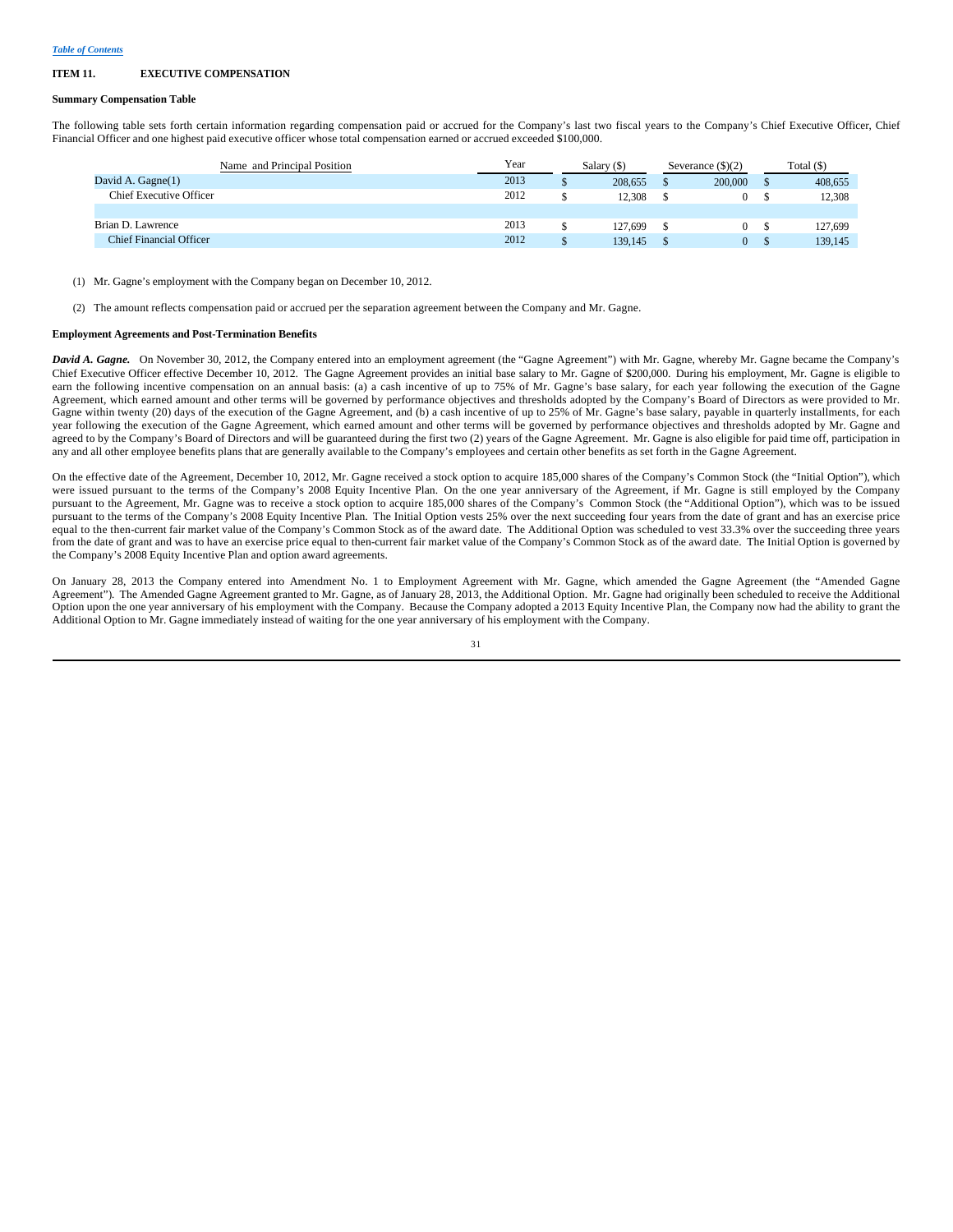The Additional Option will vest 25% over the next succeeding four years from the date of grant and has an exercise price equal to the then-current fair market value of the Company's Common Stock as of the award date. The Additional Option is governed by the Company's 2013 Equity Incentive Plan and an option award agreement.

On October 7, 2013 the Company entered into Amendment No. 2 to Employment Agreement with Mr. Gagne, which amended the Gagne Agreement (the "Second Amended Gagne Agreement"). Pursuant to the Second Amended Gagne Agreement, in the event Mr. Gagne's services ended with the Company, the Company agreed to pay Mr. Gagne: (i) \$200,000, subject to required and authorized deductions and withholdings, and (ii) the Company's share of COBRA continuation coverage in the Company's group medical, dental and life insurance plans, for the lesser of nine (9) calendar months or until such time as the continuation of such rights expire.

The Company terminated the Gagne agreement on November 15, 2013.

Brian D. Lawrence. On January 28, 2013, the Company entered into an employment agreement (the "Lawrence Agreement") with Mr. Lawrence, as the Company's Chief Financial Officer and Senior Vice President of Operations.

The Lawrence Agreement provides an initial base salary to Mr. Lawrence of \$130,000. During his employment, Mr. Lawrence will be eligible to earn a cash incentive compensation on an annual basis of up to 30% of Mr. Lawrence's base salary, for each year following the execution of the Lawrence Agreement, which earned amount and other terms will be governed by performance objectives and thresholds adopted by the Company's Board of Directors as will be provided to Mr. Lawrence within a reasonable time period at the beginning of each fiscal year. Mr. Lawrence is also eligible for paid time off, participation in any and all other employee benefits plans that are generally available to the Company's employees and certain other benefits as set forth in the Lawrence Agreement.

On the effective date of the Lawrence Agreement, January 28, 2013, Mr. Lawrence received a stock option to acquire 50,000 shares of the Company's Common Stock (the "Lawrence Option"), which was issued pursuant to the terms of the Company's 2008 Equity Incentive Plan. The Lawrence Option will vest 25% over the next succeeding four years from the date of grant and shall have an exercise price equal to the then-current fair market value of the Company's Common Stock as of the award date. The Lawrence Option is governed by the Company's 2008 Equity Incentive Plan and an option award agreement.

The Lawrence Agreement may be terminated at any time by either party. If the Lawrence Agreement is terminated by the Company without cause (as defined in the Lawrence Agreement) or by Mr. Lawrence for good reason (as defined in the Lawrence Agreement), the Company will be required to pay severance to Mr. Lawrence equal to nine (9) months of Mr. Lawrence's annual base salary in effect at the time of termination of employment, the pro-rated value of any incentive compensation earned through the date of termination, and if Mr. Lawrence timely elects to continue any group health or dental insurance coverage through the Company pursuant to applicable laws and plan terms, payment of premiums on Mr. Lawrence's behalf for the lesser of nine (9) months or until such continuation or rights expire. The severance will be paid in exchange for Mr. Lawrence's release of any and all claims against the Company and his compliance with certain non-competition provisions provided in the Lawrence Agreement.

#### **Outstanding Equity Awards at Fiscal Year-End**

The following table sets forth information concerning stock options held by the named executive officer at December 31, 2013.

|                   | Number of   | Number of       |                        |                               |
|-------------------|-------------|-----------------|------------------------|-------------------------------|
|                   | Securities  | Securities      |                        |                               |
|                   | Underlying  | Underlying      |                        |                               |
|                   | Unexercised | Unexercised     |                        |                               |
|                   | Options (#) | Options (#) Un- | <b>Option Exercise</b> |                               |
| Name              | Exercisable | exercisable     | Price $(\$)$           | <b>Option Expiration Date</b> |
| David A. Gagne    | 50,000(1)   | 0.              | 0.58                   | 07/23/2017                    |
| Brian D. Lawrence | $\Omega$    | 50,000(2)       | 0.65                   | 01/28/2023                    |

(1) The stock option was granted on July 23, 2012. The option is fully vested.

(2) The stock option was granted on January 28, 2013. The option vests to the extent of 12,500 shares annually on the first four anniversary dates of the date of grant.

#### **Compensation to Non-Employee Directors**

In 2013, the Board of Directors was paid a retainer fee of \$12,000, paid annually to each director upon election or re-election after a meeting of shareholders. In addition, the chairman of the board received \$6,000, with the chair of the audit, compensation and governance committees receiving \$3,000 each, along with each director receiving \$1,000 for each committee on which the director serves. Reimbursements are made for out-of-pocket expenses incurred in connection with attendance at Board of Directors or Committee meetings.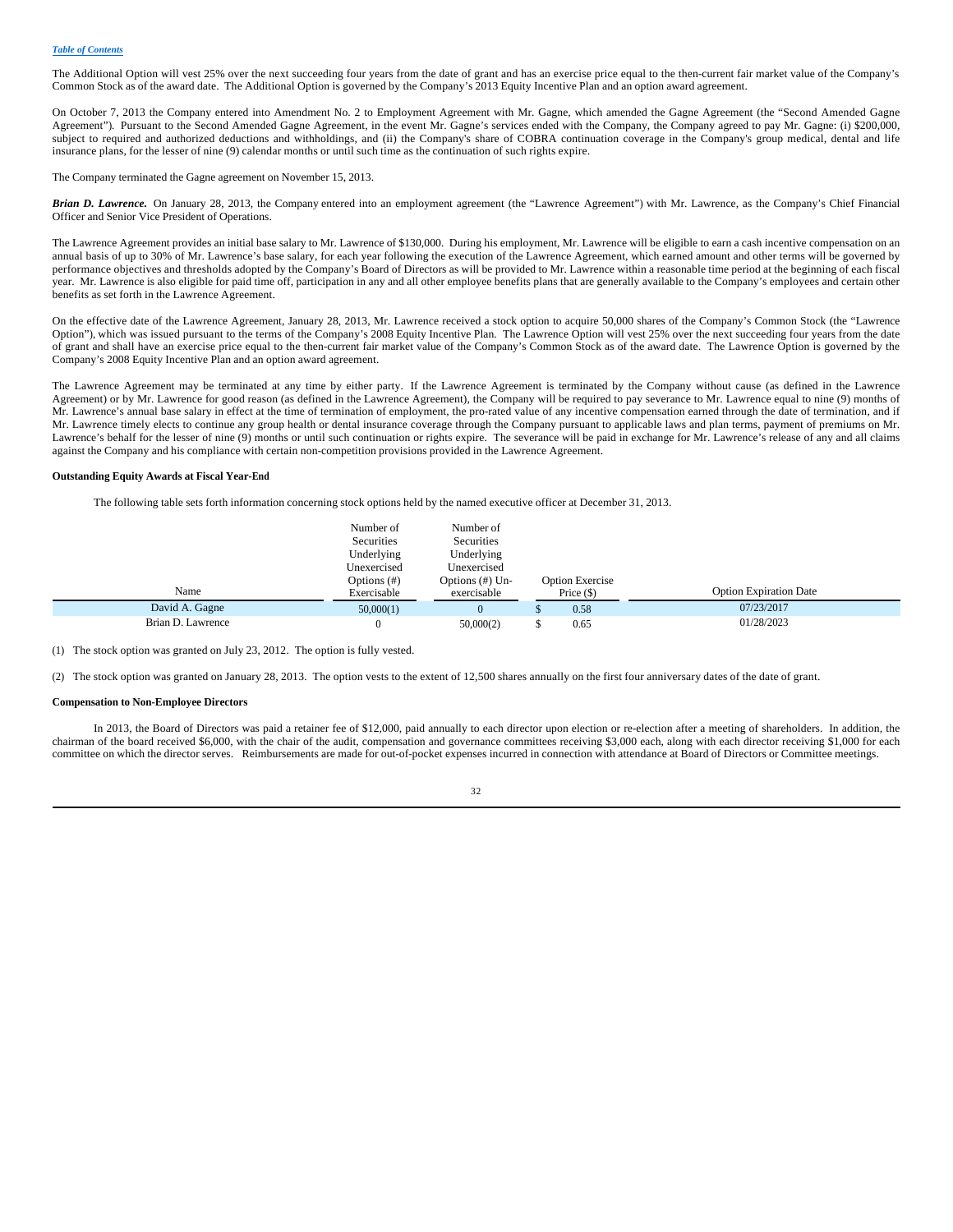*Equity Compensation*. In 2013, the Board of Directors was granted restricted stock valued at \$60,000 with 51,429 shares being issued to Messrs. Goodmanson, Brady and Krueger on May 7, 2013 valued at \$0.70 per share and 36,362 shares being issued to Messrs. Braziel and Houk on August 22, 2013 valued at \$0.66 per share.

The following table sets forth certain information regarding compensation paid or accrued for each non-employee director for the year ended December 31, 2013 and for options held by each non-employee director to purchase Common Stock at December 31, 2013.

|                       |                   |                         |              | Options to<br>purchase shares |
|-----------------------|-------------------|-------------------------|--------------|-------------------------------|
|                       | Fees Earned or    | <b>Restricted Stock</b> |              | of common stock               |
| Name                  | Paid in Cash (\$) | Awards $(\text{\$})(1)$ | Total $(\$)$ | $(\#)(2)$                     |
| Thomas J. Goodmanson  | 19,000            | 12,000                  | 31,000       | 62,000                        |
| Thomas J. Brady       | 19,000            | 12,000                  | 31,000       | 62,000                        |
| Lorin E. Krueger      | 17,000            | 12,000                  | 29,000       | 46,500                        |
| <b>Thomas Braziel</b> | 12,000            | 12,000                  | 24,000       | $\theta$                      |
| Matthew D. Houk       | 12,000            | 12,000                  | 24,000       | $\Omega$                      |

(1) The amounts reflect the amount recognized for financial statement reporting purposes for the fiscal year ended December 31, 2011 in accordance with FASB ASC 718-10-50-1 for restricted common stock issued to non-employee directors in fiscal year 2013.

(2) The amounts reflect the total number of options held by each director to purchase shares of the Company's Common Stock.

## **ITEM 12. SECURITY OWNERSHIP OF CERTAIN BENEFICIAL OWNERS AND MANAGEMENT AND RELATED STOCKHOLDER MATTERS**

The following table provides information as of February 17, 2014 concerning the beneficial ownership of our Common Stock by (i) the persons known by us to own more than 5% of our outstanding Common Stock, (ii) each of our directors, (iii) the named executive officers and (iv) all current executive officers and directors as a group. Except as otherwise indicated, the persons named in the table have sole voting and investment power with respect to all shares of Common Stock owned by them. As of February 17, 2014, there were 3,789,522 shares of our Common Stock issued and outstanding.

|                                                                 | Name (and Address of 5%)<br>Owner) or Identity of Group | Number of Shares<br>Beneficially<br>Owned(1) | Percent<br>of Class $(1)$ |
|-----------------------------------------------------------------|---------------------------------------------------------|----------------------------------------------|---------------------------|
| <b>Thomas Braziel</b>                                           |                                                         | 466,940(2)                                   | 12.3%                     |
| Karen M. Hirschmann                                             |                                                         | 346,793(3)                                   | 9.2%                      |
| Brian B. Hirschmann                                             |                                                         | 341,320(4)                                   | 9.0%                      |
| Matthew D. Houk                                                 |                                                         | 292,205(5)                                   | 7.7%                      |
| David B. Houk                                                   |                                                         | 191,005(6)                                   | 5.0%                      |
| Lorin E. Krueger                                                |                                                         | 137,679(7)                                   | 3.6%                      |
| Thomas J. Goodmanson                                            |                                                         | 96,143(8)                                    | 2.5%                      |
| Thomas J. Brady                                                 |                                                         | 91,143(9)                                    | 2.4%                      |
| Brian D. Lawrence                                               |                                                         | $\Omega$                                     | 0%                        |
| All Executive Officers and Directors as a Group (6 Individuals) |                                                         | 1,084,110(10)                                | 27.4%                     |
|                                                                 | 33                                                      |                                              |                           |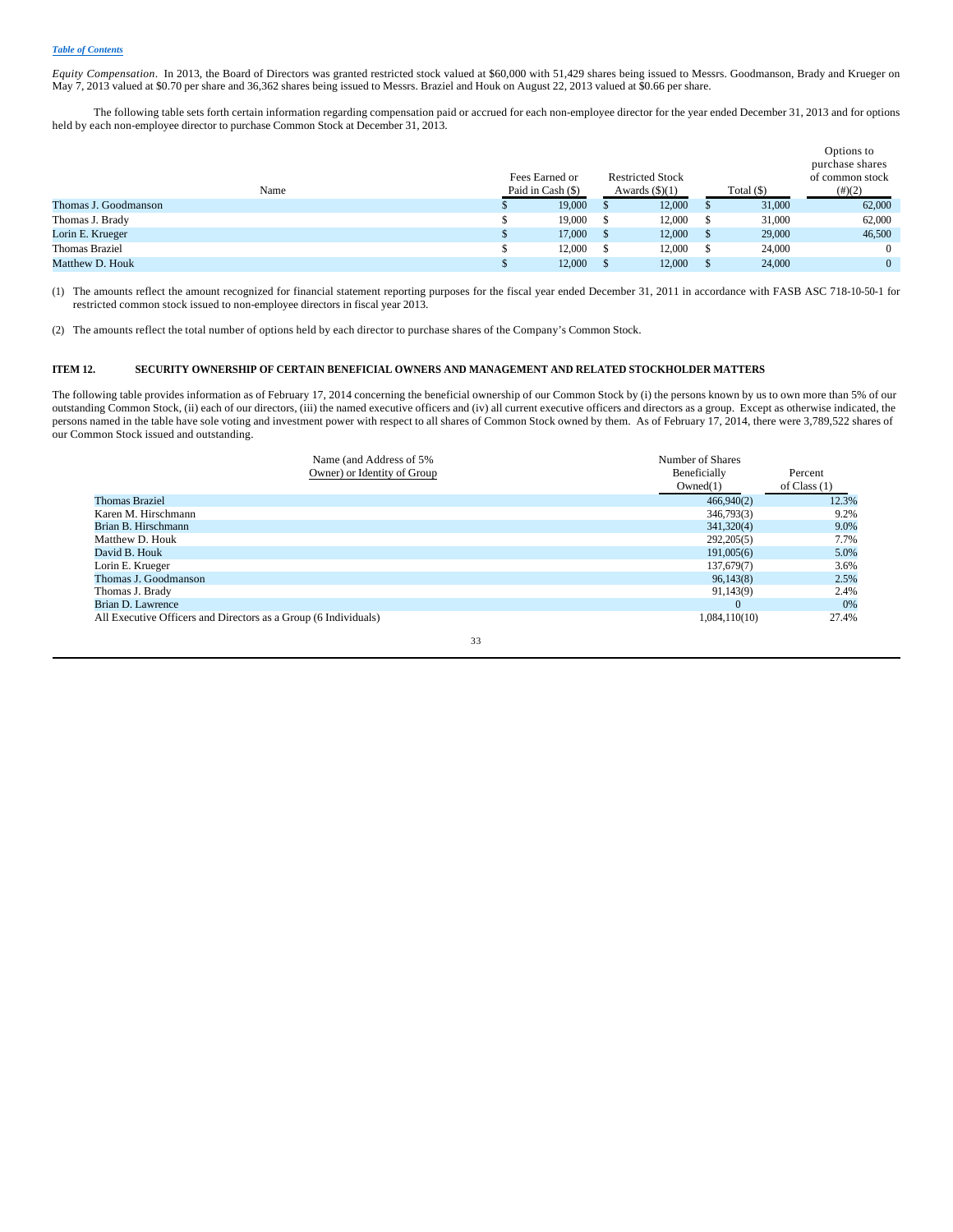- (1) Under the rules of the SEC, shares not actually outstanding are deemed to be beneficially owned by an individual if such individual has the right to acquire the shares within 60 days. Pursuant to such SEC Rules, shares deemed beneficially owned by virtue of an individual's right to acquire them are also treated as outstanding when calculating the percent of the class owned by such individual and when determining the percent owned by any group in which the individual is included.
- (2) According to a Schedule 13D/A filed with the Securities and Exchange Commission on December 19, 2013 by BE Capital Management LP, BE Capital Partners LLC, Thomas Braziel and David Earls, the shares are beneficially owned by Mr. Braziel who has sole power to vote or to dispose of such shares. The address for BE Capital Partners LLC is 211 East 70<sup>th</sup> Street, Apt 10F, New York, NY, 10021.
- (3) According to a Schedule 13D filed with the Securities and Exchange Commission on January 21, 2014 by Karen M. Hirschmann, the shares are beneficially owned by Ms. Hirschmann who has sole power to vote or to dispose of such shares. The address for Karen M. Hirschmann is 515 S Figueroa St, Suite 1975, Los Angeles, CA, 90071.
- (4) According to a Schedule 13Dfiled with the Securities and Exchange Commission on April 16, 2013 by Brian B. Hirschmann, the shares are beneficially owned by Mr. Hirschmann who has sole power to vote or to dispose of such shares. The address for Brian B. Hirschmann is 725 S Figueroa St, 39<sup>th</sup> Floor, Los Angeles, CA, 90017.
- (5) According to a Schedule 13D filed with the Securities and Exchange Commission on February 11, 2013 by Matthew D. Houk, the shares are beneficially owned by Mr. Houk who has sole power to vote or to dispose of such shares. The address for Matthew D. Houk is c/o Horizon Kinetics LLC, 470 Park Avenue South, 4th Floor, New York, New York 10016.
- (6) According to a Schedule 13D filed with the Securities and Exchange Commission on December 5, 2013 by David B. Houk, the shares are beneficially owned by Mr. Houk who has sole power to vote or to dispose of such shares. The address for David B. Houk is P.O. Box 22145, Louisville, Kentucky 40252.
- (7) Includes 46,500 shares which may be purchased by Mr. Krueger upon exercise of currently exercisable options.
- (8) Includes 62,000 shares which may be purchased by Mr. Goodmanson upon exercise of currently exercisable options.
- (9) Includes 12,000 shares held by Mr. Brady's spouse and 62,000 shares which may be purchased by Mr. Brady upon exercise of currently exercisable options.
- (10) Includes 170,500 shares which may be purchased by the executive officer and directors upon exercise of currently exercisable options.

#### **Securities Authorized for Issuance Under Equity Compensation Plans**

The following table provides information concerning Winland's equity compensation plans as of December 31, 2013.

|                                                               | Number of securities to<br>be issued upon exercise | Weighted average<br>exercise price of | Number of securities remaining<br>available for future issuance under                                                    |
|---------------------------------------------------------------|----------------------------------------------------|---------------------------------------|--------------------------------------------------------------------------------------------------------------------------|
|                                                               | warrants and rights                                | warrants and rights                   | of outstanding options, outstanding options, equity compensation plans (excluding<br>securities reflected in column (a)) |
|                                                               | (a)                                                | (b)                                   | (c)                                                                                                                      |
| Equity compensation plans approved by security holders        | 300,500                                            | 0.78                                  | 320,000                                                                                                                  |
|                                                               |                                                    |                                       |                                                                                                                          |
| Equity compensation plan not approved by security holders (1) | 2.500                                              | 4.01                                  |                                                                                                                          |
|                                                               |                                                    |                                       |                                                                                                                          |
| <b>TOTALS</b>                                                 | 303,000                                            | 0.81                                  | 320,000                                                                                                                  |
|                                                               |                                                    |                                       |                                                                                                                          |

(1) The plan consists of a warrant agreement to purchase shares of Winland's Common Stock issued in 2006 as partial consideration for consulting services to Board Assets, Inc., a board evaluation and consulting firm. Warrant to purchase 5,000 shares of common stock, which warrant vests upon performance of certain services and expires on February 16, 2016 (2,500 shares vested on July 17, 2006, and the remaining shares did not vest because the consulting arrangement has been terminated).

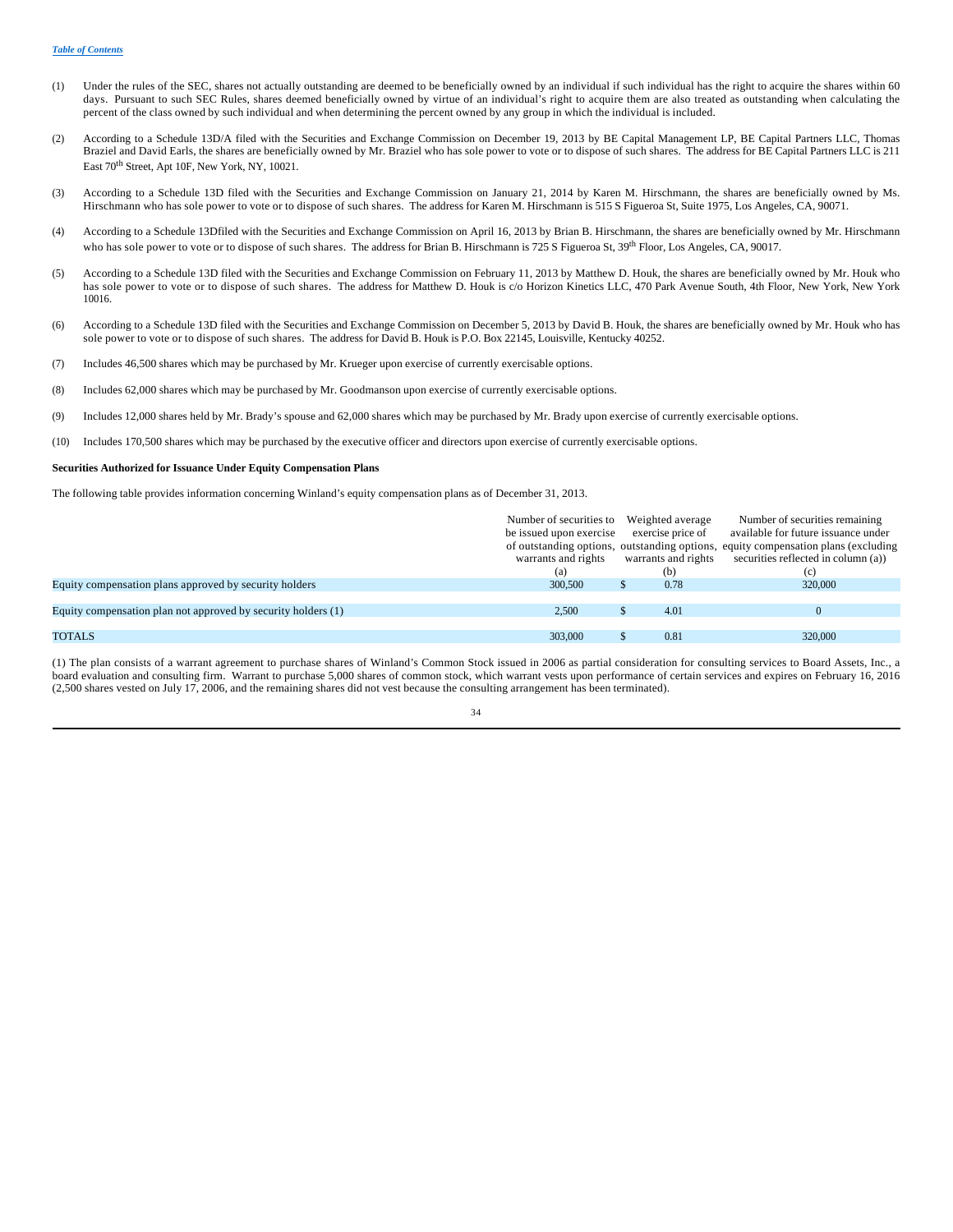#### **ITEM 13. CERTAIN RELATIONSHIPS, RELATED TRANSACTIONS AND DIRECTOR INDEPENDENCE**

#### **Certain Relationships and Related Transactions**

During the two most recent fiscal years, we have not had any transactions in which any director or executive officer, or any other member of the immediate family of any director or executive officer, had a material direct or indirect interest reportable under applicable Securities and Exchange Commission rules, and there are no such transactions proposed.

### **Director Independence**

The Board of Directors has determined that a majority of its members are "independent" as defined by the listing standards of the NYSE MKT. Although we are not a listed company, the Board of Directors has chosen to evaluate the independence of our directors based on applicable NYSE MKT listing standards. Our independent directors are Thomas J. Goodmanson, Thomas J. Brady, Lorin E. Krueger, Thomas Braziel and Matthew D. Houk. In the last three years, there have been no transactions, relationships or arrangements, other than in connection with service on our Board of Directors, between the independent directors and Winland Electronics, Inc.

## **ITEM 14. PRINCIPAL ACCOUNTANT FEES AND SERVICES**

## **Audit Fees**

The following is a summary of fees billed to the Company by Baker Tilly Virchow Krause, LLP, the Company's independent registered public accounting firm, for professional services rendered for fiscal years ended December 31, 2013 and 2012:

|                    |      | Fiscal Year Ended December 31 |      |                          |
|--------------------|------|-------------------------------|------|--------------------------|
|                    | 2013 |                               | 2012 |                          |
| Audit fees         |      | 52,575                        |      | 60,054                   |
| Audit related fees |      | 2.350                         |      | $\overline{\phantom{a}}$ |
|                    |      | 54,925                        |      | 60.054                   |

Audit fees are professional services rendered for the audit of the Company's annual financial statements and review of financial statements included in the Company's Forms 10-K and 10-Qs. Audit related fees are professional services rendered for review of Form S-8.

#### **Audit Committee Pre-Approval Policy**

The Audit Committee has formally adopted a policy for pre-approval of all audit and non-audit services by its independent auditors.

## **ITEM 15. EXHIBITS AND FINANCIAL STATEMENT SCHEDULES**

The following exhibits are included in this report: See "Exhibit Index to Form 10-K" following the signature page of this Form 10-K.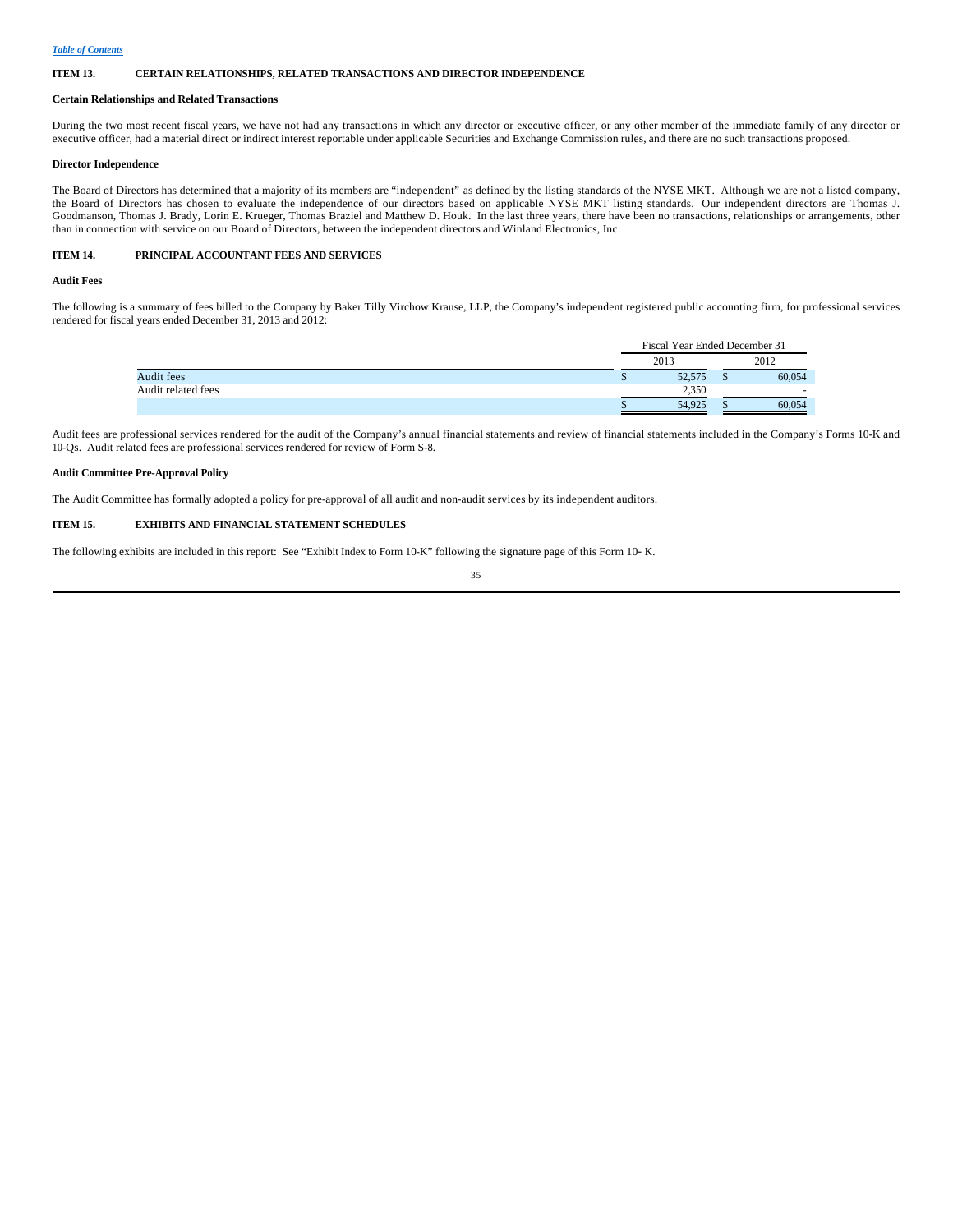## **SIGNATURES**

Pursuant to the requirements of Section 13 of the Securities Exchange Act of 1934, Winland has caused this Report to be signed on its behalf by the undersigned, thereunto duly authorized.

Winland Electronics, Inc.

Dated: February 27, 2014

Brian D. Lawrence Chief Financial Officer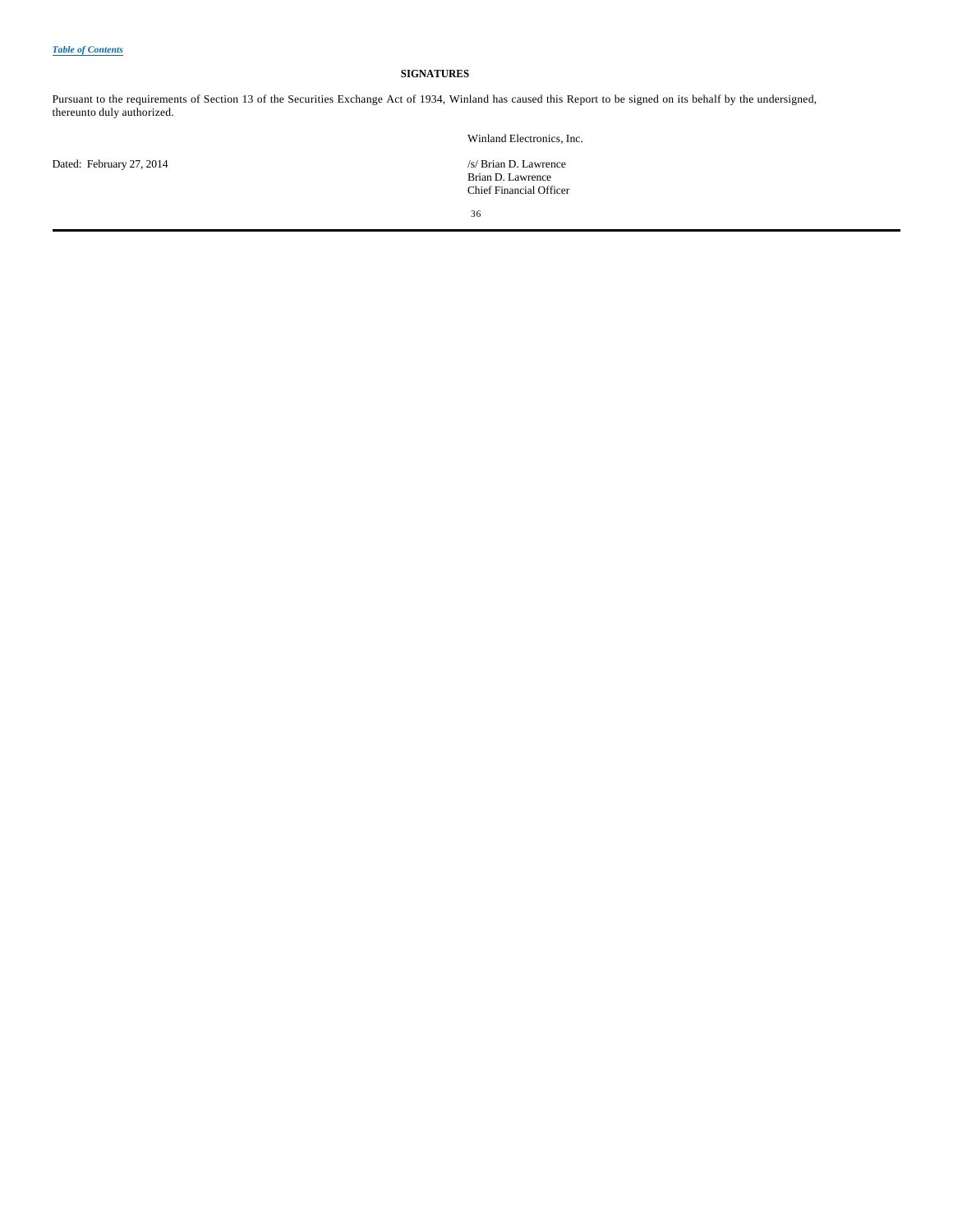Pursuant to the requirements of the Securities Exchange Act of 1934, this Report has been signed by the following persons on behalf of Winland, in the capacities, and on the dates, indicated.

## (Power of Attorney)

Each person whose signature appears below constitutes and appoints Brian D. Lawrence as his true and lawful attorney-in-fact and agent, with full power of substitution and resubstitution, for him and in his name, place and stead, in any and all capacities, to sign any or all amendments to this Annual Report on Form 10-K and to file the same, with all exhibits thereto, and other documents in connection therewith, with the Securities and Exchange Commission, granting unto said attorney-in-fact and agent, full power and authority to do and perform each and every act and thing requisite and necessary to be done in and about the premises, as fully to all intents and purposes as he might or could do in person, hereby ratifying and confirming all said attorney-in-fact and agent, or his substitute or substitutes, may lawfully do or cause to be done by virtue thereof.

| <b>Signature and Title</b>                                                                                                       |    | Date              |
|----------------------------------------------------------------------------------------------------------------------------------|----|-------------------|
| /s/ Brian D. Lawrence<br>Brian D. Lawrence<br>Chief Financial Officer and Senior Vice President<br>(Principal Financial Officer) |    | February 27, 2014 |
| /s/ Thomas J. Goodmanson<br>Thomas J. Goodmanson<br>Director                                                                     |    | February 27, 2014 |
| /s/ Thomas J. Brady<br>Thomas J. Brady<br>Director                                                                               |    | February 27, 2014 |
| /s/ Lorin E. Krueger<br>Lorin E. Krueger<br>Director                                                                             |    | February 27, 2014 |
| /s/Thomas Braziel<br><b>Thomas Braziel</b><br>Director                                                                           |    | February 27, 2014 |
| /s/ Matthew D. Houk<br>Matthew D. Houk<br>Director                                                                               |    | February 27, 2014 |
|                                                                                                                                  | 37 |                   |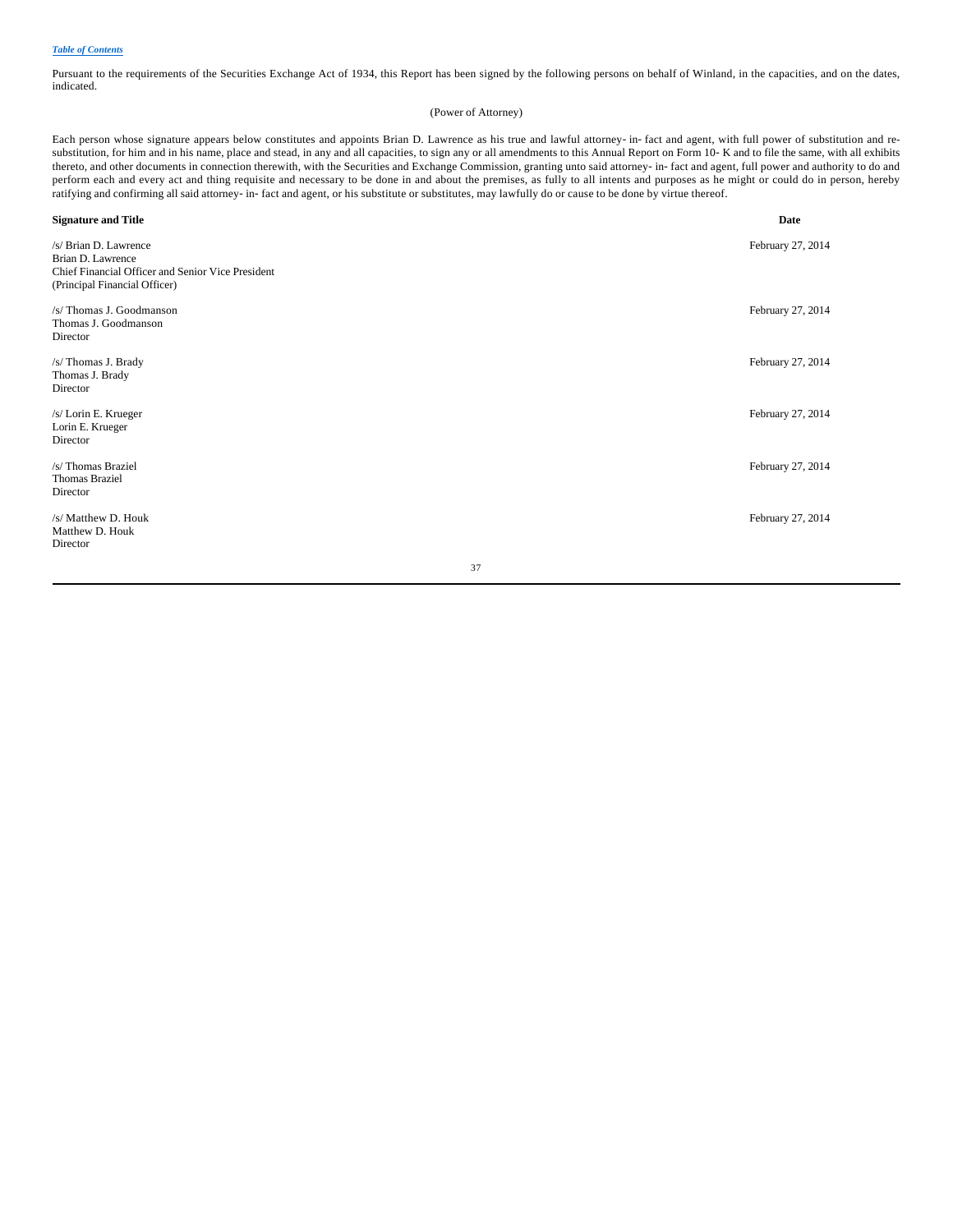#### SECURITIES AND EXCHANGE COMMISSION WASHINGTON, D.C. 20549

EXHIBIT INDEX TO FORM 10-K

For the Fiscal Year Ended December 31, 2013 Commission File No.: 1-15637

# WINLAND ELECTRONICS, INC.

| Exhibit Number Item |                                                                                                                                                                                                                                                                                                                                                              |
|---------------------|--------------------------------------------------------------------------------------------------------------------------------------------------------------------------------------------------------------------------------------------------------------------------------------------------------------------------------------------------------------|
| 3.1                 | Restated Articles of Incorporation, as amended (Incorporated by reference to Exhibit 3.1 to Form 10–KSB for the fiscal year ended December 31, 1994)                                                                                                                                                                                                         |
| 3.2                 | Restated Bylaws (Incorporated by reference to Exhibit 3.2 to Current Report on Form 8-K dated March 5, 2001)                                                                                                                                                                                                                                                 |
| 3.3                 | Certificate of Designation of Series A Junior Participating Preferred Stock – See Exhibit 4.2                                                                                                                                                                                                                                                                |
| 4.1                 | Specimen of Common Stock certificate (Incorporated by reference to Exhibit 4 to Registration Statement on Form S-4, SEC File No. 33-31246)                                                                                                                                                                                                                   |
| 4.2                 | Rights Agreement dated February 27, 2014 between the Company and Registrar and Transfer Company, which includes the form of Certificate of Designation as Exhibit<br>A, the form of Right Certificate as Exhibit B and the Summary of Rights to Purchase Preferred Shares as Exhibit C (Incorporated by reference to Form 8-K filed on<br>February 24, 2014) |
| 10.1                | 2005 Equity Incentive Plan (Incorporated by reference to Exhibit 10.1 to Current Report on Form 8-K dated May 10, 2005 and filed on May 13, 2005)                                                                                                                                                                                                            |
| 10.2                | Employment Agreement dated January 23, 2007 between the Company and Glenn A. Kermes (Incorporated by reference to Exhibit 10.2 to Current Report on Form 8-K<br>dated January 23, 2007) **                                                                                                                                                                   |
| 10.3                | Amendment to Employment Agreement between the Company and Glenn A. Kermes dated December 31, 2007 (Incorporated by reference to Exhibit 10.1 to Form 8-K<br>dated December 31, 2007)**                                                                                                                                                                       |
| 10.4                | Employment Agreement dated May 6, 2008 between the Company and Thomas J. de Petra (Incorporated by reference to Exhibit 10.1 to Current Report on Form 8-K<br>dated May 8, 2008) **                                                                                                                                                                          |
| 10.5                | Winland Electronics, Inc. 2008 Equity Incentive Plan as amended May 5, 2009 (Incorporated by reference to Form S-8 dated June 10, 2009)**                                                                                                                                                                                                                    |
| 10.6                | Asset Purchase Agreement between the Company and Nortech Systems, Incorporated (Nortech), dated November 15, 2010 (Incorporated by reference to Exhibit 10.1 to<br>Form 8-K dated November 15, 2010 and filed on November 18, 2010)                                                                                                                          |
| 10.7                | Separation Agreement between the Company and Thomas J. de Petra dated December 28, 2010 (Incorporated by reference to Exhibit 10.48 to Form 10-K for year ended<br>December 31, 2010) **                                                                                                                                                                     |
|                     | 38                                                                                                                                                                                                                                                                                                                                                           |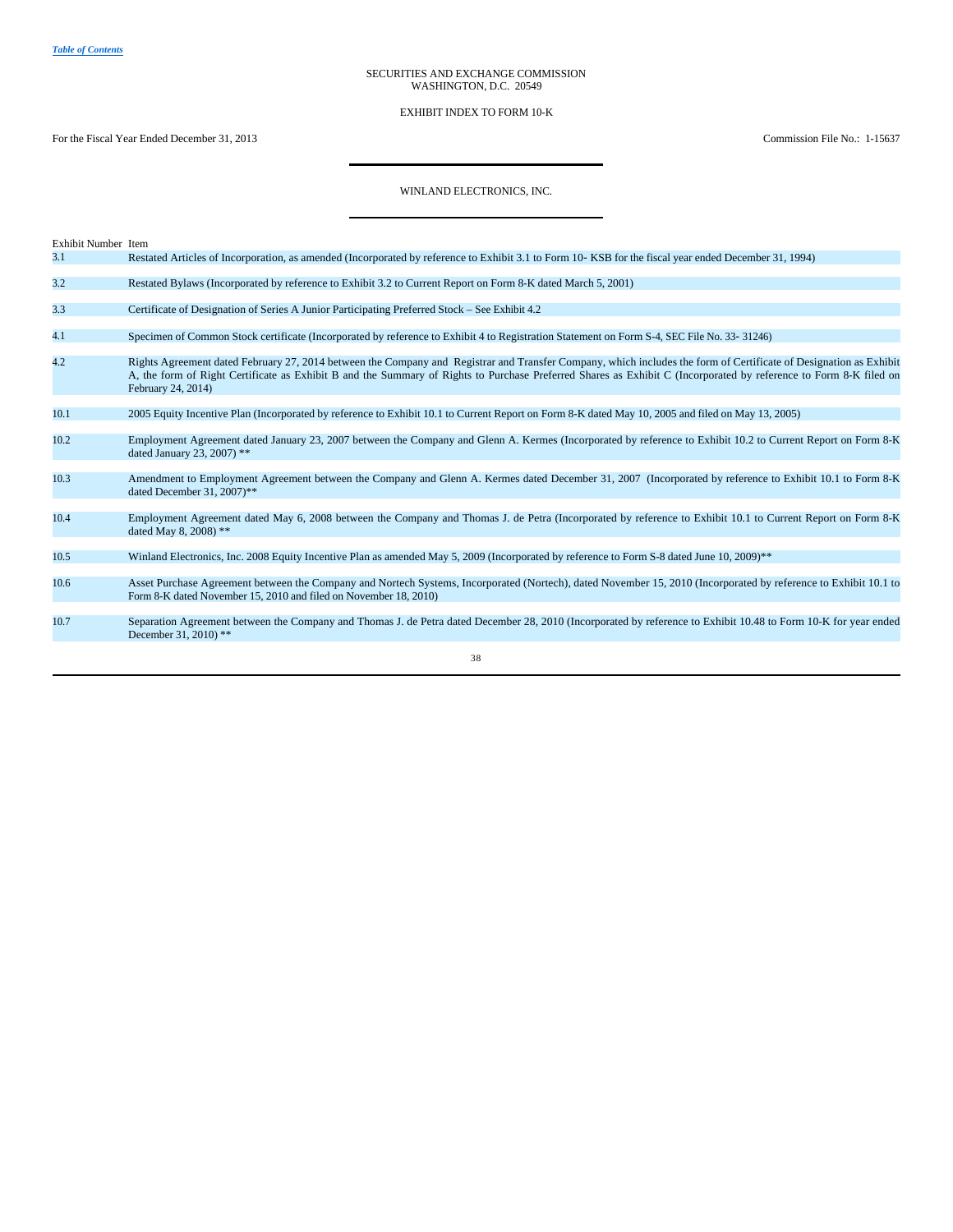| Exhibit Number Item |                                                                                                                                                                                                                         |
|---------------------|-------------------------------------------------------------------------------------------------------------------------------------------------------------------------------------------------------------------------|
| 10.8                | Separation Agreement between the Company and Glenn A. Kermes dated December 28, 2010 (Incorporated by reference to Exhibit 10.49 to Form 10-K for year ended<br>December 31, 2010) **                                   |
| 10.9                | Commercial Building Lease between the Company and Nortech Systems, Incorporated dated January 1, 2011 (Incorporated by reference to Exhibit 10.50 to Form 10-K for<br>year ended December 31, 2010)                     |
| 10.10               | Sublease Agreement between the Company and Nortech Systems, Incorporated dated January 1, 2011 (Incorporated by reference to Exhibit 10.51 to Form 10-K for year<br>ended December 31, 2010)                            |
| 10.11               | Manufacturing Agreement between the Company and Nortech Systems, Incorporated dated January 1, 2011 (Incorporated by reference to Exhibit 10.52 to Form 10-K for<br>year ended December 31, 2010)                       |
| 10.12               | Retention Agreement between the Company and Brian D. Lawrence dated July 29, 2011 (Incorporated by reference to Exhibit 10.1 to Form 8-K dated July 29, 2011 and<br>filed on August 4, $2011$ <sup>**</sup>             |
| 10.13               | Manufacturing Agreement between the Company and Nortech Systems, Incorporated dated December 27, 2011 (Incorporated by reference to Exhibit 10.1 to Form 8-K<br>dated December 27, 2011 and filed on December 30, 2011) |
| 10.14               | Sublease Agreement between the Company and Nortech Systems, Incorporated dated December 28, 2011 (Incorporated by reference to Exhibit 10.43 to Form 10-K for<br>year ended December 31, 2011)                          |
| 10.15               | Employment Agreement dated November 30, 2012 between the Company and David Gagne (Incorporated by reference to Exhibit 10.1 to Current Report on Form 8-K<br>dated December 6, 2012) **                                 |
| 10.16               | Employment Agreement dated January 28, 2013 between the Company and Brian D. Lawrence (Incorporated by reference to Exhibit 10.1 to Current Report on Form 8-K<br>dated February 1, 2013) **                            |
| 10.17               | Amendment to Employment Agreement dated November 30, 2012 between the Company and David A. Gagne (Incorporated by reference to Exhibit 10.2 to Current<br>Report on Form 8-K dated February 1, 2013) **                 |
| 10.18               | Building Purchase Agreement between the Company and Nortech Systems, Incorporated dated November 27, 2012                                                                                                               |
| 10.19               | Commercial Lease Agreement between the Company and Nortech Systems, Incorporated dated December 31, 2012                                                                                                                |
| $10.20*$            | Separation Agreement between the Company and David A. Gagne dated November 15, 2013. **                                                                                                                                 |
| $23.1*$             | Consent of Baker Tilly Virchow Krause, LLP                                                                                                                                                                              |
| $24.1*$             | Power of Attorney for Brian D. Lawrence, Thomas J. Goodmanson, Thomas J. Brady, Lorin E. Krueger, Thomas Braziel, Matthew D. Houk (included on signature page<br>of this Form 10-K)                                     |
| 31.1*               | Certification of Chief Financial Officer and Senior Vice President Pursuant to Section 302 of the Sarbanes-Oxley Act                                                                                                    |
| $32.1*$             | Certification of Chief Financial Officer and Senior Vice President Pursuant to Section 906 of the Sarbanes-Oxley Act of 2002                                                                                            |
| $101.INS*$          | <b>XBRL Instance Document</b>                                                                                                                                                                                           |
|                     | 39                                                                                                                                                                                                                      |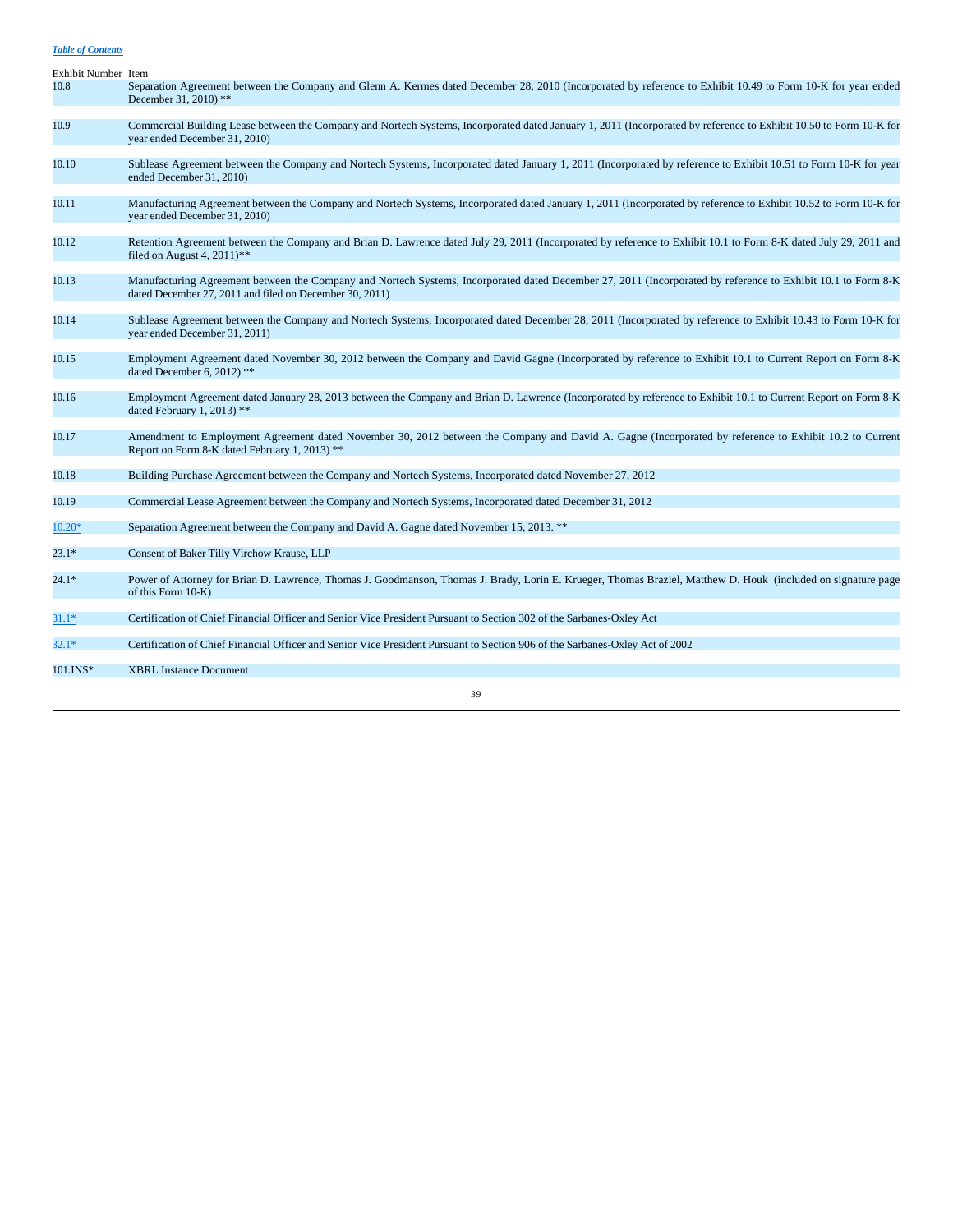| Exhibit Number Item |                                                        |
|---------------------|--------------------------------------------------------|
| 101.SCH*            | <b>XBRL Taxonomy Extension Schema Document</b>         |
|                     |                                                        |
| $101.CAL*$          | XBRL Taxonomy Extension Calculation Linkbase Document  |
|                     |                                                        |
| 101.DEF*            | XBRL Taxonomy Extension Definition Linkbase Document   |
|                     |                                                        |
| $101.LAB*$          | XBRL Taxonomy Extension Label Linkbase Document        |
|                     |                                                        |
| 101.PRE*            | XBRL Taxonomy Extension Presentation Linkbase Document |
|                     |                                                        |

\* Filed herewith.

\*\* Management agreement or compensatory plan or arrangement.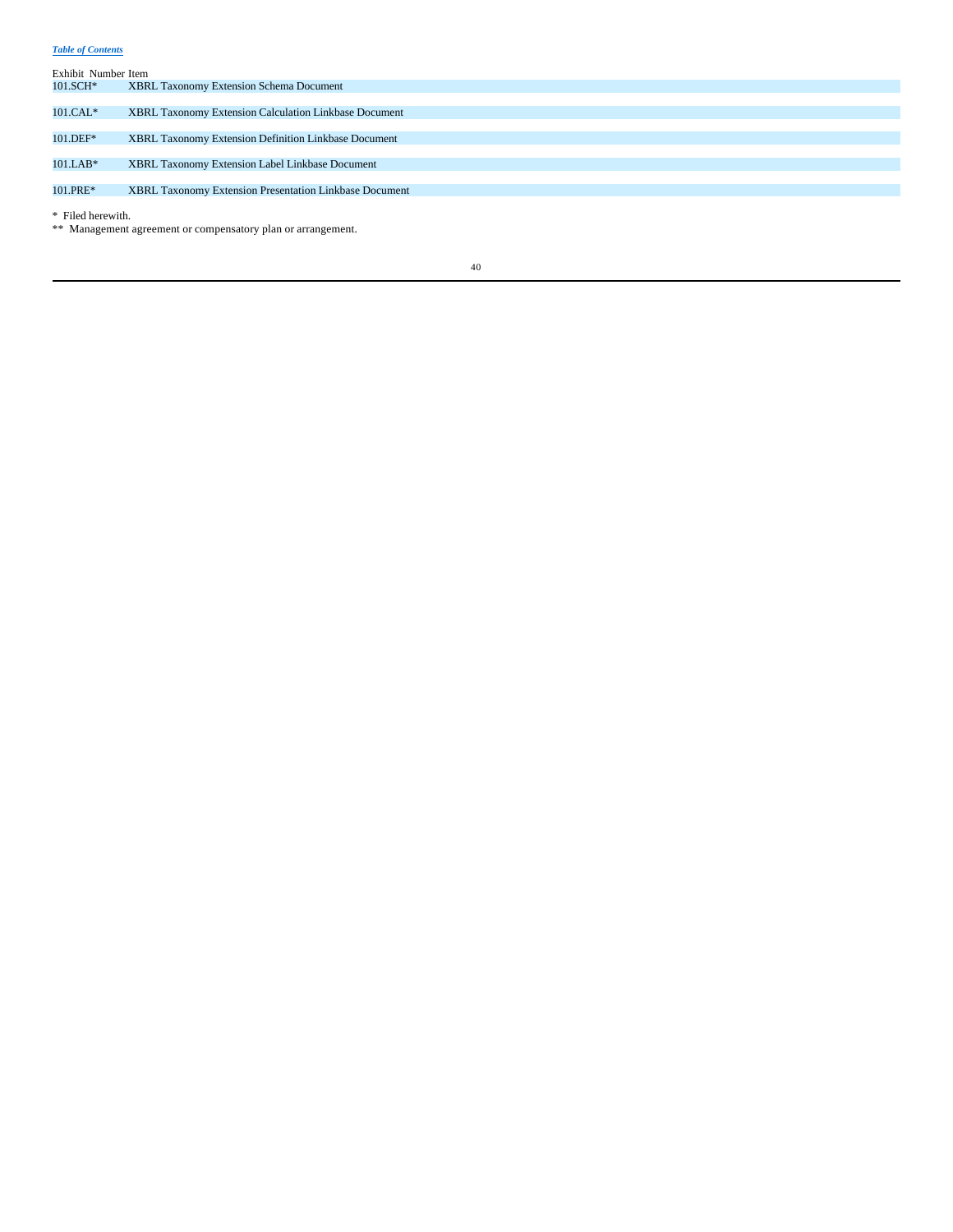## **SARBANES-OXLEY SECTION 302 CERTIFICATION**

I, Brian D. Lawrence, certify that:

1. I have reviewed this Form 10-K of Winland Electronics, Inc.;

2. Based on my knowledge, this report does not contain any untrue statement of a material fact or omit to state a material fact necessary to make the statements made, in light of the circumstances under which such statements were made, not misleading with respect to the period covered by this report;

3. Based on my knowledge, the financial statements, and other financial information included in this report, fairly present in all material respects the financial condition, results of operations and cash flows of the small business issuer as of, and for, the periods presented in this report;

4. I am responsible for establishing and maintaining disclosure controls and procedures (as defined in Exchange Act Rules 13a-15(e) and 15d-15(e)) and internal control over financial reporting (as defined in Exchange Act Rules 13a-15(f) and 15d-15(f)) for the registrant and have:

a) designed such disclosure controls and procedures, or caused such disclosure controls and procedures to be designed under our supervision, to ensure that material information relating to the registrant, including its consolidated subsidiaries, is made known to us by others within those entities, particularly during the period in which this report is being prepared;

b) designed such internal control over financial reporting, or caused such internal control over financial reporting to be designed under our supervision, to provide reasonable assurance regarding the reliability of financial reporting and the preparation of financial statement for external purposes in accordance with generally accepted accounting principles;

c) evaluated the effectiveness of the registrant's disclosure controls and procedures and presented in this report our conclusion about the effectiveness of the disclosure controls and procedures, as of the end of the period covered by this report based on such evaluation; and d) disclosed in this report any change in the registrant's internal control over financial reporting that occurred during the registrant's most recent fiscal quarter (the registrant's

fourth fiscal quarter in the case of an annual report) that has materially affected, or is reasonably likely to materially affect, the registrant's internal control over financial reporting; and

5. I have disclosed, based on my most recent evaluation of internal control over financial reporting, to the registrant's auditors and the audit committee of the registrant's board of directors (or persons performing the equivalent functions):

a) All significant deficiencies and material weaknesses in the design or operation of internal control over financial reporting which are reasonably likely to adversely affect the registrant's ability to record, process, summarize and report financial information; and

b) Any fraud, whether or not material, that involves management or other employees who have a significant role in the registrant's internal control over financial reporting.

Dated: February 27, 2014 /s/ Brian D. Lawrence

Brian D. Lawrence Chief Financial Officer and Senior Vice President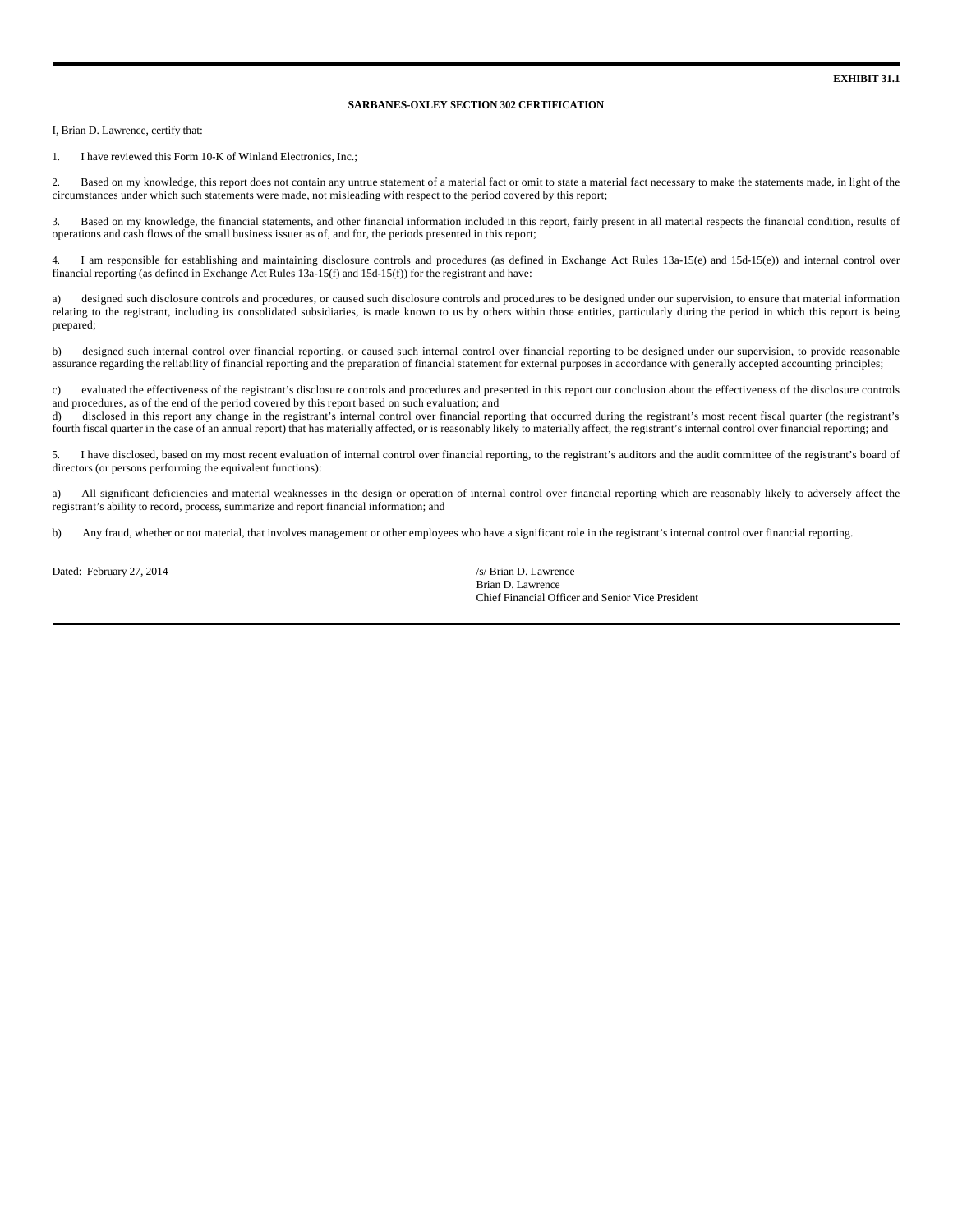**EXHIBIT 32.1**

#### CERTIFICATION PURSUANT TO 18 U.S.C. SECTION 1350, AS ADOPTED PURSUANT TO SECTION 906 OF THE SARBANES-OXLEY ACT OF 2002

In connection with the Annual Report of Winland Electronics, Inc. (the "Company") on Form 10-K for the year ended December 31, 2013 as filed with the Securities and Exchange Commission (the "Report"), I, Brian D. Lawrence, Chief Financial Officer and Senior Vice President of the Company, certify, pursuant to 18 U.S.C. §1350, as adopted pursuant to §906 of the Sarbanes-Oxley Act of 2002, that:

- (1) The Report fully complies with the requirements of Section 13(a) or 15(d) of the Securities Exchange Act of 1934; and
- (2) The information contained in the Report fairly presents, in all material respects, the financial condition and results of operations of the Company.

Dated: February 27, 2014 /s/ Brian D. Lawrence

Brian D. Lawrence Chief Financial Officer and Senior Vice President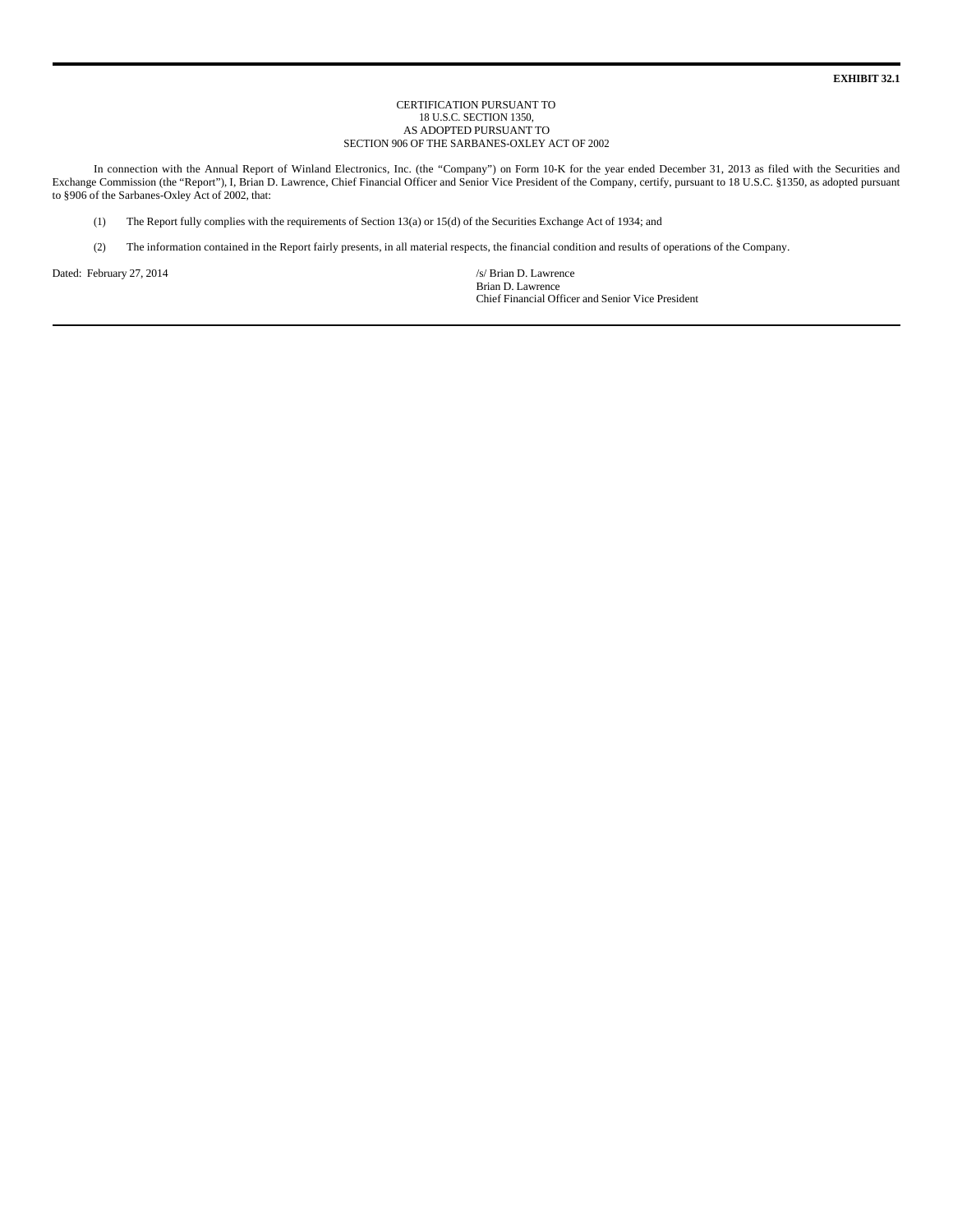#### **SEPARATION AGREEMENT**

**THIS AGREEMENT** is made between Winland Electronics, Inc., a Minnesota corporation (the "Company"), and David Gagne (the "Employee").

#### **BACKGROUND:**

- A. The Employee and the Company are parties to an Employment Agreement dated December 10, 2012, as amended on October 7, 2013 (the "Employment Agreement") under which the Employee is employed by the Company. Under the terms of the Employment Agreement, Employee is entitled to severance pay under certain circumstances including the condition that he release the Company in exchange for such severance pay.
- B. Employee and the Company have reached an agreement regarding the Employee's separation from the Company and desire to memorialize that agreement.

#### **THE COMPANY AND THE EMPLOYEE AGREE AS FOLLOWS:**

1. **TERMINATION OF EMPLOYMENT**. Employee's employment with the Company is terminated effective as of the close of the Company's business day on November 15, 2013 (the "Termination Date").

PAYMENT. In exchange for the promises, releases and agreements made by the Employee in this Separation Agreement and in full satisfaction of its obligations under the Employment Agreement, absent rescission of this Separation Agreement, the Company will (1) pay Employee Two Hundred and no/100 Dollars (\$200,000), subject to required and authorized deductions and withholdings; and (2) continue to pay the Company's ordinary share of premiums for the lesser of nine (9) calendar months or until such time as the continuation of such rights expire, for Employee's COBRA continuation coverage in the Company's group medical, dental and life insurance plans (as applicable), provided Employee elects such continuation coverage and timely pays Employee's share of such premiums, if any.

## 3. **RELEASE OF CLAIMS**.

- a. Specifically in consideration of the Company's agreements described in Paragraph 2 of this Separation Agreement, Employee, for himself and anyone who has or obtains legal rights or claims through him, releases, agrees not to sue, and forever discharges the Company (as defined below) from any and all manner of claims, demands, actions, causes of action, administrative claims, liability, damages, claims for punitive or liquidated damages, claims for attorney's fees, costs and disbursements, individual or class action claims, or demands of any kind whatsoever, Employee has or might have against them or any of them, whether known or unknown, in law or equity, contract or tort, arising out of or in connection with Employee's employment with the Company, or the termination of that employment, or otherwise, and however originating or existing, from the beginning of time through the date of Employee's signing this Separation Agreement.
- b. This release includes, without limiting the generality of the foregoing, any claims Employee may have for wages, bonuses, commissions, penalties, deferred compensation, vacation pay, separation benefits, defamation, invasion of privacy, negligence, emotional distress, breach of contract, claims under the Employment Agreement, estoppel, improper discharge (based on contract, common law, or statute, including any federal, state or local statute or ordinance prohibiting discrimination or retaliation in employment), violation of the United States Constitution, the Minnesota Constitution, the Age Discrimination in Employment Act, 29<br>U.S.C. § 621 et seq., the Minnesota Human Rights Act, Minn § 363.01 et seq., Title VII of the Civil Rights Act, 42 U.S.C. § 2000e et seq., the Americans with Disabilities Act, 42 U.S.C. § 12101 et seq., the Employee Retirement Income Security Act of 1976, 29 U.S.C. § 1001 et seq., the Family and Medical Leave Act, 29 U.S.C. § 2601 et seq., any claim arising under Minn. Stat. Chapters 177 and 181, Minn. Stat. § 176.82, and any claim for retaliation or discrimination based on sex, race, color, creed, religion, age, national origin, marital status, sexual orientation, disability, status with regard to public assistance or any other protected class, or sexual or other harassment. Employee hereby waives any and all relief not provided for in this Separation Agreement.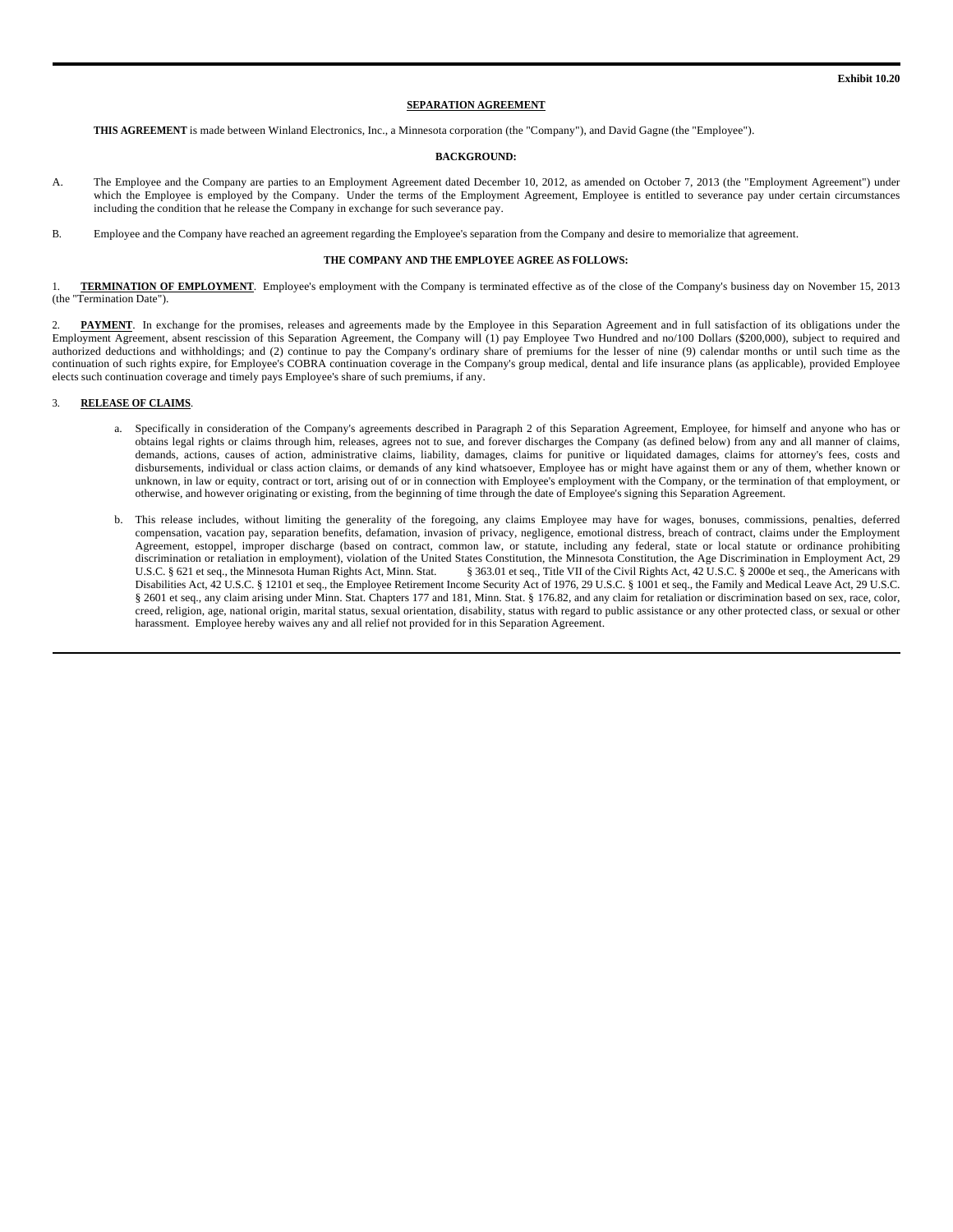- c. Employee affirms that he has not caused or permitted, and to the full extent permitted by law, will not cause or permit to be filed, any charge, complaint, or action of any nature or type against the Company, including but not limited to any action or proceeding raising claims arising in tort or contract, or any claims arising under federal, state, or local laws. If Employee files, or has filed on him behalf, a charge, complaint, or action, Employee agrees that the payments described above in Paragraph 2 are in complete satisfaction of any and all monetary claims in connection with such charge, complaint, or action and Employee waives, and agrees not to take, any monetary award from such charge, complaint, or action.
- d. Employee understands that he is not, by signing this Separation Agreement, releasing or waiving (1) any vested interest he may have in any 401(k) or profit sharing plan by virtue of his employment with the Company, (2) any rights or claims that may arise after this Separation Agreement is signed, (3) benefit continuation rights under the Consolidated Omnibus Reconciliation Act or similar state law, (4) the right to institute legal action for the purpose of enforcing the provisions of this Separation Agreement, (5) the right to apply for state unemployment compensation benefits, (6) any rights or claims to receive the consideration described above in Paragraph 2, (7) any rights or claims to receive payments under Paragraph 9 below, or (8) the right to pursue any charge, complaint, or action that cannot by law be waived by a private agreement such as this Separation Agreement. However, by signing this Separation Agreement the Employee does waive, to the extent permitted by law, the right to receive any monetary award from any such charge, complaint, or action.
- e. The "Company," as used in this Paragraph and in this Separation Agreement, shall mean the Company and its divisions, affiliated entities, insurers, and its and their present and former officers, directors, shareholders, trustees, employees, agents, attorneys, representatives and consultants, and the successors and assigns of each, whether in their individual or official capacities, and the current and former trustees or administrators of any pension or other benefit plan applicable to the employees or former employees of the Company, in their official and individual capacities.

4. **EMPLOYEE'S ACKNOWLEDGMENTS.** Employee acknowledges and represents to the Company that: (a) he understands that he has the right to consult with an attorney, and that he has been advised by the Company to consult with an attorney, regarding the meaning and effect of this Separation Agreement; (b) he understands that he is entitled to a period of twenty-one (21) calendar days from the date on which he receives an unsigned copy of this Separation Agreement in which to consider whether to sign this Separation Agreement, and that, having been advised of that entitlement, he may elect to sign this Separation Agreement at any time prior to the expiration of that time period; (c) he has read this Separation Agreement and understands its consequences; (d) he has determined to execute this Separation Agreement of his own free will; (e) the amounts that the Company will pay him under this Separation Agreement constitute fair and adequate consideration for the promises, releases and agreements made by him in this Separation Agreement; and (f) in the absence of this Separation Agreement, he would not be entitled to the amounts that the Company will pay him under this Separation Agreement.

- 5. **RIGHTS TO RESCIND**.The Company and the Employee hereby acknowledge that the Employee has the rights described in this Paragraph 5.
	- a. The Employee has the right to rescind this Separation Agreement under the Age Discrimination in Employment Act. To be effective, such a rescission must be made by written notice delivered to the Company within seven (7) days following the date of this Separation Agreement or sent to the Company by certified mail, return receipt requested, postmarked within seven (7) days following the date of this Separation Agreement.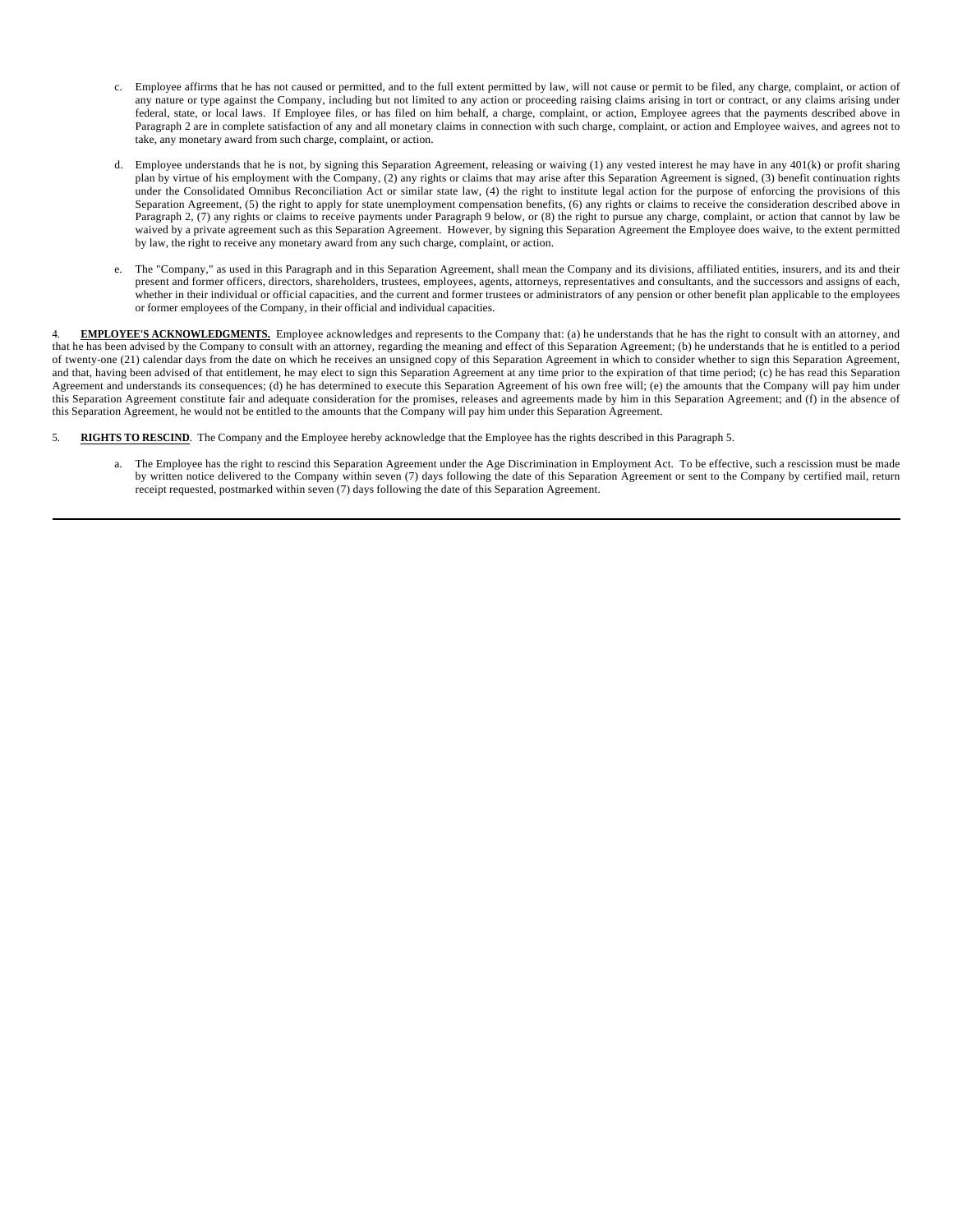- b. The Employee has the right to rescind this Separation Agreement under the Minnesota Human Rights Act. To be effective, such a rescission must be made by written notice delivered to the Company within fifteen (15) days following the date of this Separation Agreement or sent to the Company by certified mail, return receipt requested, postmarked within fifteen (15) days following the date of this Separation Agreement.
- c. The address to which notice of a rescission under this Paragraph 5 is to be delivered or sent is: Brian Lawrence, 1950 Excel Drive, Mankato, MN 56001.

## 6. **EMPLOYMENT AGREEMENT**

- a. For the avoidance of doubt in that regard, nothing contained in this Separation Agreement will terminate, extinguish or in any manner limit any right, privilege or benefit which the Company has under the Employment Agreement (including, without limitation, Article 5 of the Employment Agreement) and each provision of the Employment Agreement under which the Company has any right, privilege or benefit (including, without limitation, Article 5 of the Employment Agreement) will continue in full force and effect in accordance with its terms.
- b. Employee hereby knowingly and voluntarily waives the defense that such obligations are not supported by sufficient consideration. If, and to the extent that, the foregoing waiver may be invalid for any purpose, Employee hereby acknowledges that the Company would not have entered into this Separation Agreement in the absence of this Paragraph 6(b) and that the obligations of the Company to the Employee under this Separation Agreement constitute good, valuable and sufficient consideration for the obligations of the Employee under the Employment Agreement, as those obligations are reaffirmed, remade and restated herein.
- c. If the Employee violates any term or provision of the Employment Agreement, the Company's remaining obligation to the Employee under this Separation Agreement made under Paragraph 2 above will automatically terminate.
- d. For the avoidance of any doubt in that regard, the payment to be made to the Employee under Paragraph 2 above is in lieu of any payment which may be due the Employee under the Employment Agreement in connection with or by reason of the termination of the Employee's employment with the Company, and the release made and given by the Employee in Paragraph 3 above includes within its scope any claim that the Employee may have to any payment under the Employment Agreement in connection with or by reason of the termination of the Employee's employment with the Company.

7. **CONFIDENTIALITY**.The Employee will not disclose the terms of this Separation Agreement to any person without the prior written consent of the Company; provided, however, that (a) the Employee may disclose the terms of this Separation Agreement to the Employee's legal counsel, the Employee's accounting and tax advisors, the Employee's spouse and the Employee's other immediate family members, (b) the Employee may disclose the terms of this Separation Agreement if and to the extent that the Employee is compelled to do so by an order issued by a court of competent jurisdiction, and (c) the Employee may disclose the amount paid to him under this Separation Agreement to the United States Internal Revenue Service, the Minnesota Department of Revenue and the Minnesota Department of Economic Security.

8. COMMUNICATIONS WITH CUSTOMERS AND OTHERS. The Company and Employee agree that they will communicate a mutually agreeable message regarding Employee's termination from the Company to all third parties. The parties agree that they shall not disparage or defame each other in any respect or make any disparaging comments concerning the employment relationship between them. As to the Company, this applies to its officers, agents and directors, who specifically will not disparage Employee's professional reputation; and as to Employee this relates to comments about any officer, director or employee of the Company. These obligations do not apply so as to preclude government-mandated reports, court orders, or otherwise as required by law.